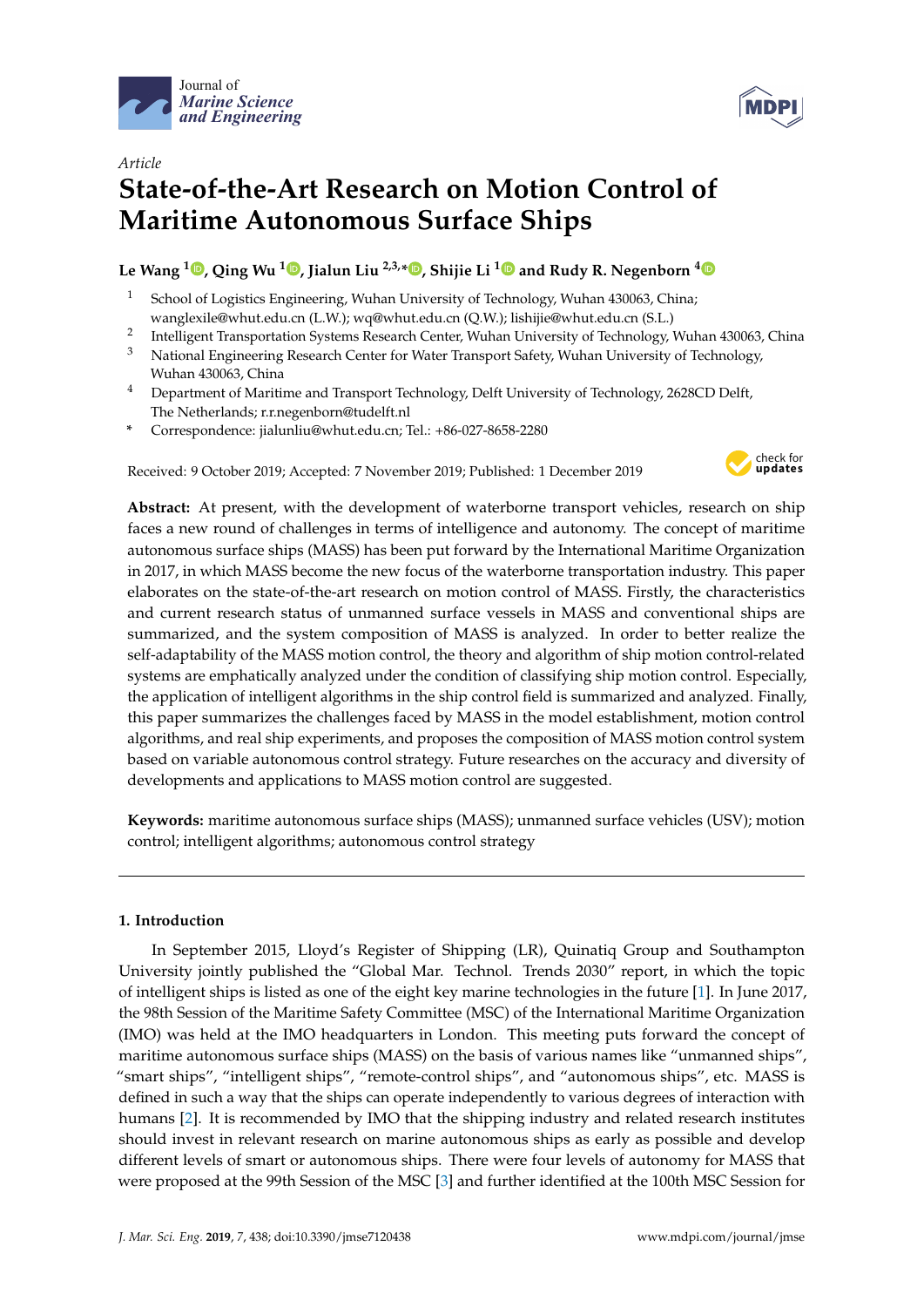scoping exercise [\[4\]](#page-21-3), as shown in Table [1.](#page-1-0) The objectives described in this paper are remotely controlled and fully autonomous MASS, that is degree three and degree four in Table [1.](#page-1-0)

<span id="page-1-0"></span>

| Level                                                                   | Ship                                                   | Content                                                                                                                                                                                                  |  |
|-------------------------------------------------------------------------|--------------------------------------------------------|----------------------------------------------------------------------------------------------------------------------------------------------------------------------------------------------------------|--|
| Degree one                                                              | Ship with automated processes<br>and decision support. | Seafarers are on board to operate and control shipboard<br>systems and functions. Some operations may be<br>automated and at times be unsupervised but with<br>seafarers on board ready to take control. |  |
| Degree two                                                              | Remotely controlled ship with<br>seafarers on board.   | The ship is controlled and operated from another<br>location. Seafarers are available on board to take control<br>and to operate the shipboard systems and functions.                                    |  |
| Remotely controlled ship<br>Degree three<br>without seafarers on board. |                                                        | The ship is controlled and operated from another<br>location. There are no seafarers on board.                                                                                                           |  |
| Fully autonomous ship<br>Degree four                                    |                                                        | The operating system of the ship is able to make<br>decisions and determine actions by itself.                                                                                                           |  |

**Table 1.** Autonomy levels of marinetime autonomous surface ship (MASS) [\[4\]](#page-21-3).

At present, USVs are the main research fields of MASS, which are used in security, investigation, scientific research and other fields. In the future, MASS will gradually become an important carrier of the shipping industry. With the rapid increase of cargo volume, the increase of shipping routes, and the rapid development of shipbuilding technology, how to control MASS to complete the work safely and efficiently becomes an important prerequisite for adapting to the current application. If a MASS cannot adjust the motion control strategy according to the external environment, it is difficult to realize accurate control, which will increase the navigation risk of MASS. Considering the inherent characteristics of the large-scale MASS such as signal delay and large inertia, accurate and stable motion control is always challenging. All in all, how to design a suitable motion controller is the key to realizing MASS navigation.

Following this introduction, Section [2](#page-1-1) presents the research status and characteristics of MASS and proposes the system composition of MASS. Section [3](#page-4-0) classifies ship motion control. Section [4](#page-8-0) describes and summarizes the relevant theories and methods of ship control. Finally, the challenge of research on motion control of MASS is put forward and the future research directions are given in Section [5.](#page-19-0) The main contribution of this paper is to describe the MASS as the object, and the ship motion control algorithm is discussed in detail. Especially the application of intelligent optimization algorithms and artificial intelligence algorithms in the field of ship motion control is summarized. Finally, the fusion schematic of the algorithms is drawn. Based on these, a set of variable autonomous control strategy is proposed, which is applicable to the entire autonomous navigation of MASS for future research.

#### <span id="page-1-1"></span>**2. Characteristics and System Composition of MASS**

At present, USV, as a kind of intelligent ship, provides the basis and development direction for the further research of MASS motion control. In particular, as a large-scale MASS for the transport industry, the different sizes of MASS lead to significant differences in maneuverability and motion control. Based on this, this Section [2](#page-1-1) mainly expounds the research status, characteristics, and system composition of MASS.

#### *2.1. Research Status of USV*

According to the Navy Unmanned Surface Vehicle Master Plan [\[5\]](#page-21-4), "unmanned" is defined as "it can be unmanned, can also be manned or tested and evaluated, with varying degrees of autonomy." while "surface vessel" emphasizes that the ship has close and continuous contact with the water surface. According to the weight of the USV, it can be divided into small  $\langle$ <1 ton), medium  $\langle$ <1000 ton),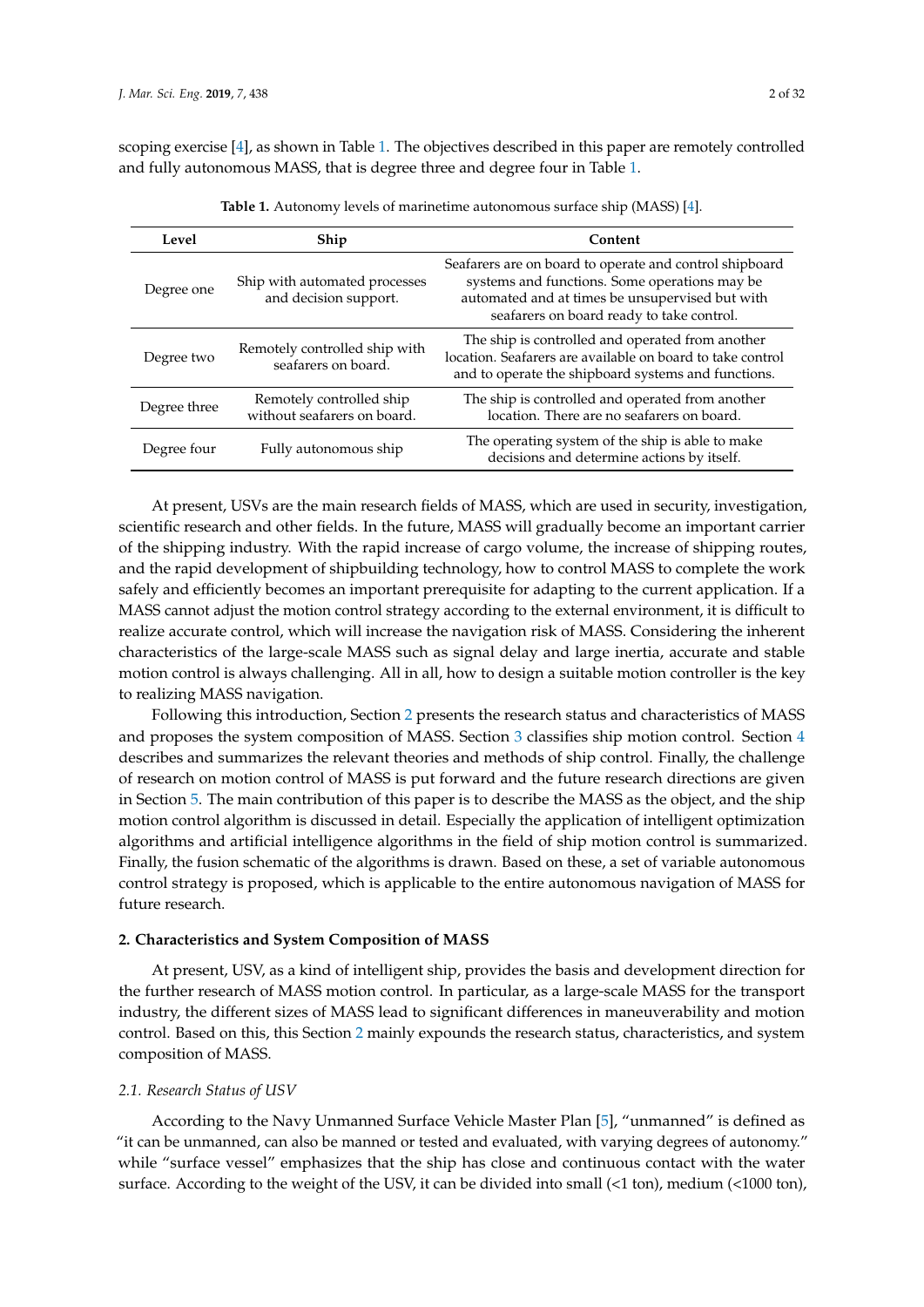large (<1000 ton) and super large (>1000 ton) [\[6\]](#page-21-5). At present, small or medium unmanned vessels are from 2 m long to 15 m long, weighing from 1.5 ton to 10 ton, with a maximum speed of 35 knot [\[6\]](#page-21-5). According to the characteristics of the type, the application and the way of propulsion [\[6](#page-21-5)[–13\]](#page-21-6), USV can be classified as follows.

- Classification according to ship types: USV has a variety of ship types, including planning boat, hydrofoil boat, single-hull ship, multi-hull ships and so on. In order to improve the stealthy performance and platform stability, it can even be designed as semi-submersible. The ships developed in the early period are mostly single hull. With the development of technology, the development of the catamaran has increased and the trimarans have also been involved because they have higher system stability and can reduce the risk of USV navigation. Besides, according to the different functions, the USV hull developed by various countries has many characteristics in material and form, most of them are rigid shell inflatable boats, mainly because of their stronger durability and payload capacity.
- Classification according to applications: USV has a wide range of applications in civil and military fields, such as environmental monitoring, meteorological forecasting, marine biology research, deep water sample collection, hydrological observation, nautical chart drawing, underwater communication relay, marine resource exploration and exploitation, territorial surveillance, etc. The application of USV in the civil field is more and more extensively, which not only provides a guarantee for marine exploration and ship navigation safety but also provides data support for scientific research.
- Classification according to ways of propulsion: USV can be propelled by traditional propeller and rudder, hydraulic jet propulsion, methanol fuel cells or full electric propulsion, and even new environmentally friendly propulsion methods such as solar energy, windsurfing, and ocean energy. Generally speaking, USV is generally promoted by clean energy, and a few by mixed propulsion, which shows that the current development of USVs has strong development potential.

Among them, USVs have a strong load capacity and transportation function, which is mainly used in the military and scientific research field. Although it is not involved in the transportation industry, it can be used as the model form of large MASS, which can provide the foundation for the research and development of MASS.

# *2.2. Research Status of MASS*

Currently, the development of MASS is gradually increasing in the world. China, France, Finland, Germany, Norway, The Netherlands, the UK and so on all conduct research in MASS related projects [\[14](#page-21-7)[–21\]](#page-22-0). Among them, there are some famous MASS such as Yara Birkeland ship [\[15\]](#page-21-8), ReVolt ship [\[17\]](#page-22-1), 24 TEU and 240 TEU inland electric ships [\[18\]](#page-22-2), iDolphin ship [\[19\]](#page-22-3), COSCO Shipping Aries ship [\[20\]](#page-22-4), Hrönn ship [\[21\]](#page-22-0). In addition, countries are also constructing autonomous surface ship test sites at the same time to create conditions for future ship test research, such as Jaakonmeri test area [\[22\]](#page-22-5), Trondheim test area [\[23\]](#page-22-6), Yamamoreand test area [\[24\]](#page-22-7), Oslo fjords test area [\[25\]](#page-22-8), Greenland test area [\[26\]](#page-22-9), Zhuhai Wanshan test area [\[27\]](#page-22-10). Conceptual diagrams of MASS and test area are shown in the Figure [1,](#page-3-0) there is no detailed description here.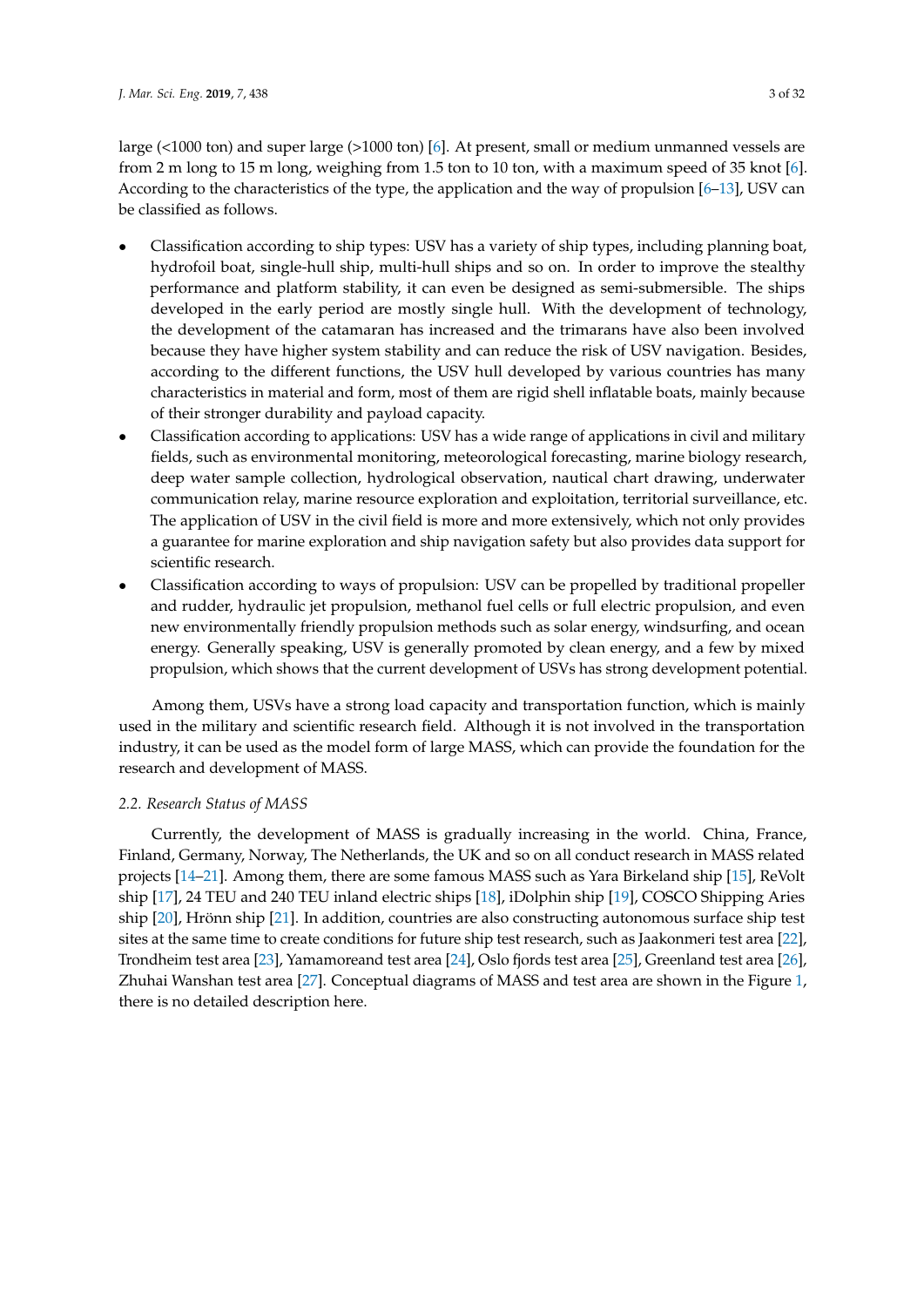<span id="page-3-0"></span>

**Figure 1.** Conceptual diagrams of MASS and test area.

## *2.3. Characteristics of Large MASS*

The large MASS described in this paper refers to a ship with a length of more than 150 m according to the IMO ship construction [\[28\]](#page-22-11), which is currently in the stage of step-by-step research. The research on large conventional ships focuses on the structure and maneuverability of its hull model [\[29](#page-22-12)[–32\]](#page-22-13), propulsion and power system control [\[33–](#page-22-14)[36\]](#page-22-15), risk analysis [\[37](#page-22-16)[,38\]](#page-22-17), etc. However, the research on motion control in course control, docking and trajectory tracking are mostly concentrated in the stage of simulation and verification (Section [4\)](#page-8-0). Whether large MASS or conventional transport ships, the maneuverability characteristics of large ships are as follows:

- Large mass, large inertia, long-stroke, slow disappearance of remaining speed. When a ship has just stopped, the ship speed drops rapidly due to the large resistance. However, as the ship speed decreases, the ship resistance decreases accordingly. It is more difficult to stop the ship completely. Generally, when the ship speed is 3–4 knots, it has no rudder effect, so the performance of emergency stopping is poor.
- Poor turning performance. Because of its large size, the rudder control has a certain rudder turning rate, so course stability and responsiveness are poor.
- Weak response of rudder angles. The rudder angle within  $5°$  has little effect and must be corrected with a large rudder angle [\[39\]](#page-22-18).
- Susceptible to external interfere factors. As the ship scale is very large, the ship area above the waterline is affected by wind and the influence of current is increased. When the large ship suffers crosswinds, its drift velocity can reach 4–5% wind speed [\[40\]](#page-22-19).
- Ship–ship and ship-bank effects. When docking, the pressure difference between the side of the ship and the water and the shore wall causes the ship to be "dragged". Generally, when the distance between the ship and the shore reaches 1.7 times the width of the ship, the influence of the shore wall can be shown [\[41\]](#page-22-20). This effect becomes larger with narrower channel width, shallower water depth, closer ship to shore, higher speed and larger ship shape.

#### *2.4. System Composition of MASS*

The system structure of MASS is shown in Figure [2.](#page-4-1) It takes the powered hull as the platform, carries communication equipment, control equipment, and special functional equipment, and completes the remote control of the ship through the ground base station or the control center of the ship. A MASS system is mainly divided into three parts: the ship station, shore station, and the communication system.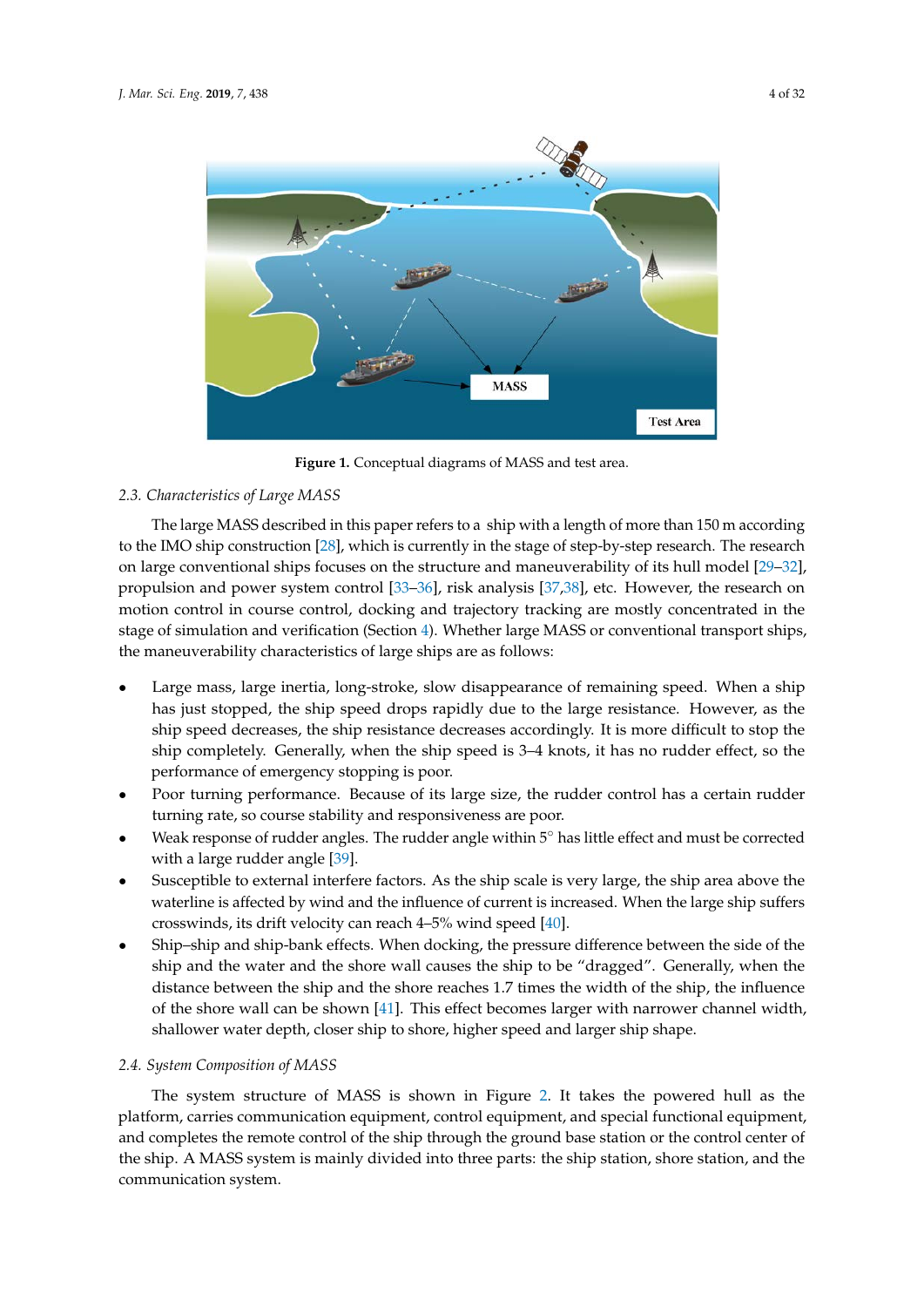<span id="page-4-1"></span>

**Figure 2.** System composition of MASS.

Among them, the ship station mainly includes hull structure, propulsion, and power system, data acquisition system and GNC (guidance navigation and control) system. Among them, the GNC system is the core system of MASS motion control, which controls the action of ships. A good GNC system is the key to the safe and autonomous navigation of ships. Furthermore, the intellectualization of MASS can not only be reflected in the use of various advanced navigational equipment. The core of it is to enable ships to have the ability to observe, think and deal with problems as human beings, which is one of the key and difficult points for future development.

# <span id="page-4-0"></span>**3. Classification of Motion Control for MASS**

Intelligent navigation technology is one of the key technologies for MASS, and it is the core of the ship's motion. How to accurately control the ship from destination A to destination B is a complicated process. It requires classification of the motion state during the entire motion and seeks precise control methods for different types of motion.

The establishment of a ship's motion model is very important for effective motion control. In terms of ship motion models, most studies build a model based on three degrees of freedom (3-DOF), or add roll control to build a 4-DOF model, very few of which are 6-DOF models [\[42](#page-22-21)[–45\]](#page-23-0), as shown in Figure [3.](#page-5-0) The model categories used are usually based on the hydrodynamic model and responsive model. The hydrodynamic models are usually divided into the Abkowitz model [\[46\]](#page-23-1) and the maneuvering mathematical model group (MMG) model [\[47\]](#page-23-2). Besides, there are other improved or simplified models based on two types of models [\[42\]](#page-22-21), as shown in Table [2.](#page-5-1)

Based on the mechanical structure, surface ships can be divided into full-actuated ships and under-actuated ships. The difference between full-actuated and under-actuated ships is whether the control input dimension is equal to the degree of freedom of the ship. Although the model of the full-actuated and under-actuated ships is different, the types of ship motion are the same. The MASS motion control schematic is shown in Figure [4,](#page-5-2) and the types are shown in Table [3.](#page-6-0)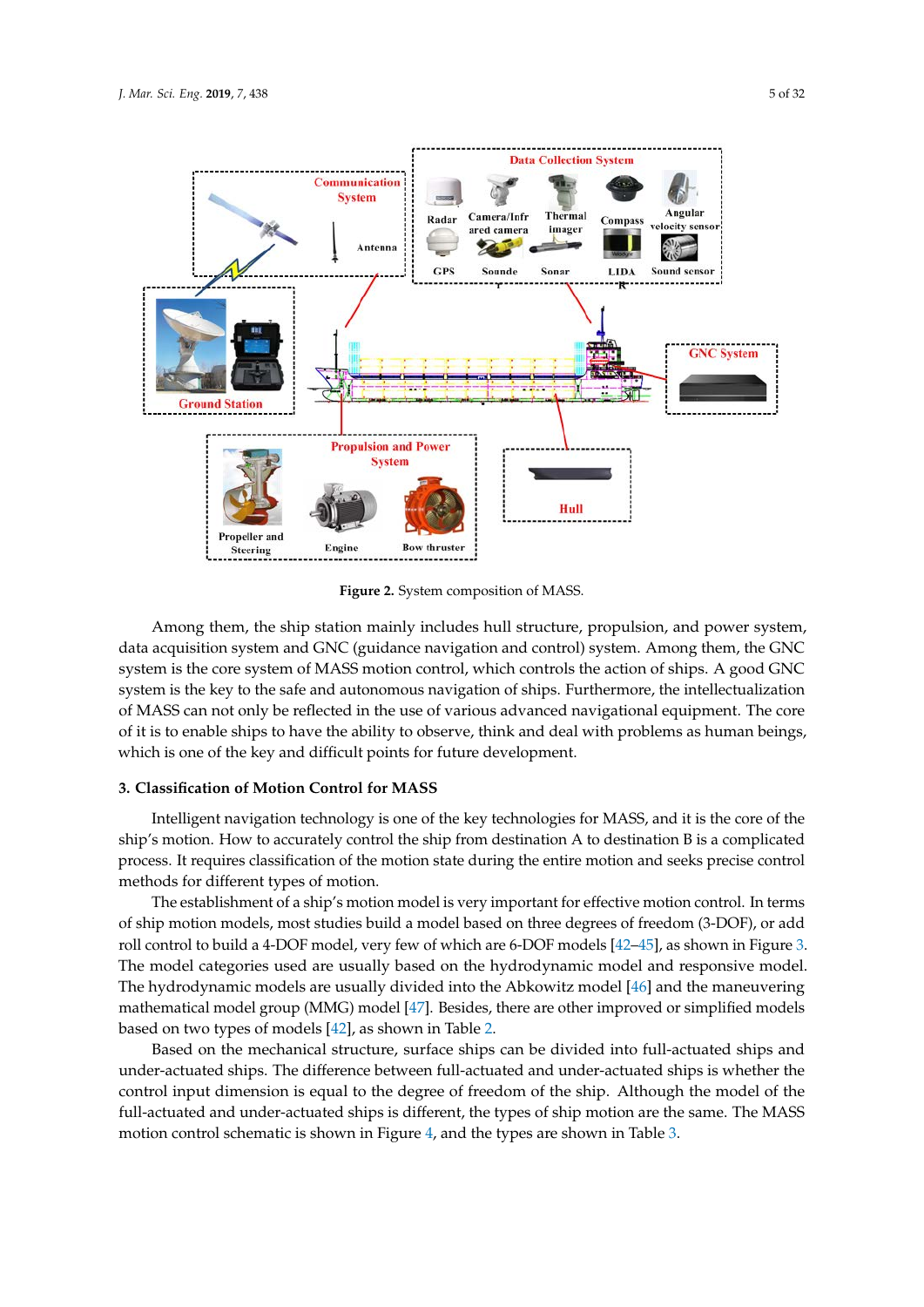<span id="page-5-0"></span>

**Figure 3.** Ship degree of freedom.

<span id="page-5-2"></span>

**Figure 4.** MASS motion control schematic.

|  | Table 2. Ship model types. |
|--|----------------------------|
|--|----------------------------|

<span id="page-5-1"></span>

| <b>Model Types</b> | <b>Specific Types</b>                     | <b>Formulas</b>                                                                                                                                                                                                                                                           |  |
|--------------------|-------------------------------------------|---------------------------------------------------------------------------------------------------------------------------------------------------------------------------------------------------------------------------------------------------------------------------|--|
| Hydrodynamic model | Whole ship model<br>(Abkowitz model [46]) | $\label{eq:1} \left\{ \begin{array}{l} m(\dot{u}-vr-x_{G}r^{2})=X(\dot{u},\dot{v},\dot{r},u,v,r,\delta)\\ m(\dot{v}-ur-x_{G}r^{2})=Y(\dot{u},\dot{v},\dot{r},u,v,r,\delta)\\ I_{z}\dot{r}+mx_{G}(\dot{v}+ur)=N(\dot{u},\dot{v},\dot{r},u,v,r,\delta) \end{array} \right.$ |  |
|                    | Modular type model<br>(MMG model [47])    | $\label{eq:2} \left\{ \begin{aligned} m(\dot{u}-vr-x_{G}r^{2})&=X_{H}+X_{R}+X_{P}\\ m(\dot{v}-ur-x_{G}r^{2})&=Y_{H}+Y_{R}+Y_{P}\\ I_{z}\dot{r}+mx_{G}(\dot{v}+ur)&=N_{H}+N_{R}+N_{P} \end{aligned} \right.$                                                               |  |
| Responsive model   | Such as Nomoto model [48]                 | $T_1 T_2 \ddot{r} + (T_1 + T_2)\dot{r} + \alpha_1 r + \beta_1 r^3 = K(\delta + \delta_r) + KT_3 \dot{\delta}$                                                                                                                                                             |  |
| Other models       | Such as Fossen model [42]                 | $M\dot{v}_r + C(v_r)v_r + D(v_r)v_r + g(\eta) + g_o = \tau + \tau_{wind} + \tau_{wave}$                                                                                                                                                                                   |  |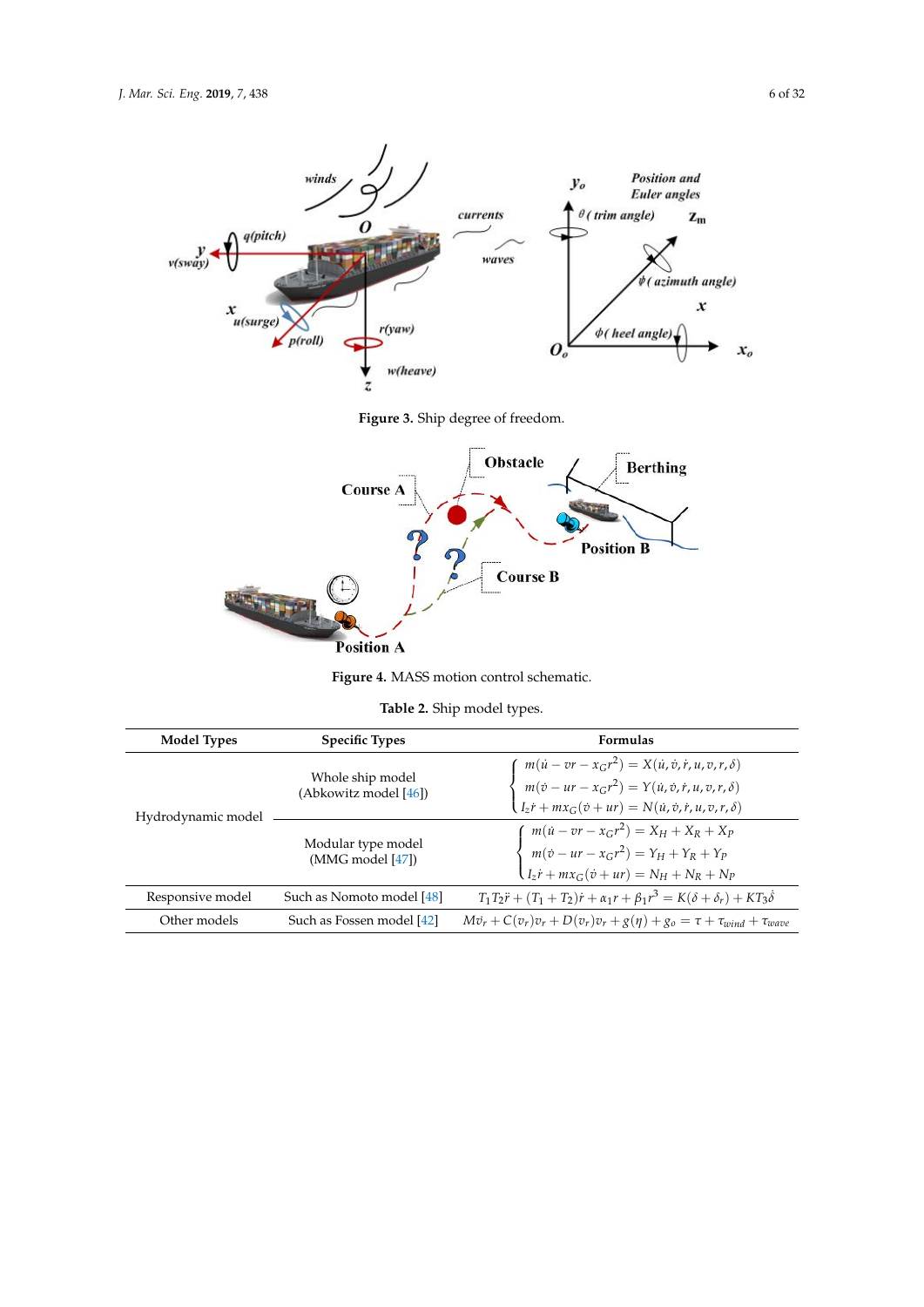<span id="page-6-0"></span>

| <b>Types</b>                                          | <b>Control Object</b>     | <b>Propulsion and Power</b><br>System                                           | <b>Control Variables</b>                              |
|-------------------------------------------------------|---------------------------|---------------------------------------------------------------------------------|-------------------------------------------------------|
| (1) Ship speed control                                | Speed                     | Engine and propeller                                                            | Propeller rotation<br>speed(RPS/RPM)                  |
| (2) Course control                                    | Course                    | Rudder                                                                          | Rudder<br>angle(degree/radian)                        |
| (3) Stabilization                                     | Course, speed<br>and path | Engine, propeller and<br>rudder                                                 | Propeller rotation speed<br>and rudder angle          |
| (4) Path-following                                    | Path                      | Engine, propeller and<br>rudder                                                 | Propeller rotation speed<br>and rudder angle          |
| (5) Trajectory tracking                               | Trajectory                | Engine, propeller and<br>rudder                                                 | Propeller rotation speed,<br>rudder angle and time    |
| (6) Path planning, obstacle<br>avoidance and guidance | Path                      | Engine, propeller and<br>rudder                                                 | Propeller rotation speed<br>and rudder angle          |
| (7) Automatic docking                                 | Course, speed<br>and path | Engine, bow/stern thruster<br>and rudder                                        | Bow/stern thruster speed                              |
| (8) Multi-ships formation<br>cooperative control      | Course, speed<br>and path | Engine, propeller and<br>rudder of ships, ship-to-ship<br>communication systems | Propeller rotation speed<br>and rudder angle of ships |

**Table 3.** Ship motion control types.

Among them, the last three categories focus on how to choose the appropriate control strategy, and the essence is still the control of the course, path, and speed. Besides, the multi-ship formation of cooperative control also adds complex communication systems. The final goal of autonomous docking is to maintain attitude, so it belongs to the stabilization. Therefore, this article only introduces the first five items.

1. Ship speed control

For the traditional diesel engine ships, the speed is controlled by the engine telegraph and adjusted in different grades. For electric propulsion ships, speed control is mainly to control the rotation speed of the propeller, which can be adjusted arbitrarily in a certain range. It has great significance for the navigation of the MASS, maintaining the course and navigation of the ship according to the prescribed route.

2. Course control

In ship attitude control, course control is very important. For ships with rudder and propeller control, the course control can be attributed to the rudder control. For ships with vector thrusters such as pod propulsion and shaftless rim driven thruster, the course is controlled by the steering of vector thrusters. The course control mainly includes two aspects: stability and mobility, shown in Figure [5.](#page-7-0) In order to shorten the sailing time and reduce fuel consumption, the ship can maintain a straight-line navigation at a certain speed, which is ship course stability. When the ship needs to avoid other ships or obstacles while sailing on a predetermined route, or navigating within a limited channel, it is necessary to change the speed and course in time, which is the ship course mobility.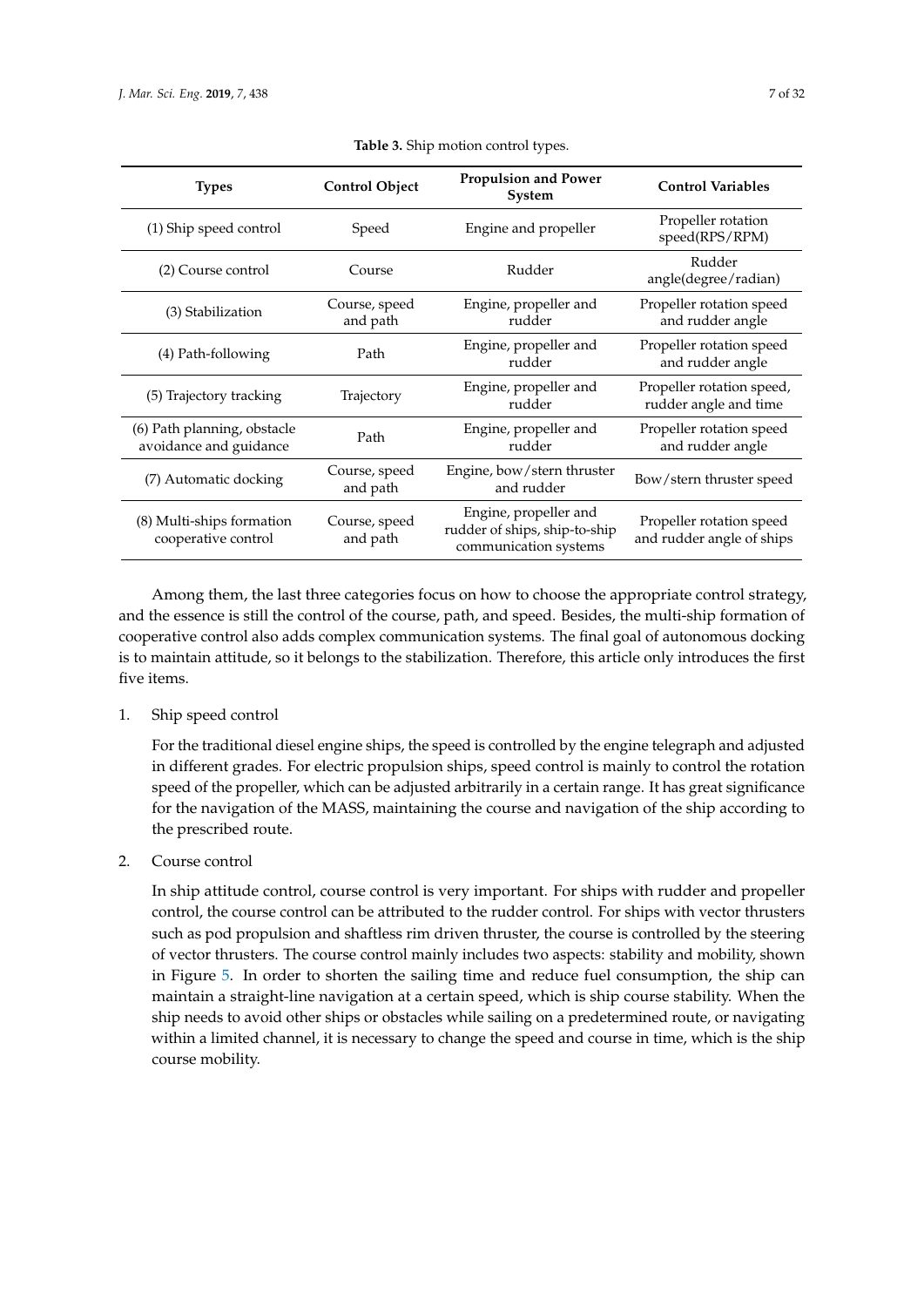<span id="page-7-0"></span>

**Figure 5.** MASS stability and mobility of course.

The design of the general course controller has no speed control [\[49](#page-23-4)[,50\]](#page-23-5). Because controlling the course and speed at the same time increases the complexity [\[51\]](#page-23-6), they are usually independent. However, in a ship with double thrust, it is necessary to adjust the speed of the double propellers to achieve course control. At this time, the course control and speed control are coupled to control [\[52\]](#page-23-7).

3. Stabilization control

Due to the requirements of various practical mission, it is necessary for the MASS to maintain its position by relying on its own, that is stabilization control. It mainly includes dynamic positioning (DP) and docking control. Among them, docking control is much more difficult than tracking control, because all degrees of freedom (DOF) of system configuration or attitude must be stabilized. Due to the importance and challenge of theoretical research, the stabilization control has become a focus of attention. At present, large-scale cargo ships mainly rely on tugboats [\[53–](#page-23-8)[56\]](#page-23-9), but in the future MASS should be automatically docking.

4. Path-following control

The path-following problem is the geometric position tracking without considering time. According to the geometry of the flight path, the path-following control problem can be divided into two categories: linear path-following control and curve path-following control. From the point of view of the control object, there is no essential difference between them, but from the point of view of controller design, the main difference is that the linear path-following control is a stabilization control in a smaller area near the equilibrium point. That means a certain linearization of the model or ignoring the lateral drift can meet the control requirements under certain conditions. In contrast the curve path-following control needs to consider the ship maneuvering motion, and the lateral drift cannot be ignored.

5. Trajectory tracking control

Trajectory tracking problems require the system to arrive at a specified location at a specified time, which is generally much more difficult than the path-following. However, in the case of uncertain speed, due to the lateral drift, the path-following control problem of the curve is not easier to implement than the trajectory tracking control problem. In addition, trajectory tracking is often for partial variables, so it is unrealistic to require all variables of the system to track their trajectories independently. In actual navigation, most of the trajectory tracking control belongs to the path-following problem. These two kinds of trajectory controls are illustrated in Figure [6.](#page-8-1)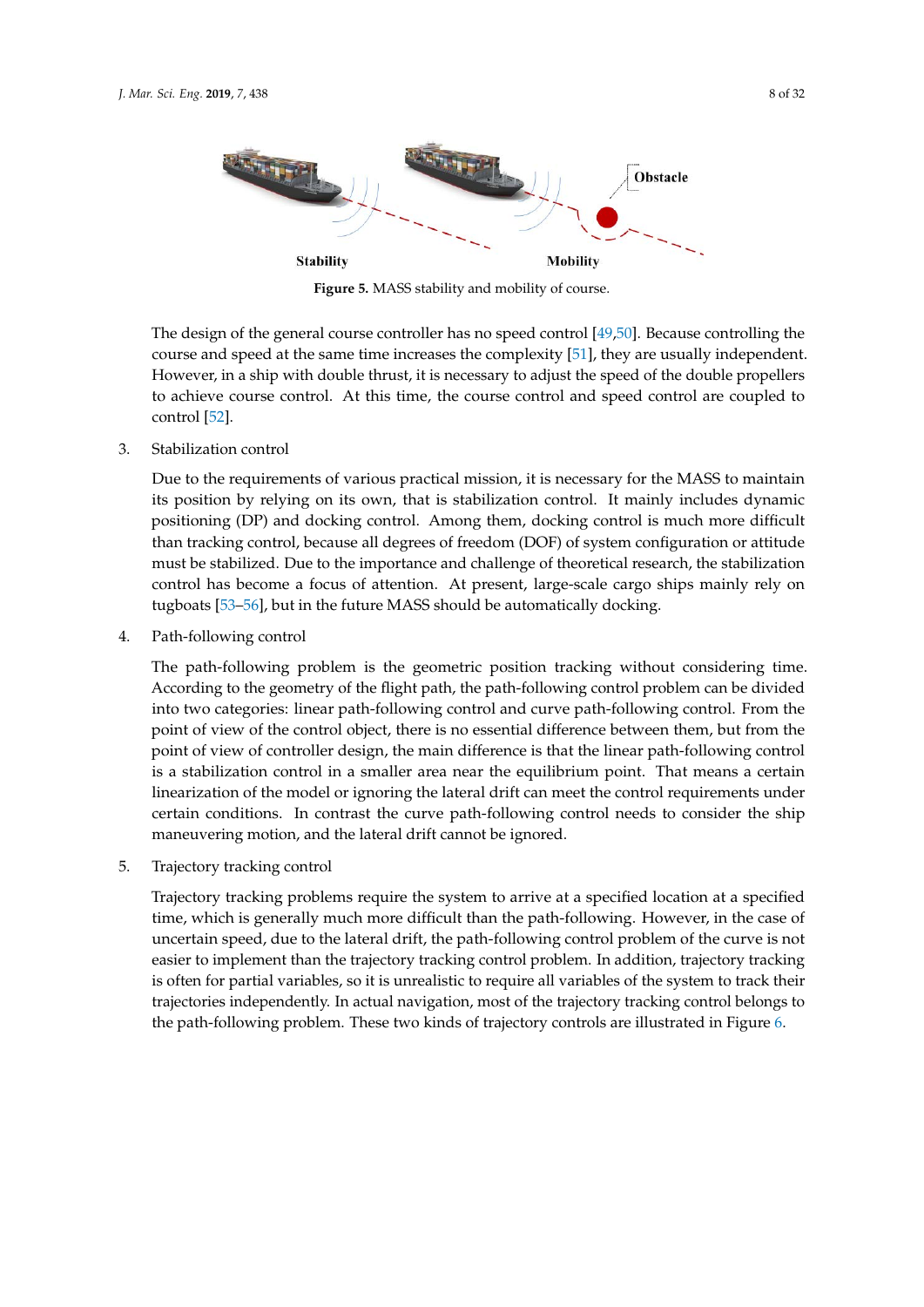<span id="page-8-1"></span>

**Figure 6.** Path-following and trajectory tracking.

To sum up, the change of ship speed and course is realized by controlling the rudder and the propeller. Path-following, trajectory tracking, and stabilization control are typical under-actuated control problems. If the bow/stern thruster is installed, the whole control system will approach the full-actuated. The path-following is the control of the fixed path, and the trajectory tracking is the tracking control that changes with time. There is a progressive relationship between them. Dynamic positioning is the most basic fixed point stabilization control. In addition to the need for fixed-point stabilization control during navigation, when the ship stops navigation, it can take automatic docking.

No matter what type of ship motion, the adaptability and robustness of control are the evaluation criteria of the ship control effect. Adaptive control is a set of control methods defined by means, and robust control is a set of control methods defined by purpose. Ship adaptive control refers to the control algorithm that responds to the uncertainties of the ship system by adjusting the controller parameters online, while ship robust control refers to all the control algorithms that use the deterministic controller to deal with the uncertainties of the ship control system. In the process of adaptive control, the uncertainties of system parameters, the changes of state and disturbance need to be adjusted by control algorithms such as intelligent algorithm and observer [\[57](#page-23-10)[–59\]](#page-23-11). While introducing the idea of self-adaptation into the research of the ship controller, the whole system has strong robustness. Ship control algorithms are discussed as described in Section [4.](#page-8-0)

#### <span id="page-8-0"></span>**4. Motion Control Algorithms**

This paper mainly discusses the research of ship motion control algorithms in recent five years. From the classical algorithms to the intelligent algorithms, the application and improvement of algorithms are described step by step. The application of algorithms to different ship motion types and the situation of ship field which has not been applied are summarized. It will provide research direction for the better realization of the automatic control of ships in the future. Next, according to the algorithms applied to ship motion types and the research progress of these algorithms, the application of the control algorithm in the field of ship motion will be expounded.

#### *4.1. Discussion on the Application Algorithm of Ship Motion Control*

#### 4.1.1. Course Control

For the research of ship course control, the basic algorithms used include proportion integral derivative (PID) [\[60\]](#page-23-12), fuzzy logic control [\[61\]](#page-23-13), predictive control [\[62\]](#page-23-14), sliding mode control [\[63\]](#page-23-15), active disturbance rejection controller (ADRC) [\[64\]](#page-23-16) and artificial intelligence (AI) [\[65\]](#page-23-17) algorithms, etc. On this basis, the improved course control effect is achieved through algorithm improvement. For example, neural network (NN) [\[60\]](#page-23-12) and ant colony algorithm (ACA) [\[66\]](#page-23-18) are used in PID parameter optimization. Particle swarm optimization (PSO) [\[67\]](#page-24-0) and genetic algorithm (GA) [\[68\]](#page-24-1) are applied to fuzzy controller parameter optimization. The firefly algorithm (FA) is applied to backstepping control for parameter optimization [\[69\]](#page-24-2). Improvements are made to the basic algorithm itself, such as the fractional-order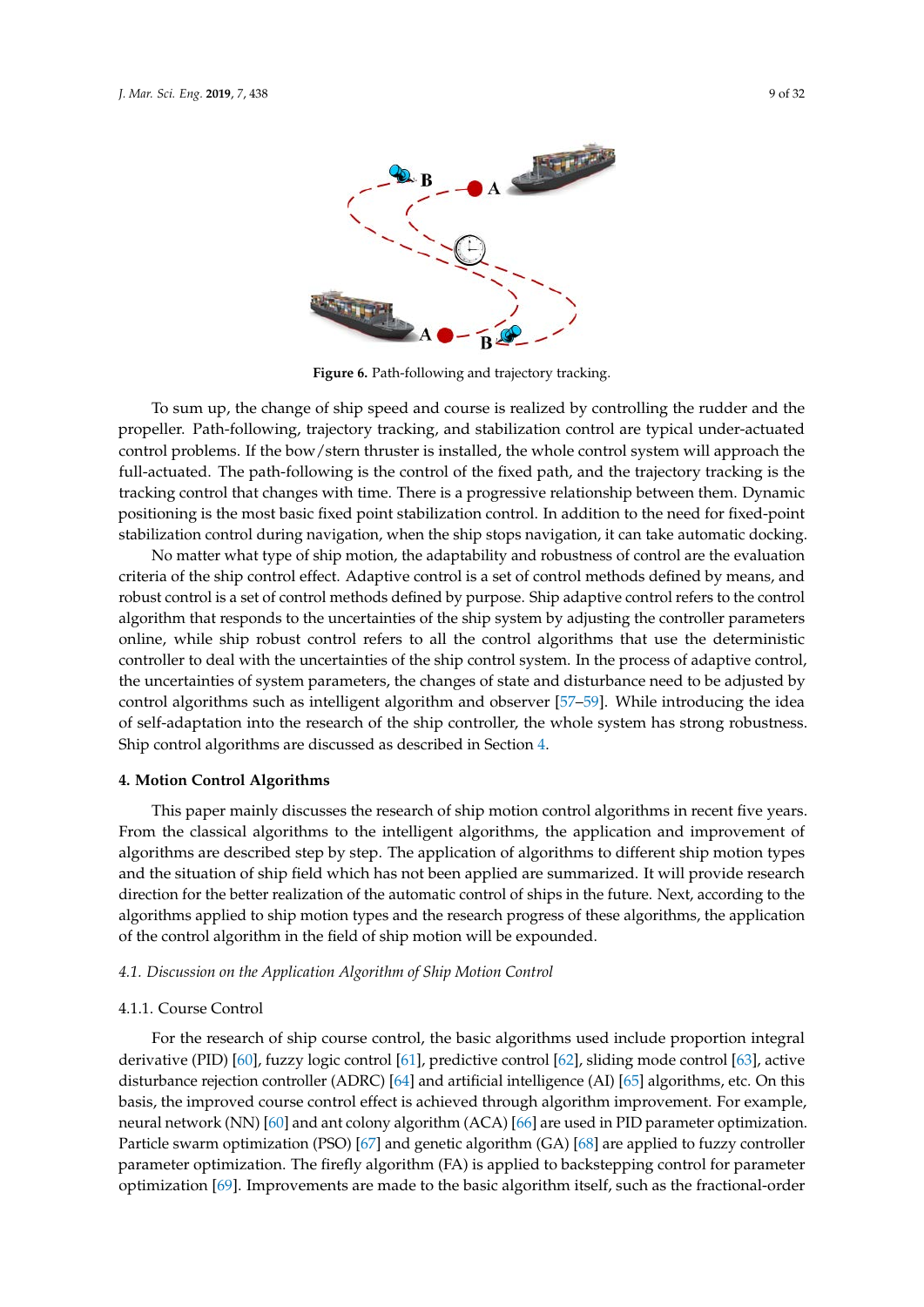PID controller [\[70](#page-24-3)[,71\]](#page-24-4) and the ADRC algorithm [\[72\]](#page-24-5) in the ship course control. For AI technology, research on deep reinforcement learning (DRL) algorithm applied to course control of underactuated ships [\[65\]](#page-23-17). In addition, the prediction algorithm combined with the sliding mode algorithm [\[73\]](#page-24-6) or the neural network algorithm [\[74\]](#page-24-7), the fuzzy control algorithm combined with the sliding mode algorithm [\[75\]](#page-24-8) or the neural network algorithm [\[76\]](#page-24-9), ADRC combined with the fuzzy control [\[77\]](#page-24-10) or support vector machine(SVM) [\[78\]](#page-24-11) also have better control of the course of different types of ships under different conditions.

#### 4.1.2. Stabilization Control

For the ship stabilization control research, the basic algorithms used include PID [\[79\]](#page-24-12), fuzzy logic control [\[80\]](#page-24-13), predictive control [\[81\]](#page-24-14), sliding mode control [\[82\]](#page-24-15), ADRC [\[83\]](#page-24-16), etc. On this basis, an optimization algorithm is combined with a basic algorithm, such as GA and PID [\[79\]](#page-24-12), artificial bee colony(ABC) and ADRC [\[84\]](#page-24-17). In addition, the combination of predictive algorithm and fuzzy control [\[80\]](#page-24-13), PID algorithm [\[85\]](#page-24-18), or the introduction of disturbance observer all adopt different methods to ensure ship stability [\[86\]](#page-24-19). The research on automatic docking and undocking control of ships is mainly based on the combination of neural network and PID [\[87–](#page-24-20)[92\]](#page-25-0).

#### 4.1.3. Path-Following Control

For the path-following, the basic algorithms used by researchers include PID [\[93\]](#page-25-1), fuzzy logic control [\[94\]](#page-25-2), predictive control [\[95\]](#page-25-3), sliding mode control [\[96\]](#page-25-4), ADRC [\[97\]](#page-25-5) and AI algorithm [\[98\]](#page-25-6), etc. The basic algorithms can be combined, such as the combination of fuzzy control and PID algorithm [\[93\]](#page-25-1), the combination of prediction algorithm and PID algorithm [\[99\]](#page-25-7), the combination of sliding mode and backstepping control [\[96\]](#page-25-4), etc. In recent years, the application of AI algorithms in path-following has been increasing. For example, reinforcement learning (RL) [\[98](#page-25-6)[,100\]](#page-25-8), RL based on neural network [\[101\]](#page-25-9), combination of RL and sliding mode control [\[102\]](#page-25-10) and DRL [\[100\]](#page-25-8) are gradually applied to ship path-following, which improves the adaptability and achieves good results.

#### 4.1.4. Trajectory Tracking Control

For ship trajectory tracking, the basic algorithms used include PID [\[50](#page-23-5)[,103–](#page-25-11)[105\]](#page-25-12), ADRC [\[106\]](#page-25-13) and AI algorithm [\[107\]](#page-25-14), etc. Optimization algorithm combines with other algorithms, such as GA combined with PID [\[50\]](#page-23-5), PSO combined with fuzzy logic control [\[108\]](#page-25-15) or ADRC [\[109\]](#page-25-16), neural network combined with predictive control [\[104\]](#page-25-17), feedback control combined [\[110\]](#page-25-18) or backstepping control combined [\[111](#page-25-19)[,112\]](#page-25-20). In addition, the introduction of disturbance observer [\[113\]](#page-25-21) and RL algorithm [\[107\]](#page-25-14) in sliding mode control can achieve trajectory tracking under different conditions. According to Section [3,](#page-4-0) the aim of course and trajectory control is to achieve obstacle avoidance and safe navigation. Therefore, in addition to the above mentioned, other intelligent optimization algorithms, such as artificial fish swarm algorithm (AFSA) [\[114,](#page-26-0)[115\]](#page-26-1), Tabu search (TS) [\[116\]](#page-26-2), can also better achieve ship obstacle avoidance control.

In summary, different control algorithms are widely used in different types of ship motion control, and the research of each algorithm itself is constantly improving and deepening. Detailed research status can be seen in Section [4.2.](#page-9-0)

#### <span id="page-9-0"></span>*4.2. Description of Ship Motion Control Algorithms*

#### 4.2.1. Proportion Integral Derivative Algorithm

PID controller is the most widely used industrial controller, and it has simple and fast features. As early as the 1970s, the DP controller based on PID became the first controller to be used in the ship's dynamic positioning system. On this basis, Fossen [\[117\]](#page-26-3) proposed a nonlinear PID control method to enhance the adaptability and robustness of the control system. With the development of fractional calculus theory, researchers have extended it from first order to fractional order PID,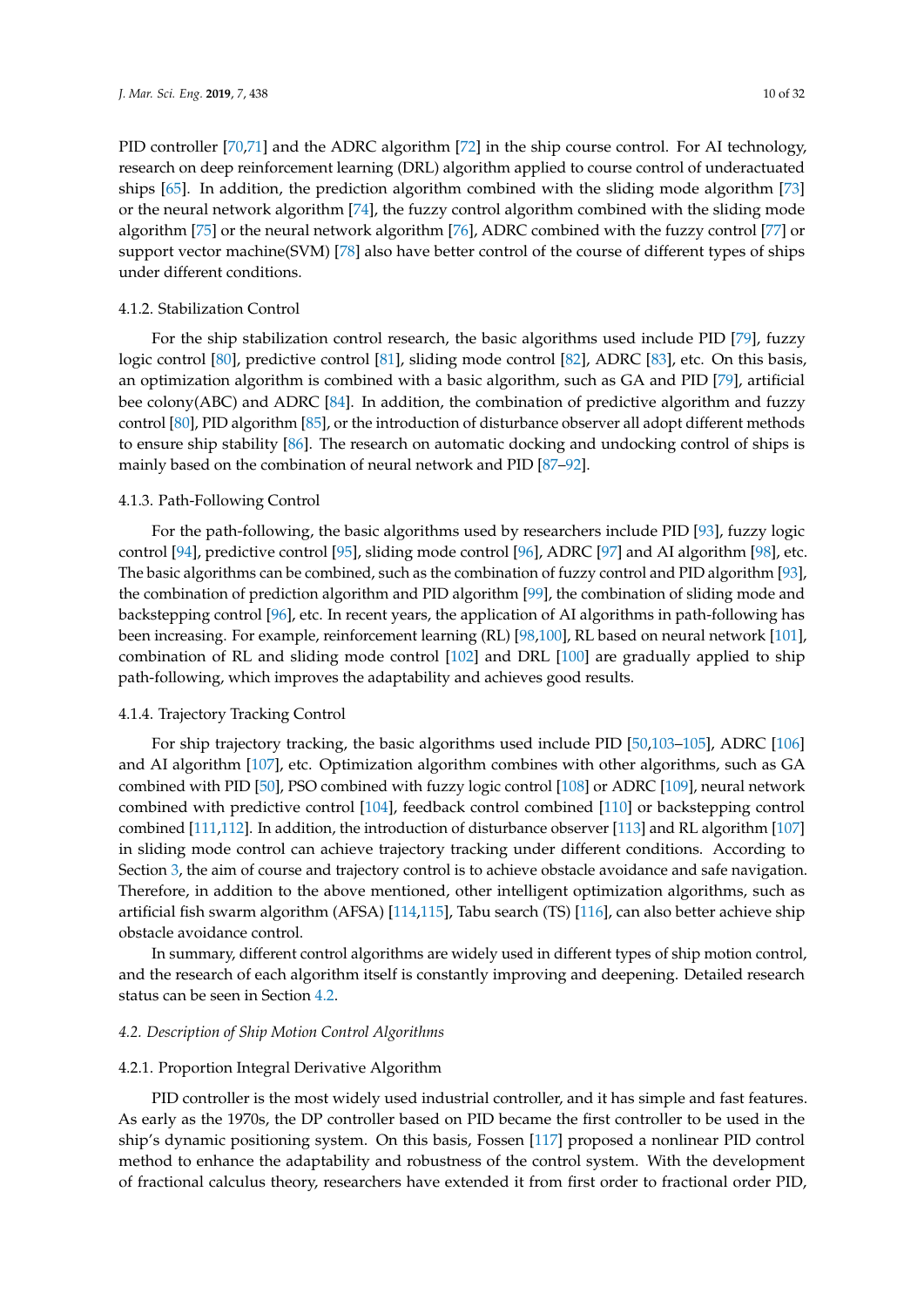that is PI<sup>λ</sup>D<sup>µ</sup> [\[70](#page-24-3)[,71\]](#page-24-4). Compared with the traditional PID controller, the fractional-order PID controller has stronger robustness and flexibility because it has two parameters, the integral order *λ* and the differential order *µ*.

Although the PID algorithm is simple and easy to use, the control effect on complex nonlinear systems is still poor, and the PID controller with fixed parameters can not meet the precise control requirements of the time-varying system. Later, relevant scholars have improved the parameters optimization of PID, and designed such as Universal Autonomous Control and Management System (UACAMS) [\[118\]](#page-26-4) to adjust the parameters on-line. Especially for fractional-order PID controllers, due to the introduction of  $\lambda$  and  $\mu$ , the controller needs to adjust five parameters. The introduction of five adjustable parameters improves the control accuracy of the controller, that it also further increases the difficulty of parameter tuning of the controller. At present, the optimization algorithm is applied to the optimization of PID control parameters. For example, ACA [\[66\]](#page-23-18), GA [\[50](#page-23-5)[,79\]](#page-24-12), PSO algorithm [\[70\]](#page-24-3) and NN algorithm [\[87](#page-24-20)[–92,](#page-25-0)[119\]](#page-26-5) are applied to the controller to modify the PID parameters, which adapts to different operating conditions of ships and solves the problems of difficult adjustment of PID parameters and poor self-adaptation.

In addition, the combination of PID and other algorithms can also achieve better optimization results. The combination of the PID algorithm and the fuzzy control algorithm can avoid the big gyration in path tracking control [\[93](#page-25-1)[,120\]](#page-26-6). The idea of predicting is introduced into the PID algorithm, that is, the optimal value of the PID gain is calculated by the gain calculated by the predictive control algorithm, which is applied to the ship autopilot [\[121\]](#page-26-7). Combining PID with the LQR algorithm, an automatic position tracking controller for a dual-propulsion UAV is designed [\[122\]](#page-26-8). The principle of the PID and its improvement combined with other algorithms are shown in Figure [7.](#page-10-0)

<span id="page-10-0"></span>

**Figure 7.** The principle of the proportion integral derivative (PID) and its improvement combined with other algorithms.

#### 4.2.2. Fuzzy Logic Control Algorithm

Fuzzy logic control is abbreviated as fuzzy control. It is a control algorithm that can effectively and conveniently implement human control strategies and experience and has low requirements on the model of the control object. The essential is to achieve adaptive control with inaccurate mathematical models. It is often used in risk prediction control because it can solve scientific problems under model uncertainty [\[37](#page-22-16)[,123\]](#page-26-9). Compared with the disadvantage that the PID algorithm needs to constantly adjust the parameters in the case of variable speed, the application of fuzzy control in anti-jamming motion control of ships will have better adaptability [\[61\]](#page-23-13). Therefore, fuzzy control and PID often deal with problems in various ways.

In addition to the combination of fuzzy logic control and PID to adjust the parameters of PID [\[93,](#page-25-1)[120\]](#page-26-6), the error integral and differential in the principle of PID can also be used to design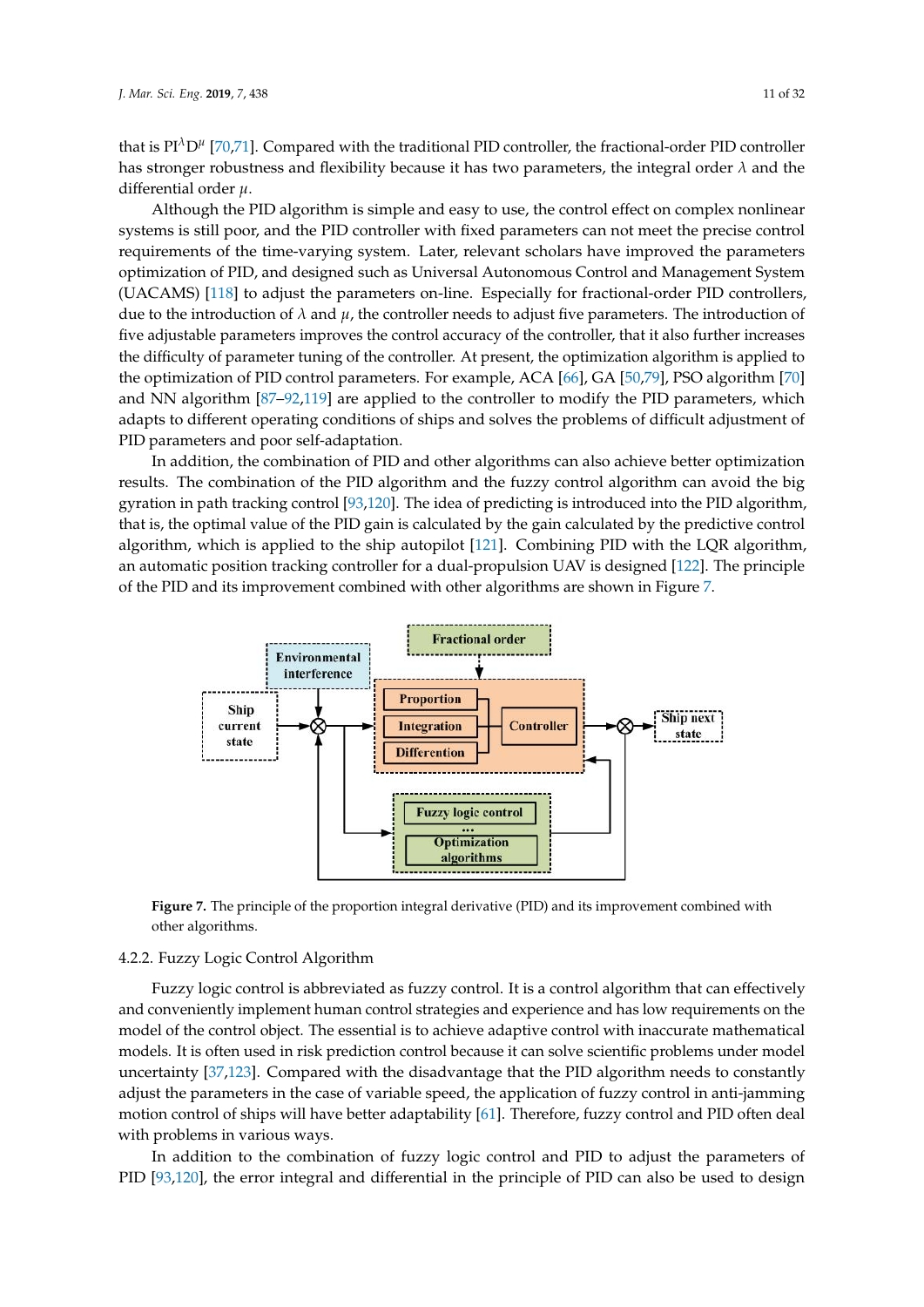the fuzzy control rate to solve the problem of ship course control in low-speed motion [\[103\]](#page-25-11). The combination of fuzzy control and simple control structure of PD can form a kind of non-linear PD control, called S plane control algorithm, which has been applied in motion control of USV [\[124,](#page-26-10)[125\]](#page-26-11). In the control strategy, it can be processed in stages. For example, in ship course control, the required course angle is selected by a fuzzy controller to eliminate the tedious calculation of the radius of curvature at a turning point, and then the instantaneous course is corrected by PD [\[126\]](#page-26-12). Considering the nonlinearity and fuzziness of ship dynamic positioning, PID can be used to calculate ship motion data, then data mining technology can be used to calculate the support degree of fuzzy rules [\[127\]](#page-26-13).

Because the fuzzy rule base in the fuzzy control can not change with the environment, an optimization algorithm with self-learning characteristics is introduced on the basis of the fuzzy PID control. For example, GA is used to optimize the parameters of adjusting factors of control rules [\[68\]](#page-24-1); NN is introduced to design adaptive neural fuzzy control algorithm, then least squares and adaptive neural fuzzy control algorithm are used to calibrate and adjust parameters [\[128\]](#page-26-14); and PSO is used to optimize parameters to realize fuzzy control of autopilot [\[67](#page-24-0)[,108\]](#page-25-15).

Fuzzy control can also be combined with other algorithms. For example, it can be combined with predictive control [\[80\]](#page-24-13) or sliding mode control to solve multi-performance constrained sliding mode control problems [\[75\]](#page-24-8). Or we can integrate dynamic surface control (DSC) technology and minimal learning parameter(MLP) method to construct an approximation control system of the T-S fuzzy system [\[94\]](#page-25-2). Fuzzy logic combined with linear quadratic regulator (LQR) is used to adjust the feedback gain of the closed-loop controller [\[129\]](#page-26-15). Or it adjusts control parameters online and combines linear quadratic gaussian (LQG) to control ship motion [\[130\]](#page-26-16). The principle of fuzzy control and its improvement combined with other algorithms are shown in Figure [8.](#page-11-0)

<span id="page-11-0"></span>

**Figure 8.** The principle of fuzzy control and its improvement combined with other algorithms.

#### 4.2.3. Model Prediction Control Algorithm

The model predictive control (MPC) algorithm was initially applied in industry. Because of its ability to deal with multivariate, non-linear features, and its robustness, it is widely used in the field of ships. The core of MPC is a predictive model, feedback correction and rolling optimization. Its idea has nothing to do with the specific model, but its implementation is related to the model. There are dozens of predictive control algorithms, among which the most representative are model algorithmic control (MAC), dynamic matrix control (DMC) and generalized predictive control (GPC). MAC is predictive control based on the impulse response model and DMC is predictive control based on the step response of the object. Based on the above two prediction algorithms, GPC introduces the idea of adaptive control, which is suitable for uncertain structural systems and complex systems. The research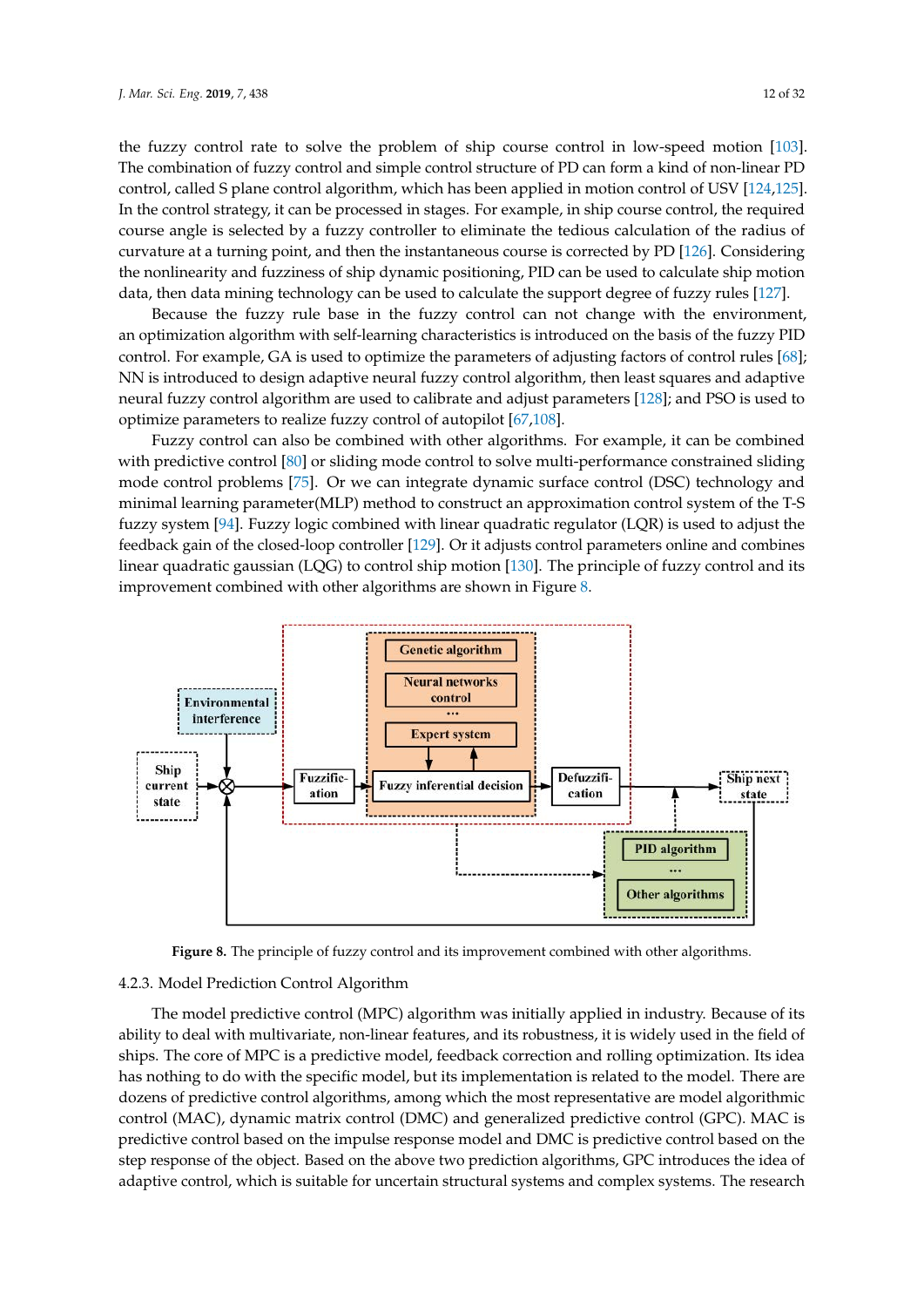shows that the application of the basic predictive control algorithm in ship motion control has good effect, such as DMC control [\[62\]](#page-23-14) and non-linear model predictive control [\[81\]](#page-24-14).

In terms of control strategies, researchers have made various designs. In the case of wind and wave disturbance, the control signal can be separated. One part cancels the wind force and modifies the control constraints, the other part is the control quantity calculated by GPC after the constraints are adjusted [\[131\]](#page-26-17). Because of the complexity of MPC, the treatment of it usually includes non-linearization and linearization. Nonlinear calculation has the characteristics of high accuracy but time-consuming. Linearized calculation has the characteristics of high timeliness but low accuracy. Therefore, similar to the method of autonomous docking in stages, the algorithm can be used in stages according to the situation of motion. For example, for dynamic positioning, the first stage is non-linear, and a non-linear prediction model is used. In the second stage, a linear model is used when the ship enters the required position [\[132\]](#page-26-18). Or set up two levels of control framework. The high-level motion control is a linear MPC (LMPC) controller, which optimizes the reference yaw rate. The low-level control is PID control, which realizes the surge speed reference tracking [\[99\]](#page-25-7).

In order to further improve MPC algorithm, state disturbance observer can be added [\[86,](#page-24-19)[133\]](#page-26-19); Laguerre function can be introduced into model predictive controller [\[134\]](#page-26-20); multiple shooting methods can be introduced into model predictive controller [\[135\]](#page-26-21); model predictive controller with on-line optimization can be designed [\[136,](#page-26-22)[137\]](#page-26-23) or PI can be introduced into model predictive controller [\[85\]](#page-24-18).

Line of sight (LOS) navigation is a method to simulate the sight of experienced sailors to achieve convergence to the desired path. MPC can be used for LOS navigation law besides ship motion control itself. For example, optimizing LOS navigation parameters, obtaining adaptive time-varying advance distance [\[95\]](#page-25-3), or designing predictor-based LOS (PLOS), updating adaptive terms online according to prediction errors, to provide a more accurate guidance course [\[138\]](#page-27-0). The principle of MPC and its improvement combined with other algorithms are shown in Figure [9.](#page-12-0)

<span id="page-12-0"></span>

**Figure 9.** The principle of model predictive control (MPC) and its improvement combined with other algorithms.

# 4.2.4. Sliding Mode Control Algorithm

Sliding mode control (SMC) is also called variable structure control. Its advantage is that the system structure design is simple, and does not change with the uncertainty and disturbance of the system, so it has robustness and adaptability. However, in the later stage of SMC, because the system state traverses the hyperplane back and forth, the system structure changes constantly, and the control quantity will be chattering constantly, which is also a problem in the practical application of SMC. SMC algorithm has a better control effect on large ships such as maneuverability (such as VLCC) [\[139\]](#page-27-1), Multi-ship coordinated positioning [\[82\]](#page-24-15) and docking [\[54\]](#page-23-19) under low-speed, non-linear and environmental disturbances.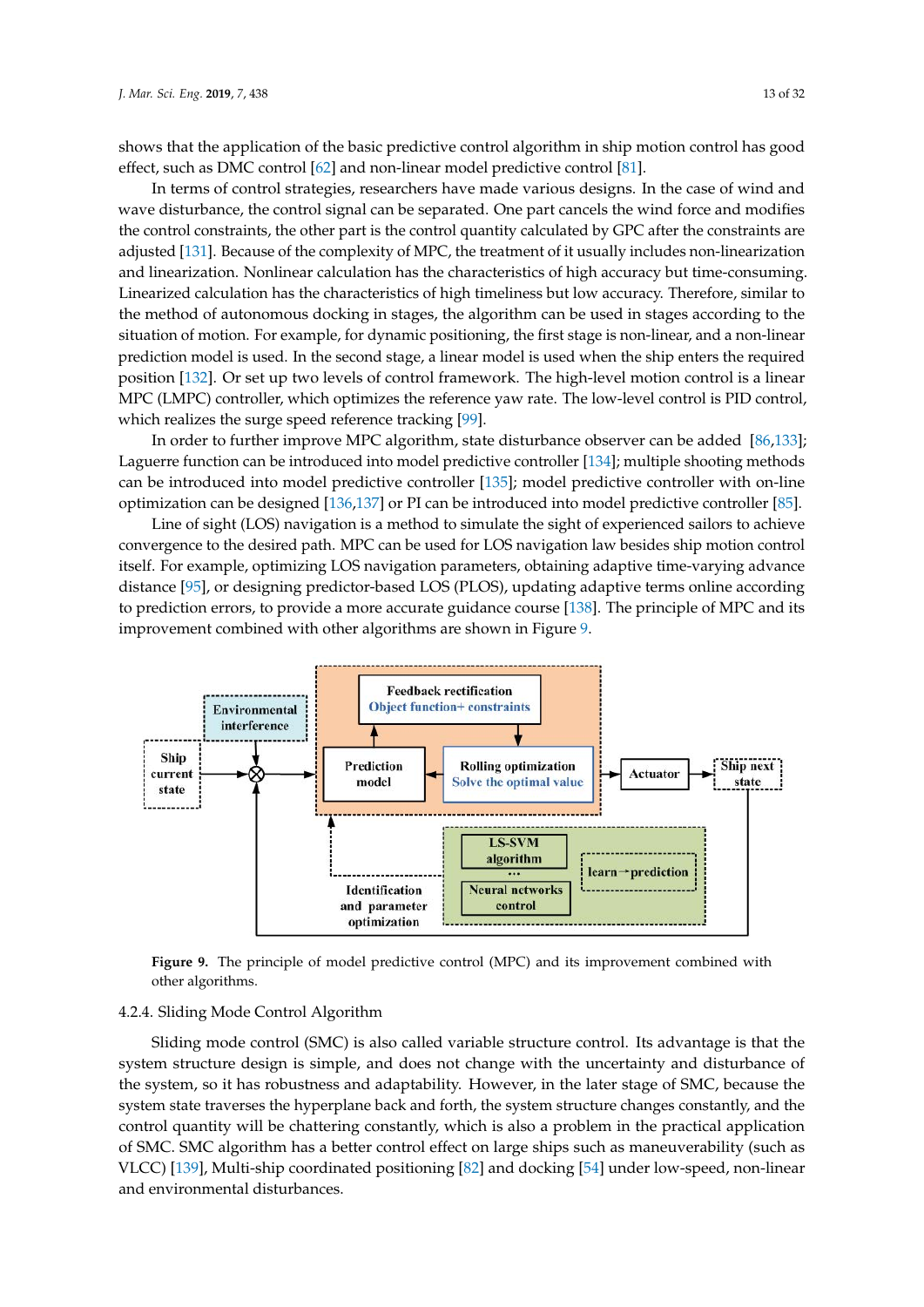In order to improve the algorithm, considering the uncertainties of model parameters and the randomness of external disturbances, the backstepping method can be combined with SMC. The advantage of backstepping is that it has low determinism for the system and is superior to nonlinear systems. In addition to using the backstepping method to realize ship trajectory control [\[45,](#page-23-0)[96\]](#page-25-4). A backstepping adaptive dynamic sliding mode controller [\[140\]](#page-27-2) is designed. On this basis, an improved integral backstepping adaptive sliding mode control method for ships is designed. Because no upper bound is needed, the chattering of the sliding mode control itself is avoided [\[141\]](#page-27-3). Since the effect of sliding surface is in turn from inferior to superior: traditional sliding surface < non-linear sliding surface < exponential sliding surface, the algorithm can be optimized by combining exponential sliding surface sliding mode control with backstepping method [\[142\]](#page-27-4). In order to eliminate steady-state error and reduce chatter, researchers replace the signum function of the controller with smooth switching function [\[143\]](#page-27-5) or continuous function [\[144\]](#page-27-6) in the boundary layer near the switching surface, and then control it with backstepping method.

In addition, some related studies introduce nonlinear observer [\[55\]](#page-23-20) or finite-time disturbance observer [\[113\]](#page-25-21), gain scheduling method and adaptive gain adjustment method [\[73\]](#page-24-6), or preview idea to reduce the transient overshoot in traditional sliding mode control [\[105\]](#page-25-12), or design eigenvalue decomposition adaptive sliding mode controller [\[63\]](#page-23-15) to reduce input chatter in SMC and precisely control ship motion. The upper bound of the uncertain part can be learned by using the NN to identify the object, reduce the dependence on the parameters of the model [\[145\]](#page-27-7), or by using the non-linear approximation and self-learning ability of the NN, so that the controller can deal with the unknown upper bound [\[146\]](#page-27-8). By introducing reinforcement learning, a control chattering measurement variable and a reinforcement learning signal are defined. The structure and parameters of the NN are adjusted online to further suppress the chattering of the control variables [\[102\]](#page-25-10). The principle of SMC and its improvement combined with other algorithms are shown in Figure [10.](#page-13-0)

<span id="page-13-0"></span>

**Figure 10.** The principle of sliding mode control (SMC) and its improvement combined with other algorithms.

#### 4.2.5. Active Disturbance Rejection Control Algorithm

Active disturbance rejection control (ADRC) is a new control technology independent of the system model. It can estimate and compensate for the internal and external disturbances of the system in real-time. Han [\[147\]](#page-27-9) put forward the ADRC technology based on the original PID control technology, then the linear ADRC (LADRC) technology proposed by GAO [\[148\]](#page-27-10) greatly simplifies the ADRC method, reduces the difficulty of parameter tuning of traditional ADRC technology, and still shows good control quality for complex uncertain non-linear controlled objects.

ADRC consists of four parts: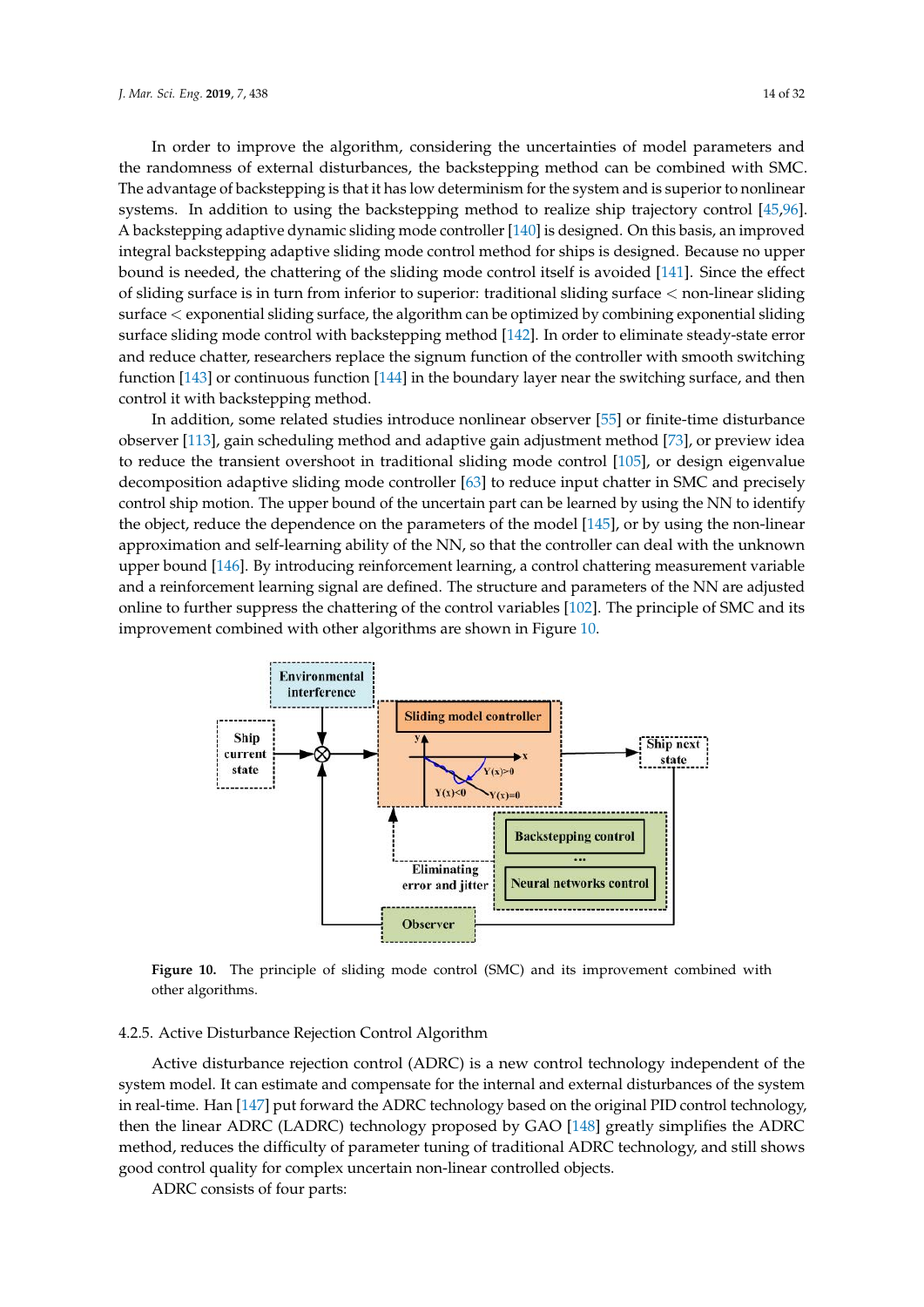- Reasonably arranging the input transition process of the system and extracting the differential: "tracking differentiator (TD)".
- Choosing the appropriate feedback combination method: "non-linear combination".
- Estimating the state variables and disturbances: "extended state observer(ESO)".
- Making full use of the special non-linear effect of "non-linear state error feedback(NLSEF)" to design the ADRC. The controller effectively accelerates the convergence speed and improves the dynamic performance of the control system.

At present, ADRC is widely used in ship motion control [\[149\]](#page-27-11). Relevant research has verified that ADRC has a high robustness and dynamic regulation ability for ship control in strong disturbance environment [\[64,](#page-23-16)[106,](#page-25-13)[150\]](#page-27-12), including special propulsion structure ships (such as podded propulsion ships) [\[151](#page-27-13)[,152\]](#page-27-14), and integrated with adaptive LOS algorithm to achieve track optimization control [\[97\]](#page-25-5). However, there are still some difficulties in parameter tuning [\[83\]](#page-24-16).

Based on the basic ADRC algorithm, the tracking differentiator is added and the control law is composed of two controlled variables. This method can break through the limitation that the original algorithm only applies to a single-input-single-output system [\[153\]](#page-27-15). The method of upgrading the second-order TD third-order ESO to the third-order TD fourth-order ESO high-order ADRC is used to control the heading instability when the rudder angle changes [\[72\]](#page-24-5). ADRC consists of four parts. For NLSEF, a dynamic surface control algorithm can be used to replace NLSEF [\[77\]](#page-24-10), or an integral sliding surface can be introduced into NLSEF design to improve control efficiency [\[154\]](#page-27-16).

In the parameter tuning of ADRC, the parameters of ADRC are optimized by fuzzy adaptive algorithm [\[77](#page-24-10)[,155\]](#page-27-17), the parameters of linear ESO are determined by bandwidth [\[156\]](#page-27-18), the parameters of ADRC are identified by PSO [\[109\]](#page-25-16), SVM [\[78\]](#page-24-11) and artificial bee colony(ABC) algorithm [\[84\]](#page-24-17). By introducing non-singular terminal sliding mode (NTSM) [\[157\]](#page-27-19) or using a radial basis function neural network (RBFNN) identifier to set ADRC parameters, adjustable parameters can be reduced [\[158\]](#page-27-20). The principle of ADRC and its improvement combined with other algorithms are shown in Figure [11.](#page-14-0)

<span id="page-14-0"></span>

**Figure 11.** The principle of active disturbance rejection controller (ADRC) and its improvement combined with other algorithms.

#### 4.2.6. Optimization Algorithm

With the deepening study of human, nature and interdisciplinary, as well as many characteristics of practical engineering problems (complexity, constraints, non-linearity, multi-minimization, modeling difficulties, etc.), the search for intelligent algorithms suitable for large-scale operation has become the focus of research, called optimization algorithm. The ideas and content of optimization algorithms involve a class of algorithms in mathematics, physics, biology, artificial intelligence, medicine, and mechanics. The advantages of these algorithms provide new ideas and means for solving complex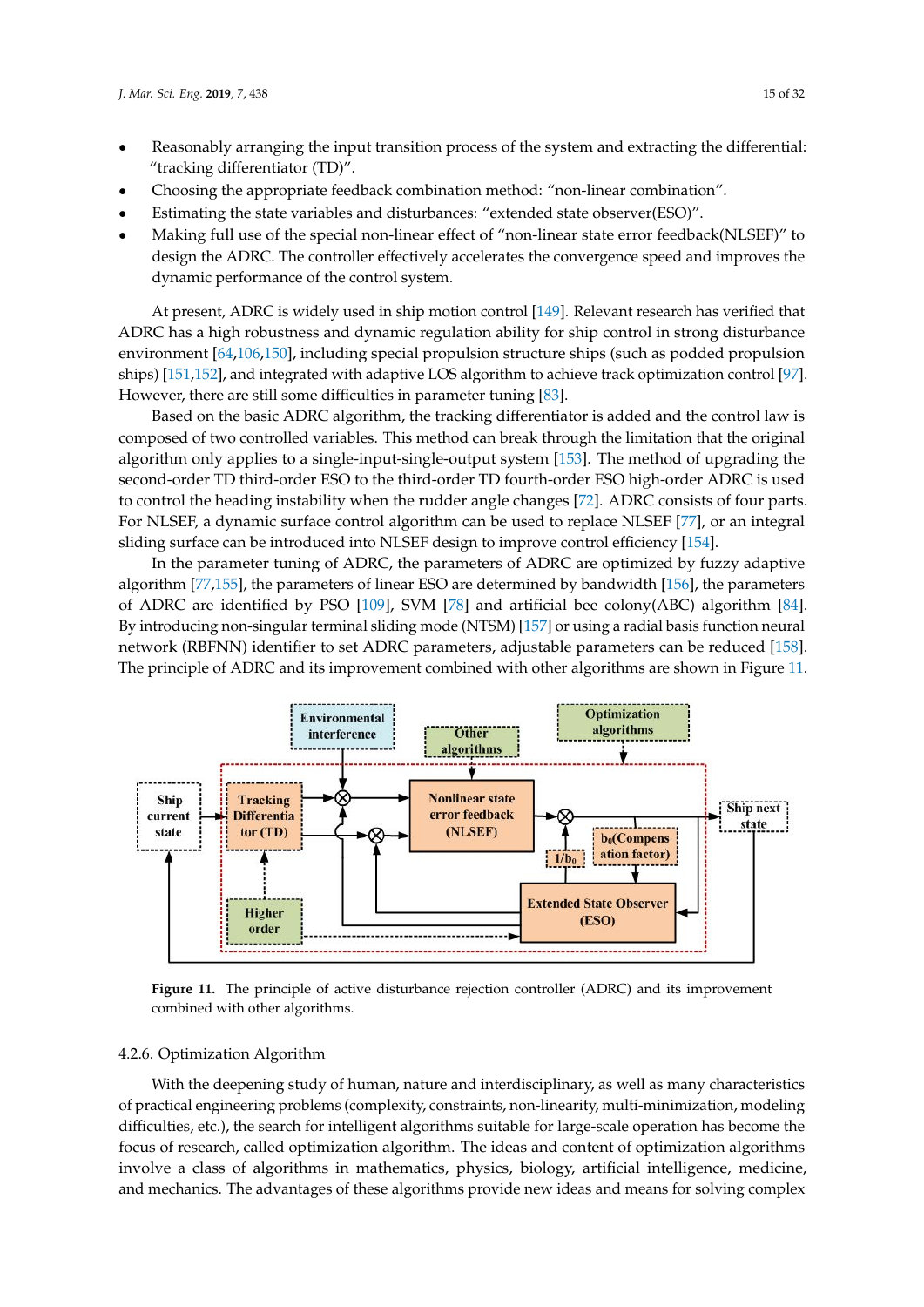problems and have been successfully applied in many fields. The summary of current optimization algorithms is shown in the Table [4.](#page-15-0) optimization algorithms applied in the field of ship motion control are as follows:

<span id="page-15-0"></span>

| Number | Algorithm                                     | Number            | Algorithm                                   |
|--------|-----------------------------------------------|-------------------|---------------------------------------------|
| (1)    | Neural Network(NN) [159]                      | $\left( 2\right)$ | Simulated Annealing(SA) [160]               |
| (3)    | Chaos theory [161]                            | $\left( 4\right)$ | Support Vector Machine(SVM) [162]           |
| (5)    | Genetic Algorithm (GA) [163]                  | (6)               | Tabu Search(TS) [164]                       |
| (7)    | Ant Colony Optimization (ACO) [165]           | (8)               | Particle Swarm Optimization(PSO) [166]      |
| (9)    | Bacterial Foraging Algorithm(BFA) [167]       | (10)              | Artificial Fish Swarm Algorithm(AFSA) [168] |
| (11)   | Greedy Algorithm [169]                        | (12)              | Artificial Bee Colony Algorithm (ABC) [170] |
| (13)   | Wasp Swarm Algorithm(WSA) [171]               | (14)              | Monkey Search(MS) [172]                     |
| (15)   | Bee Collecting Pollen Algorithm (BCPA) [173]  | (16)              | Cuckoo Search(CS) [174]                     |
| (17)   | Gravitational Search Algorithm(GSA) [175]     | (18)              | Dolphin Partner Optimization(DPO) [176]     |
| (19)   | Bat Algorithm(BA) [177]                       | (20)              | Firefly Algorithm (FA) [178]                |
| (21)   | Fruit Fly Optimization Algorithm (FFOA) [179] | (22)              | Krill Herd(KH) [180]                        |
| (23)   | Grey Wolf Optimizer(GWO) [181]                | (24)              | Spider Monkey Optimization(SMO) [182]       |
| (25)   | Ant Lion Optimization Algorithm (ALOA) [183]  | (26)              | Whale Optimization Algorithm (WOA) [184]    |
| (27)   | Lion Optimization Algorithm(LOA) [185]        | (28)              | Beetle Antenna Search(BAS) [186]            |

**Table 4.** Summary of optimization algorithms.

The NN model has been considered as one of the most effective theories of automatic docking [\[87,](#page-24-20)[119\]](#page-26-5), which can learn and imitate the behavior of the human brain in the execution of ship docking stage. NN algorithm and PID controller are combined to design the new controller [\[60,](#page-23-12)[88\]](#page-24-21), which can resist high wind and wave disturbance [\[92\]](#page-25-0). This good effect is verified by simulation and experiment in the subsequent series of studies [\[89–](#page-24-22)[91\]](#page-25-22). At present, the NN algorithm extends to wavelet neural network, backpropagation neural network (BPNN) and RBFNN and so on. Using NN algorithm alone [\[187,](#page-28-22)[188\]](#page-28-23) or combining with fuzzy control algorithm [\[76\]](#page-24-9) can realize the improvement of control system parameters. Combining the learning ability of the NN with the prediction idea [\[74](#page-24-7)[,104,](#page-25-17)[189\]](#page-28-24) can effectively improve the prediction speed and accuracy of ship motion. Combining with backstepping, the control is independent of any prior information of external disturbance [\[111,](#page-25-19)[112,](#page-25-20)[190\]](#page-28-25), or NN and feedback control to improve the efficiency of controller design [\[110](#page-25-18)[,191\]](#page-28-26). Besides, the algorithm for solving single hidden layer neural networks is called extreme learning machine (ELM) [\[192\]](#page-29-0). Under the premise of guaranteeing the learning accuracy, it is faster than the traditional learning algorithm to track the USV subjected to unknown dynamics and external interference [\[193](#page-29-1)[,194\]](#page-29-2). To sum up, because of its strong learning and training ability, NN is better used in ship control, especially in autonomous docking. However, there are too many iterations in the learning process, so the real-time problem of the control algorithm remains to be solved.

GA, PSO, SVM, ACO, FFOA, ABC, and FA algorithms are often used for ship model parameters identification [\[32,](#page-22-13)[195](#page-29-3)[–201\]](#page-29-4) or ship controller parameter adjustment. For example, optimizing ship fuzzy controller by introducing GA and PSO algorithm [\[108](#page-25-15)[,202](#page-29-5)[,203\]](#page-29-6); Optimizing the tuning parameters of ship PID controller by introducing GA and ACO [\[50,](#page-23-5)[66\]](#page-23-18); Optimizing the course controller parameters based on SVM by introducing PSO [\[199\]](#page-29-7); Or optimizing the parameters of controller based on backstepping control and disturbance observer by FA [\[69\]](#page-24-2).

Other applications of some algorithms in ship field are as follows: SA algorithm is used to determine ship routes [\[204\]](#page-29-8); TS algorithm is used to realize collision avoidance [\[116\]](#page-26-2) and fleet repositioning [\[205\]](#page-29-9); greedy algorithm is used to arrange container transportation [\[206\]](#page-29-10), GSA algorithm is used to arrange ship cabins [\[207\]](#page-29-11), BFA and PSO algorithm are combined to optimize ship collision avoidance path [\[115\]](#page-26-1), AFSA algorithm is used to realize collision avoidance [\[114](#page-26-0)[,208\]](#page-29-12).

However, WSA, WS, BCPA, CS, DPO, BA, KH, GWO, SMO, ALOA, WOA, LOA and BAS algorithms have not been applied to ship filed at present. Although these optimization algorithms can not be applied to the ship field, their own algorithms have been improved to enhance the advantages of the algorithm [\[209–](#page-29-13)[213\]](#page-29-14). Alternatively, optimization algorithms can be combined with each other to make up for the shortcomings of the algorithm itself. For example, chaos idea is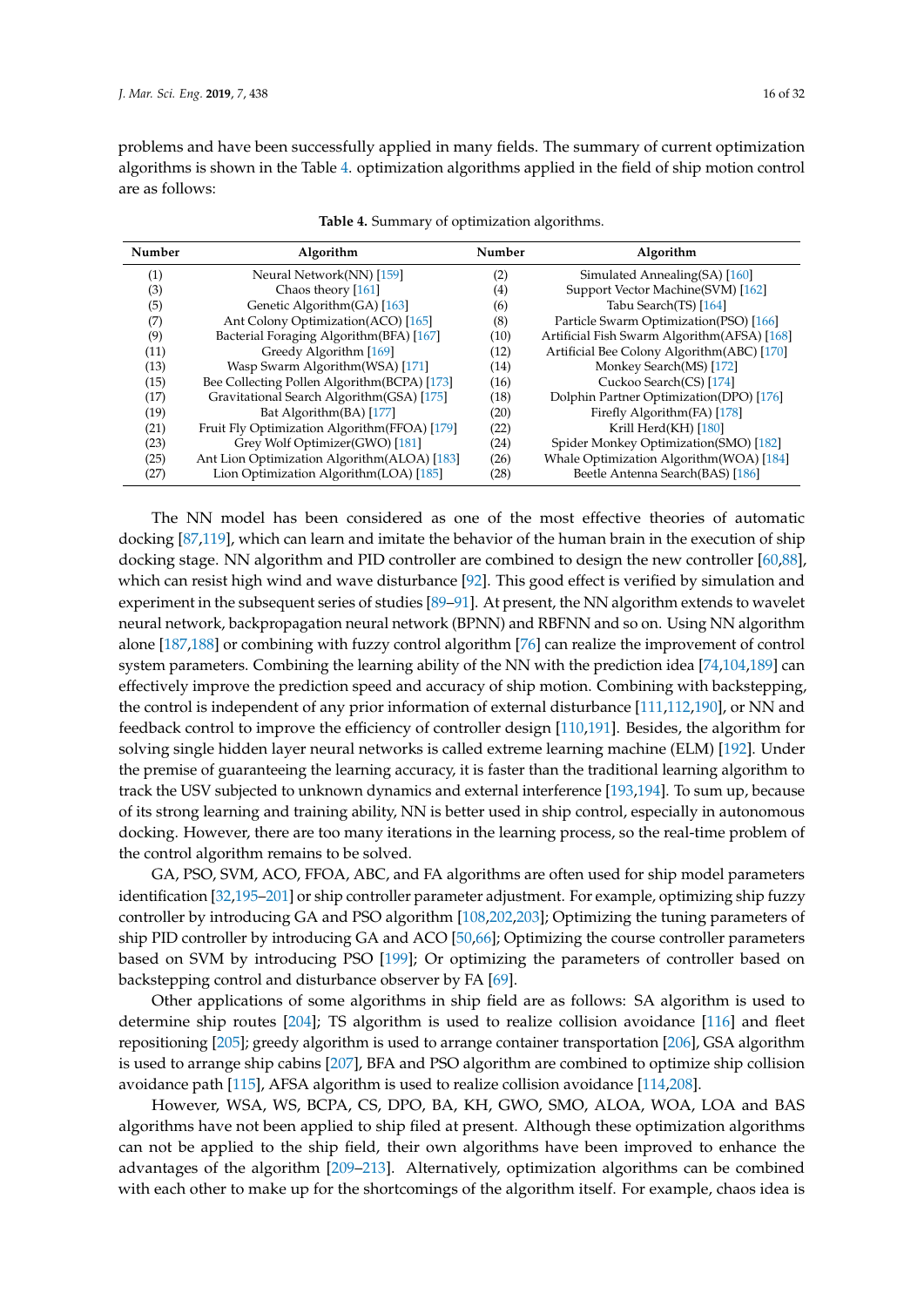introduced into an optimization algorithm to enhance the convergence speed or avoid falling into local optimum [\[214](#page-29-15)[–219\]](#page-30-0). The WOA is used to optimize the connection weight in the NN [\[220\]](#page-30-1). SA algorithm combined with the WOA algorithm is used to improve the best solution found after each iteration of the WOA algorithm [\[221\]](#page-30-2). The combination of the CS algorithm and BA algorithm with the KH algorithm [\[222](#page-30-3)[,223\]](#page-30-4) or BAS algorithm with PSO [\[224,](#page-30-5)[225\]](#page-30-6) can improve the efficiency and effectiveness of the original algorithm. In addition, they can be combined with other control algorithms to achieve better adaptive control. For example, using the ACO algorithm for fuzzy recognition [\[226\]](#page-30-7). ALOA optimizes the PID controller [\[227\]](#page-30-8).

#### 4.2.7. Artificial Intelligence

Artificial intelligence (AI) is a new technological for researching and developing theories, methods, technologies and application systems for simulating, extending and expanding human intelligence. AI has the largest scope and covers many areas. This paper only introduces deep learning (DL) and reinforcement learning (RL) and deep reinforcement learning (DRL). DL, or deep neural networks, is a data-based learning method in machine learning. RL, also known as neuro-dynamic programming and approximate dynamic programming [\[228\]](#page-30-9), is a fast and efficient learning algorithm. DL and RL all belong to autonomous learning systems, but there are some differences between them. DL is a kind of static learning, which uses the existing data to train the algorithm, and then obtains the solution mode of the problem, and then uses this mode to predict the new data. RL can not only make use of existing data but also acquire new data by exploring the environment. It is a dynamic learning process of trial and error. With the proposal of deep Q-network (DQN) [\[229\]](#page-30-10) and AlphaGo [\[230\]](#page-30-11), deep reinforcement learning has become a research hotspot as a cross-direction between DL and RL. Compared with the traditional algorithms based on prior knowledge, DRL has a greater ability to adapt to complex system environment.

With the advancement and development of AI technology, the application of it in the field of water transport is increasing. Waterborne transport vehicles are divided into surface water ships and underwater ships. For underwater ships, relevant scholars use DRL based on actor-critic to achieve low-level control of autonomous underwater vehicles (AUV) [\[231\]](#page-30-12). For example, two neural networks are used to construct DRL [\[232\]](#page-30-13), then actor-critic [\[233\]](#page-30-14) or deep deterministic policy gradient (DDPG) is introduced to self-modify in subsequent research [\[234\]](#page-30-15). In order to reduce the dependence of model on control, a model-free reinforcement learning algorithm is proposed to solve the problem of AUV tracking the desired depth trajectories [\[235\]](#page-30-16).

For surface water ships, relevant scholars have also made a series of studies on their trajectory control using AI technology. In the absence of prior knowledge of dynamic systems, an online selective RL method is designed for ship trajectory tracking based on the Gaussian process (GP) regression [\[107\]](#page-25-14). In the case of traditional LOS navigation, the actor–critic RL method has better tracking results [\[98](#page-25-6)[,101\]](#page-25-9). Follow-up studies show that DQN and DDPG have good effects on navigation control [\[236\]](#page-30-17). Therefore, for ship straight and curve path-following, relevant scholars use the DDPG method to simulate three high-complexity dynamic models. It is concluded that the tracking result is better than the standard LOS navigation [\[100](#page-25-8)[,228\]](#page-30-9). In addition to trajectory tracking, AI has also been applied to other aspects of ship motion. To solve the problem of ship steering, two DRL-based controllers (DDPG and normalized advantage function) are developed to help ships pass through designated gates [\[65\]](#page-23-17). Considering ocean currents effect, a path planning algorithm based on RL is designed [\[237\]](#page-30-18). Aiming at obstacle avoidance, a concise deep reinforcement learning obstacle avoidance (CDRLOA) algorithm is proposed to overcome the usability issue caused by complicated control laws in traditional analysis methods [\[238\]](#page-30-19).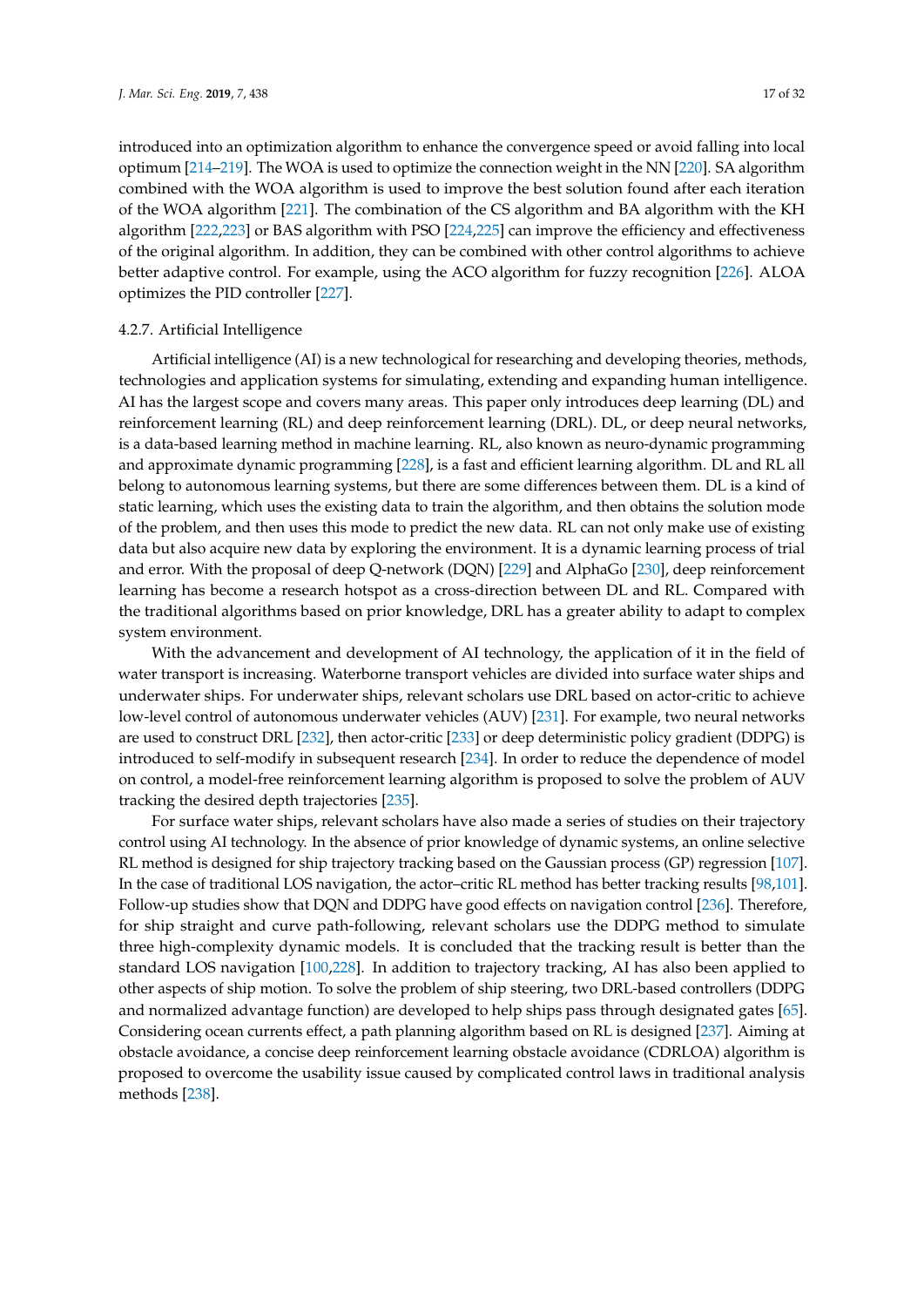#### *4.3. Summary of Ship Motion Control Research*

Based on the above analysis, the research results of USV and conventional ship motion control in recent years are summarized.

- 1. In practice, a ship is 6-DOF, and usually only left-right symmetry and front-back asymmetry. Current research is mostly based on the 3-DOF symmetrical ship model or 4-DOF model, which leads to the fact that the current model of the ship is inconsistent with the facts, thus greatly reducing the reference and control accuracy of the motion controller designed based on the model.
- 2. According to the Section [4.2,](#page-9-0) the relationship of ship motion control algorithms is summarized as shown in the Figure [12.](#page-18-0) The intersection of squares in the graph indicates that the ideas of the algorithms can be integrated, and the arrow indicates that the algorithms are used in coordination with each other to improve the ship motion control effect.

Current ship control algorithms have their own advantages and disadvantages. The common methods are to integrate each other to make up for the inherent shortcomings of their own. The current research algorithm is summarized as follows.

- (a) At present, the application of the PID control algorithm in ship motion is mainly based on the introduction of basic PID into other optimization algorithms, which can better meet the requirements of the adaptability of the ship control system. However, there are doubts about whether the search range of parameters needs to be set before the parameters are adjusted, and how to ensure the precise control of complex systems. In addition, the fractional-order PID and its combination with the optimization algorithm and prediction algorithm can be further studied.
- (b) Fuzzy control is applicable to the control problem of a complex system that cannot be described by a mathematical model. It is often combined with the PID algorithm to realize ship motion control step by step or integration. The introduction of an optimization algorithm can enhance the adaptability of the algorithm and reduce the dependence on artificial parameters. On the whole, fuzzy control for ship control can reduce overshoot and shorten the time to achieve the goal. Fuzzy logic control has strong subjectivity and is mainly used in rough preliminary judgment stage. In the stage of fine judgment, we need to make up for the defects caused by subjective judgment. It can try to integrate other optimization algorithms with the fuzzy algorithm or fuzzy PID algorithm.
- (c) The prediction algorithm can deal with nonlinear system problems such as multiple input, multiple output, and multiple constraints, and is suitable for large cargo ship motion systems. However, the controller design needs to consider both the approach error of the model and the real-time performance of the system. In the future, the logic of MPC can be combined with a variety of algorithms. How to combine predictive control with other algorithms and how to adjust the parameters in the algorithm are the future research points.
- (d) Sliding mode control is mainly developed from classical sliding mode control or its own improved algorithm to the combination of backstepping and adaptive methods and then developed to introduce observers or intelligent algorithms for further error reduction. It gradually compensates for the shortcomings of sliding mode control, reduces chattering and enhances its robustness. Further fusion and improvement with machine learning can be considered to deal with the uncertainties of model parameters and external disturbances.
- (e) ADRC has strong anti-interference ability, a simple algorithm, convenient digital implementation, small overshoot, and fast response. However, stability analysis is difficult and parameter setting is difficult. It is necessary to use the optimization algorithm for parameter selection. ADRC consists of four parts, which are often modified for the NLSEF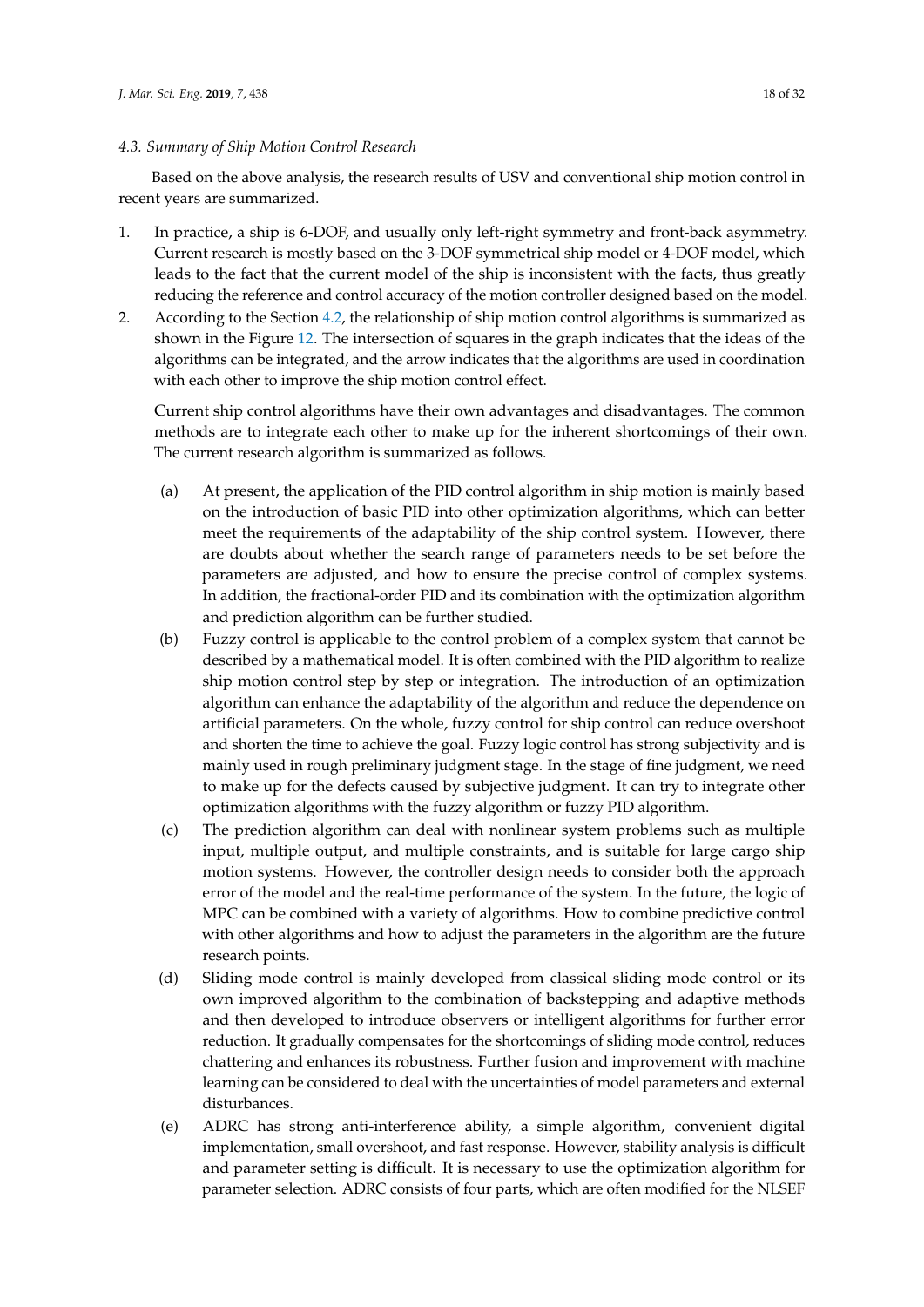part to improve control efficiency. Whether the other parts can also be improved, such as fractional order PID, also introduced fractional order.

- (f) The application of the optimization algorithm improves the adaptability of ship control, but the calculation results of the intelligent algorithm are random, and the application and research of the optimization algorithm are not comprehensive. Most optimization algorithms are not applied in the field of ship control.
- (g) The application of AI in the shipping field is increasing gradually, and it has become an advanced control algorithm. It is mainly used for ship trajectory tracking, path planning, and obstacle avoidance. The application of AI technology in underwater ships and surface water ships can learn from each other.
- 3. The nonlinear ship system has many uncertain factors, so it is difficult to build accurate ship models. Using control algorithms that do not require precise models to process is a commonly used method at present. Therefore, reducing the dependence of the control algorithm on model is the development direction of research.
- 4. The inherent constraints such as maneuverability, maneuverability, and actuator saturation are seldom considered in controller design. At the same time, the general controller needs the high order derivative information of the system state, which is difficult to satisfy in the practical application.
- 5. The research on the automatic docking of the ship is less than that of the other ones. The main algorithms are NN and PID. The tugboat is mainly used to realize the docking of the cargo ship.
- 6. The model parameters of large ships are difficult to accurately obtained. At present, most of the research only carried out theoretical analysis and verification of the motion control algorithm in the simulation environment, or equal-scale model ship experiment, full-scale ship experiment is rare.

<span id="page-18-0"></span>

**Figure 12.** The relationship of ship motion control algorithms. Image: Authors.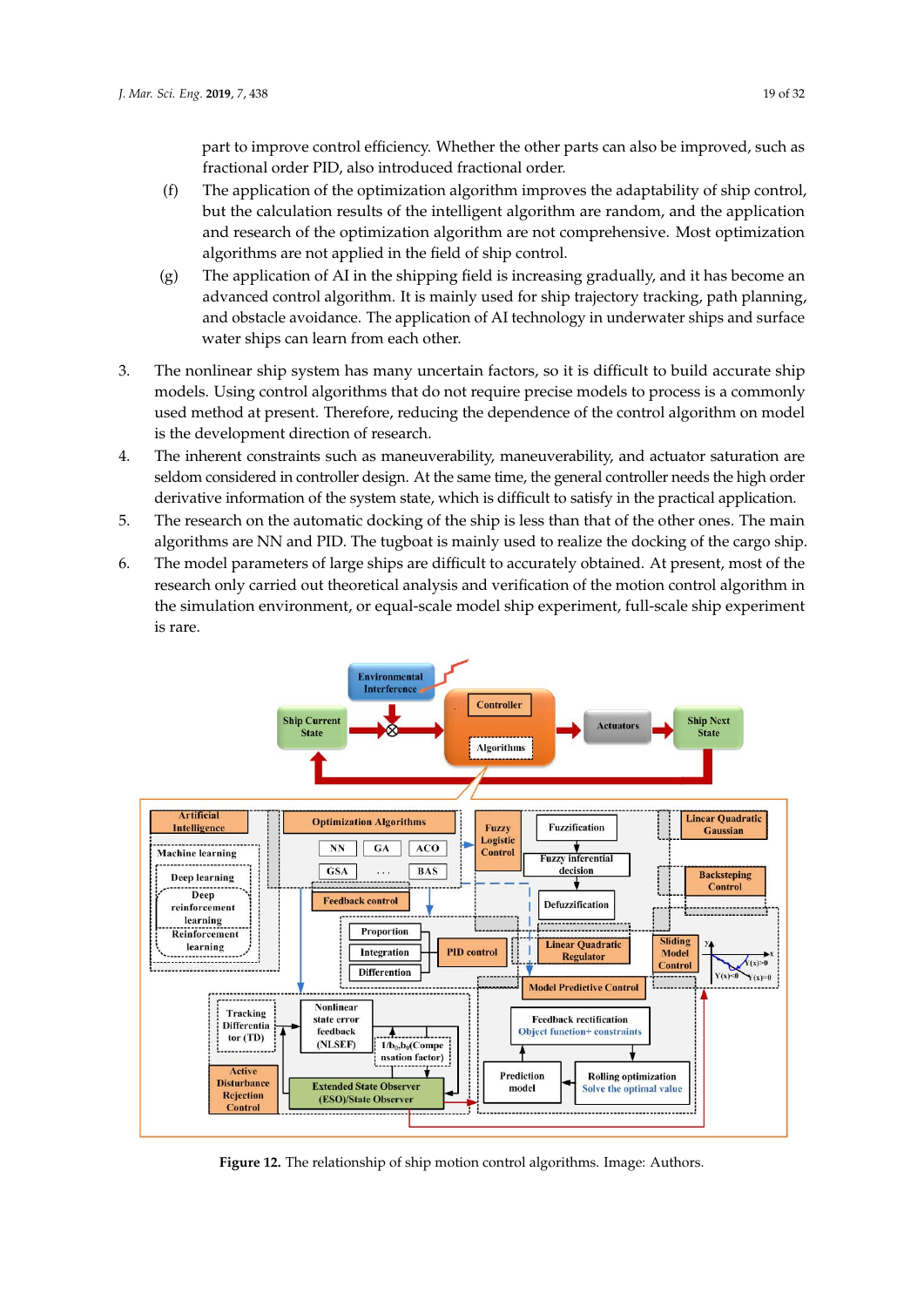## <span id="page-19-0"></span>**5. Challenges and Prospects of Research on Motion Control of MASS**

On 28 August 2018, the United States Department of Defense issued the report "Unmanned systems integrated roadmap 2017–2042" [\[239\]](#page-31-0), which is mainly used to guide the comprehensive development of military unmanned aerial vehicles, unmanned submarines, unmanned surface vessels, and unmanned ground vehicles. The road map points out that interoperability, autonomy, network security, and human–machine collaboration are the four driving forces to accelerate the application of an unmanned system. With the advancement of AI technology, the unmanned operating system will be extended to a wide range of autonomous areas in the future. From remote control and automation systems to almost completely autonomous systems to support the needs of tasks. In this direction, the intelligent and adaptive level of MASS is gradually improved. Making MASS able to navigate in a complex marine environment for a long time, reliably, safely and independently and accomplish various missions is the future development goal. Therefore, this paper mainly describes the challenges and prospects in the aspects of model, control algorithm and control strategy.

- 1. In recent years, the production and research of USV have increased gradually. However, the development of large MASS is difficult than smaller USV, so most of the research can only use ships with known parameters, lacking the diversity of ship research and the universality of the results.
- 2. Because of the large size of MASS,
	- (a) The influence of the external environment on MASS is more obvious than that of USV. Therefore, how to establish a more accurate wave and wind interference model is one of the key points in MASS research process.
	- (b) Current research is mostly based on simulation, and how to carry out ship experiment on the results of motion control research is a difficult problem.
- 3. Current research on ship models are mostly based on the fully symmetrical three degrees of freedom, which is different from the facts, so it reduces the accuracy of motion controller control. At present, how to increase the degree of freedom of the motion control model of MASS, and how to build the propulsion model of multi-propeller, multi-rudder, pod propulsion and shaftless rim driven thruster become one of the important factors for the accuracy of the motion control of MASS. On this basis, the dynamic performances of various motions in still water, waves and surges are quite different, so the propulsion and control systems need to be further studied.
- 4. The structure of MASS is complex. With the addition of intelligent equipment, the uncertainty of equipment control is more than that of conventional ships, and the more constraints and influencing factors need to be considered.
- 5. Automatic docking and undocking is particularly important for the fulfill of MASS. It is an important and difficult research direction. How to establish an accurate model and control rate is one of the research focuses on MASS stabilization control. It needs further study and can be converted into practical application.
- 6. The control algorithm is usually based on the existing conventional control algorithm or a hybrid algorithm which makes use of its own advantages to compensate each other. It has its own shortcomings such as high complexity and poor real-time performance. Moreover, the algorithm requires high accuracy, strong dependence, self-adaptability and robustness of the ship model.
	- (a) The order of the controller has some influence on the control effect, such as high order ADRC and fractional-order PID. Therefore, the control effect of the controller under different orders can be considered in the future.
	- (b) Prediction idea can be widely combined with other algorithms, and an optimization algorithm can be used to adjust the parameters of the predictive control algorithm.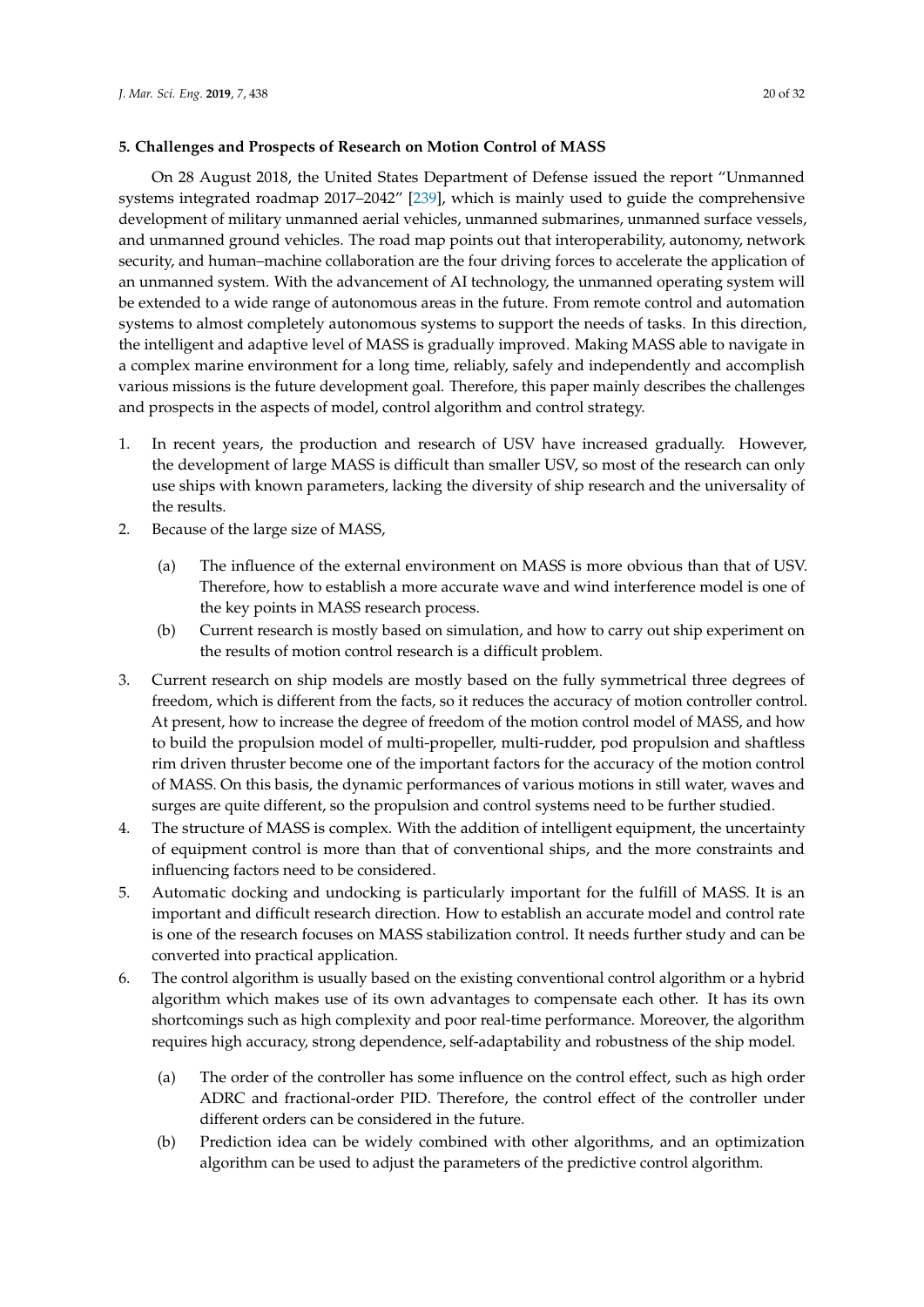- (c) Because different devices adopt different algorithms, and the algorithm itself has certain errors, it is necessary to control the algorithm as a whole and set compensatory parameters according to the errors of input and output results.
- (d) optimization algorithm has a certain randomness, and it is possible to get the local optimal solution, which makes the adjustment of control system parameters deviate. Therefore, it is necessary to calculate many times or improve the optimization algorithm.
- (e) For the research of AI technology in the ship field, we can try to use the learning trajectory of other motion controllers to guide the learning process. In addition, AI technology has not been applied to the field of autonomous docking of ships. In the future, AI technology can be considered for docking and even the whole navigation process.
- (f) The neural network algorithm in the optimization algorithm occupies an important position in AI technology, which indicates the possibility of combining the two. At present, there is a research on combining bat algorithm (BA) with Q-learning. The bat Q-learning algorithm is designed by these two algorithms to realize Q-value sharing strategy [\[240\]](#page-31-1). In the future, we can consider combining other optimization algorithms with AI.
- (g) In terms of parameter tuning, it is a future research point to choose an appropriate optimization algorithm under different conditions.
- (h) The applicability of different control algorithms for different ship types needs to be studied.
- 7. Due to the safety, cost, and size of MASS, how to carry out MASS experiments is the focus of future research.
- 8. The level of autonomy of MASS represents the mission execution ability of the system. Current research on ship motion control only focuses on a single type of motion, and there is no complete response strategy for the whole ship from sailing to docking. MASS undertakes the cargo transportation process. Because the whole process is unmanned, a complete set of autonomous control strategy is needed to enhance the adaptability of MASS to various types of motion control. In this paper, an autonomous control strategy is proposed, as shown in the Figure [13.](#page-20-0)

<span id="page-20-0"></span>

**Figure 13.** Autonomous control strategy. Image: Authors.

As can be seen from Figure [13,](#page-20-0) the controller of the MASS motion control system should have the function of judging the motion state of the ship and selecting the algorithms. The system judges the current state of ship motion (such as normal navigation, docking or emergency), then the control decision system chooses the current motion instructions and the appropriate control algorithm. Because the adaptive control algorithms for different ships are not identical, the control system algorithm library can be added to make the control system switch more appropriate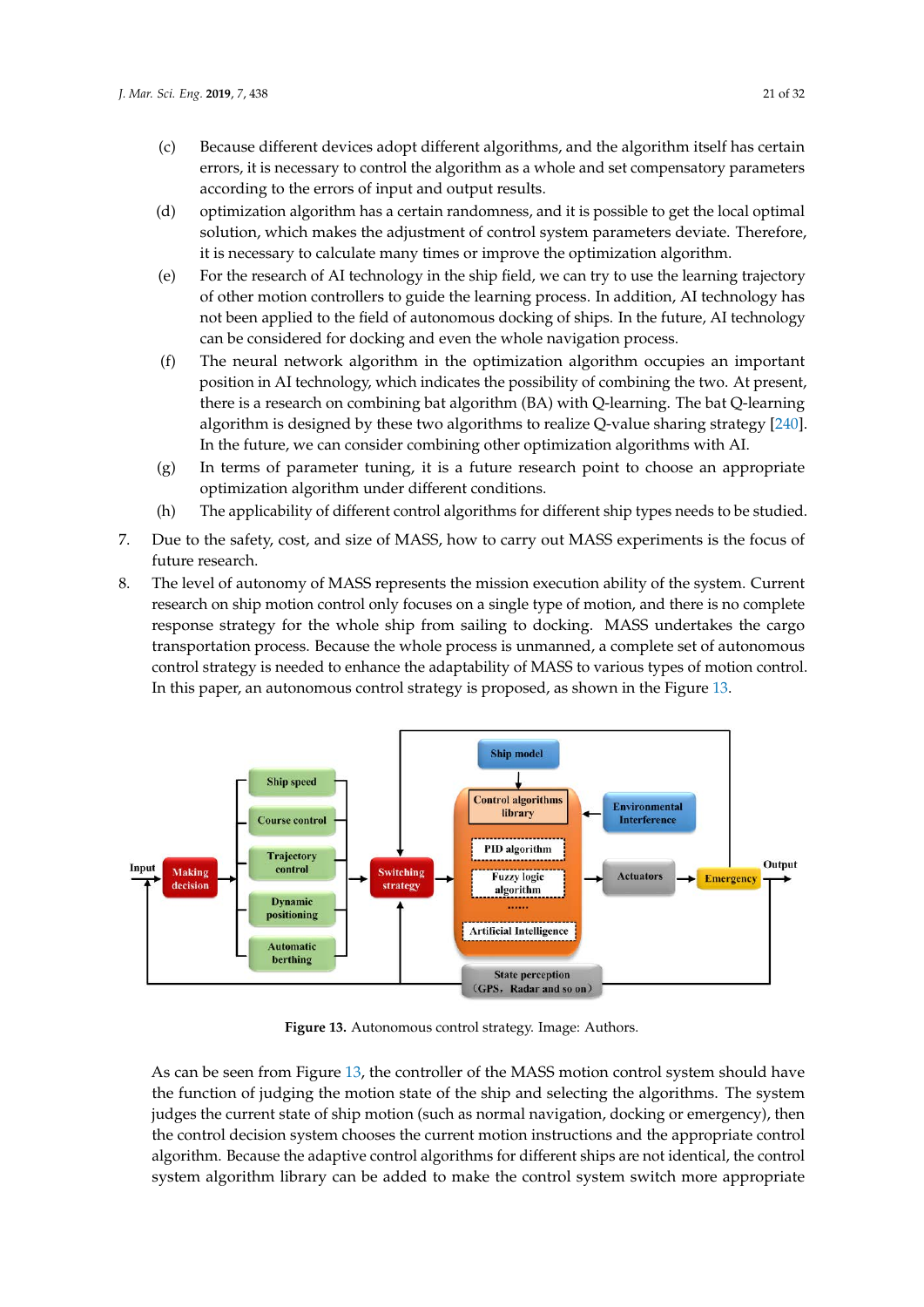control strategies according to the situation (such as environmental disturbance), so as to obtain better robustness.

9. The current research results of under-actuated mechanical systems, such as robots and spacecraft, are far more abundant than those of control systems because the nonlinear characteristic is the same. It can be considered that the mature control methods in these fields can be applied to the motion control of MASS. While realizing the autonomy of MASS, it also establishes the foundation for the future integration of all-round unmanned systems of land, sea, and air.

**Author Contributions:** Conceptualization, L.W. and J.L.; formal analysis, L.W., J.L. and S.L.; funding acquisition, J.L. and Q.W.; writing—original draft, L.W.; writing—review and editing, L.W., J.L., S.L. and R.R.N.

**Funding:** This research is supported by the National Key R&D Program of China (2018YFB1601505), National Natural Science Foundation of China (51709217), Research on Intelligent Ship Testing and Verification (2018473), Natural Science Foundation of Hubei Province (2018CFB640), State Key Laboratory of Ocean Engineering (Shanghai Jiao Tong University) (1707), Fundamental Research Funds for the Central Universities (WUT2018IVA034 and WUT2018IVB079), China Scholarship Council (201806950096), and Double First-rate Project of the Wuhan University of Technology.

**Conflicts of Interest:** The authors declare no conflict of interest.

#### **References**

- <span id="page-21-0"></span>1. Shenoi, R.A.; Bowker, J.A.; Dzielendziak, A.S.; Lidtke, A.K.; Zhu, G.; Cheng, F.; Argyos, D.; Fang, I.; Gonzalez, J.; Johnson, S.; et al. *Global Marine Technology Trends 2030*; Technical Report; University of Southampton: Southampton, UK, 2015.
- <span id="page-21-1"></span>2. Maritime Safety Committee (MASC). 98th Session. Available online: [http://www.imo.org/en/MediaCentre/](http://www.imo.org/en/Media Centre/Meeting Summaries/MSC/Pages/MSC-98th-session.aspx) [MeetingSummaries/MSC/Pages/MSC-98th-session.aspx](http://www.imo.org/en/Media Centre/Meeting Summaries/MSC/Pages/MSC-98th-session.aspx) (accessed on 16 June 2017).
- <span id="page-21-2"></span>3. Maritime Safety Committee (MSC). 99th Session. 16–25 May 2018. Available online: [http://www.imo.org/]( http://www.imo.org/en/MediaCentre/MeetingSummaries/MSC/Pages/MSC-99th-session.aspx) [en/MediaCentre/MeetingSummaries/MSC/Pages/MSC-99th-session.aspx]( http://www.imo.org/en/MediaCentre/MeetingSummaries/MSC/Pages/MSC-99th-session.aspx) (accessed on 25 May 2018).
- <span id="page-21-3"></span>4. Maritime Safety Committee (MSC). 100th Session. 3–7 December 2018. Available online: [http://]( http://www.imo.org/en/MediaCentre/MeetingSummaries/MSC/Pages/MSC-100th-session.aspx) [www.imo.org/en/MediaCentre/MeetingSummaries/MSC/Pages/MSC-100th-session.aspx]( http://www.imo.org/en/MediaCentre/MeetingSummaries/MSC/Pages/MSC-100th-session.aspx) (accessed on 7 December 2018).
- <span id="page-21-4"></span>5. US Navy. *The Navy Unmanned Surface Vehicle (USV) Master Plan*; Technical Directive; Department of the Navy: Washington, DC, USA, 2007.
- <span id="page-21-5"></span>6. Bertram, V. Unmanned surface vehicles—A survey. *Skibsteknisk Selsk.* **2008**, *1*, 1–14.
- 7. Motwani, A. *A Survey of Uninhabited Surface Vehicles*; Technical Report; Marine and Industrial Dynamic Analysis, School of Marine Science and Engineering, Plymouth University: Plymouth, UK, 2012.
- 8. Hai, T. New concept weapons in the future warfare. *Shipborne Weapons* **2006**, *3*, 70–77.
- 9. He, P.; Yang, M.; Ma, Y. *Global Naval Warfare Robot*; Chinese People's Liberation Army Publishing House: Beijing, China, 2012.
- 10. Statheros, T.; Howells, G.; Maier, M.D. Autonomous ship collision avoidance navigation concepts, technologies and techniques. *J. Navig.* **2008**, *61*, 129–142. [\[CrossRef\]](http://dx.doi.org/10.1017/S037346330700447X)
- 11. Yang, W.R.; Chen, C.Y.; Hsu, C.M.; Tseng, C.J.; Yang, W.C. Multifunctional inshore survey platform with unmanned surface vehicles. *Int. J. Autom. Smart Technol.* **2011**, *1*, 19–25. [\[CrossRef\]](http://dx.doi.org/10.5875/ausmt.v1i2.122)
- 12. Zhu, W.; Zhang, L. Development of unmanned surface vehicle. *Mar. Technol.* **2017**, *1*, 1–6.
- <span id="page-21-6"></span>13. Schiaretti, M.; Chen, L.; Negenborn, R.R. Survey on autonomous surface vessels: Part II-categorization of 60 prototypes and future applications. In *International Conference on Computational Logistics*; Bektaş, T., Coniglio, S., Martinez-Sykora, A., Voß, S., Eds.; Springer: Cham, Switzerland, 2017; pp. 234–252.
- <span id="page-21-7"></span>14. Jan, R.ø. Maritime Unmanned Navigation through Intelligence in Networks: The Munin Project. In *12th International Conference on Computer and IT Applications in the Maritime Industries*; Hamburg Technology University: Hamburg, Germany, 2013; pp. 177–183.
- <span id="page-21-8"></span>15. Jokioinen, E. *Remote and Autonomous Ships: The Next Steps*; Technical Report; AAWA: London, UK, 2016.
- 16. Rolls-Royce Demonstrates World's First Remotely Operated Commercial Vessel. Available online: [https://www.rolls-royce.com/media/our-stories/press-releases/2017/20-06-2017-rr-demonstrates-worlds]( https://www.rolls-royce.com/media/our-stories/press-releases/2017/20-06-2017-rr-demonstrates-worlds-first-remotely-operated-commercial-vessel.aspx)[first-remotely-operated-commercial-vessel.aspx]( https://www.rolls-royce.com/media/our-stories/press-releases/2017/20-06-2017-rr-demonstrates-worlds-first-remotely-operated-commercial-vessel.aspx) (accessed on 20 June 2017).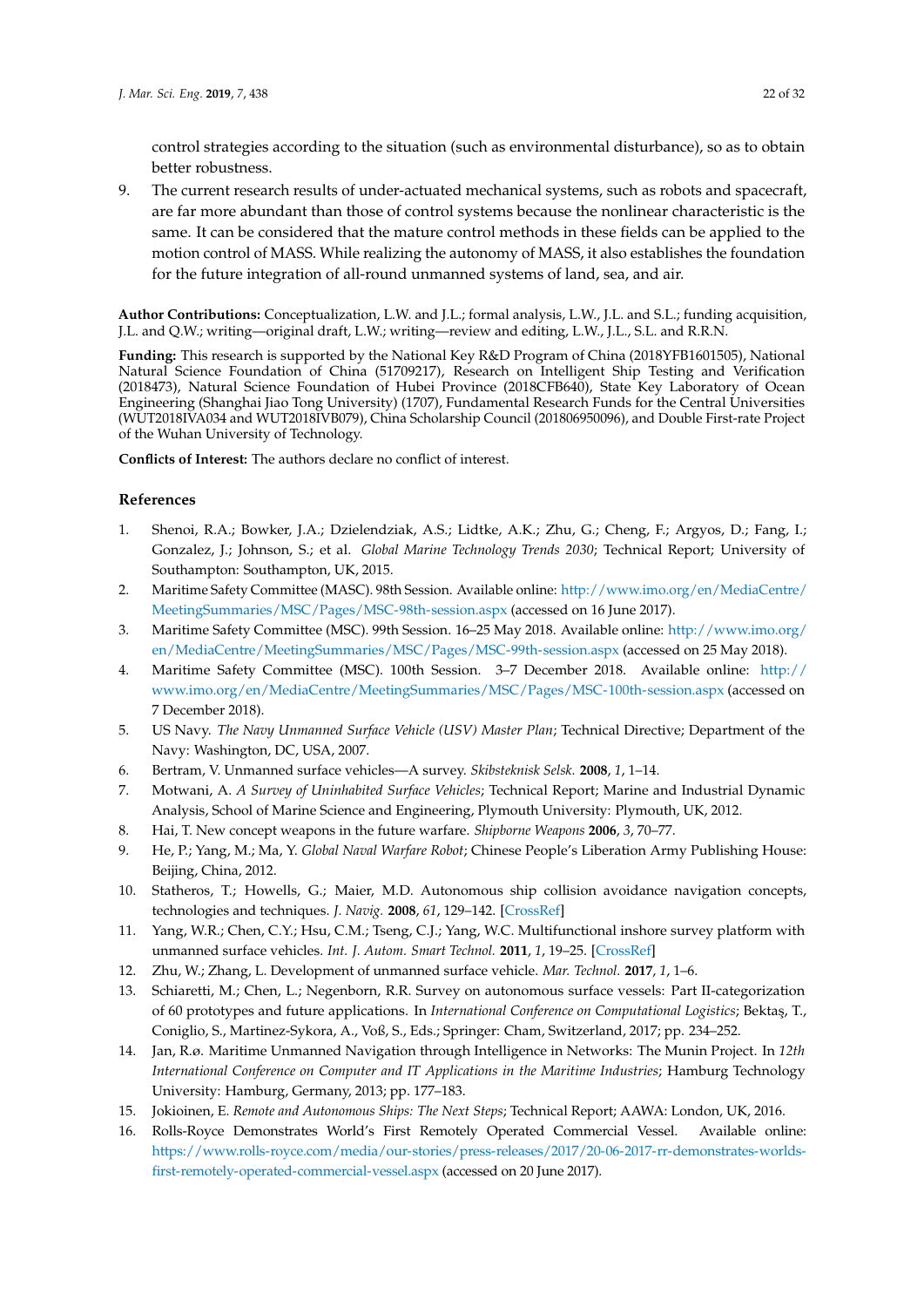- <span id="page-22-1"></span>17. Tommi, A.; Lauri, H. Challenges of Unmanned Vessels. Ph.D. Thesis, Novia University of Applied Sciences, Vaasa, Finland, 2017.
- <span id="page-22-2"></span>18. Battery-Powered, Autonomous Barges Coming to European Ports. Available online: [https://www.imarest.]( https://www.imarest.org/themarineprofessional/item/3988-battery-powered-autonomous-barges-coming-to-european-ports) [org/themarineprofessional/item/3988-battery-powered-autonomous-barges-coming-to-european-ports]( https://www.imarest.org/themarineprofessional/item/3988-battery-powered-autonomous-barges-coming-to-european-ports) (accessed on 25 January 2018).
- <span id="page-22-3"></span>19. The World's First Intelligent Ship Made in China, the Arrival of the Intelligent Ship Era. Available online: [http://news.wenweipo.com/2017/12/05/IN1712050048.htm]( http://news.wenweipo.com/2017/12/05/IN1712050048.htm) (accessed on 5 December 2017).
- <span id="page-22-4"></span>20. First Ever Container Ship to Receive Cyber Enabled Ship Descriptive. Available online: [https://www.lr.org/]( https://www.lr.org/en/latest-news/first-ever-container-ship-to-receive-cyber-enabled-ship/) [en/latest-news/first-ever-container-ship-to-receive-cyber-enabled-ship/]( https://www.lr.org/en/latest-news/first-ever-container-ship-to-receive-cyber-enabled-ship/) (accessed on 1 January 2018).
- <span id="page-22-0"></span>21. World's First Unmanned Marine Ship Set to Start. Available online: [http://www.eworldship.com/html/](http://www.eworldship.com/html/2016/NewShipUnderConstrunction_1102/121485.html) [2016/NewShipUnderConstrunction\\_1102/121485.html](http://www.eworldship.com/html/2016/NewShipUnderConstrunction_1102/121485.html) (accessed on 2 November 2016).
- <span id="page-22-5"></span>22. One Sea Ecosystem. Available online: [https://www.dimecc.com/dimecc-services/one-sea-ecosystem/]( https://www.dimecc.com/dimecc-services/one-sea-ecosystem/) (accessed on 30 September 2016).
- <span id="page-22-6"></span>23. World's First Test Area for Autonomous Ships Opened. Available online: [https://www.sdir.no/en/news/]( https://www.sdir.no/en/news/news-from-the-nma/worlds-first-test-area-for-autonomous-ships-opened/) [news-from-the-nma/worlds-first-test-area-for-autonomous-ships-opened/]( https://www.sdir.no/en/news/news-from-the-nma/worlds-first-test-area-for-autonomous-ships-opened/) (accessed on 3 October 2016).
- <span id="page-22-7"></span>24. Norway Sets Up Second Test Area for Unmanned Ships. Available online: [https://worldmaritimenews.com/](https://worldmaritimenews.com/archives/231317/norway-sets-up-second-test-area-for-unmanned-ships/) [archives/231317/norway-sets-up-second-test-area-for-unmanned-ships/](https://worldmaritimenews.com/archives/231317/norway-sets-up-second-test-area-for-unmanned-ships/) (accessed on 2 October 2017).
- <span id="page-22-8"></span>25. Norway Opens New Test Area for Autonomous Ships. Available online: [https://worldmaritimenews.com/]( https://worldmaritimenews.com/archives/237297/norway-opens-new-test-area-for-autonomous-ships/) [archives/237297/norway-opens-new-test-area-for-autonomous-ships/]( https://worldmaritimenews.com/archives/237297/norway-opens-new-test-area-for-autonomous-ships/) (accessed on 7 December 2017).
- <span id="page-22-9"></span>26. Test Area Grenland. Available online: [http://nfas.autonomous-ship.org/projects-en.html]( http://nfas.autonomous-ship.org/projects-en.html) (accessed on 22 December 2017).
- <span id="page-22-10"></span>27. The World's Largest, Asia's First Unmanned Marine Test Site Officially Opened in Zhu Hai. Available online: <https://news.sina.com.cn/o/2018-12-06/doc-ihprknvt2843014.shtml> (accessed on 6 December 2018).
- <span id="page-22-11"></span>28. Goal-Based Standards (GBS) Verification Process Is Underway. Available online: [http://www.imo.org/en/](http://www.imo.org/en/MediaCentre/PressBriefings/Pages/02--GBS.aspx#.XZCtokYzbz0) [MediaCentre/PressBriefings/Pages/02--GBS.aspx#.XZCtokYzbz0](http://www.imo.org/en/MediaCentre/PressBriefings/Pages/02--GBS.aspx#.XZCtokYzbz0) (accessed on 3 January 2014).
- <span id="page-22-12"></span>29. Zhou, Q.; Li, X.L.; Chen, B. Vibration response prediction and control of a super large bulk carrier. *Noise Vib. Control* **2014**, *34*, 47–50.
- 30. Peri, D. Robust design optimization for the refit of a cargo ship using real seagoing data. *Ocean Eng.* **2016**, *123*, 103–115. [\[CrossRef\]](http://dx.doi.org/10.1016/j.oceaneng.2016.06.029)
- 31. Uyar, E.; Alpkaya, A.T.; Mutlu, L. Dynamic modelling, investigation of manoeuvring capability and navigation control of a cargo ship by using matlab simulation. *IFAC-PapersOnLine* **2016**, *49*, 104–110. [\[CrossRef\]](http://dx.doi.org/10.1016/j.ifacol.2016.07.018)
- <span id="page-22-13"></span>32. Zhu, M.; Hahn, A.; Wen, Y.Q.; Bolles, A. Identification-based simplified model of large container ships using support vector machines and artificial bee colony algorithm. *Appl. Ocean Res.* **2017**, *68*, 249–261. [\[CrossRef\]](http://dx.doi.org/10.1016/j.apor.2017.09.006)
- <span id="page-22-14"></span>33. Wang, K.; Yuan, Y.P.; Yan, X.P.; Wan, J.L. Configuration demonstration and control design of clean propulsion systems for 5000 t bulk carriers. *Ship Sci. Technol.* **2015**, *37*, 67–71.
- 34. Luo, X.B.; Wang, M.H. Study of solvent-based carbon capture for cargo ships through process modelling and simulation. *Appl. Energy* **2017**, *195*, 402–413. [\[CrossRef\]](http://dx.doi.org/10.1016/j.apenergy.2017.03.027)
- 35. Ammar, N.R.; Seddiek, I.S. Eco-environmental analysis of ship emission control methods: Case study RO-RO cargo vessel. *Ocean Eng.* **2017**, *137*, 166–173. [\[CrossRef\]](http://dx.doi.org/10.1016/j.oceaneng.2017.03.052)
- <span id="page-22-15"></span>36. Geertsma, R.D.; Negenborn, R.R.; Visser, K.; Hopman, J.J. Design and control of hybrid power and propulsion systems for smart ships: a review of developments. *Appl. Energy* **2017**, *194*, 30–54. [\[CrossRef\]](http://dx.doi.org/10.1016/j.apenergy.2017.02.060)
- <span id="page-22-16"></span>37. Mentes, A.; Akyildiz, H.; Yetkin, M.; Turkoglu, N. A FSA based fuzzy dematel approach for risk assessment of cargo ships at coasts and open seas of turkey. *Saf. Sci.* **2015**, *79*, 1–10. [\[CrossRef\]](http://dx.doi.org/10.1016/j.ssci.2015.05.004)
- <span id="page-22-17"></span>38. Akyildiz, H.; Mentes, A. An integrated risk assessment based on uncertainty analysis for cargo vessel safety. *Saf. Sci.* **2017**, *92*, 34–43. [\[CrossRef\]](http://dx.doi.org/10.1016/j.ssci.2016.09.009)
- <span id="page-22-18"></span>39. Liu, X. Discussion on improving the course stability of large ships. *Mar. Technol.* **2002**, *1*, 17–18.
- <span id="page-22-19"></span>40. CMSC. *Large Ship Maneuvering*; China Communications Press: Beijing, China, 2012.
- <span id="page-22-20"></span>41. Liu, T. Risk control of large ships sailing in shallow waters. *Marit. China* **2016**, *1*, 82–83.
- <span id="page-22-21"></span>42. Fossen, T. *Handbook of Marine Craft Hydrodynamics and Motion Control*; John Wiley & Sons: West Sussex, UK, 2011.
- 43. Xia, G.; Shao, X.; Zhao, A. Robust nonlinear observer and observer-backstepping control design for surface ships. *Asian J. Control* **2015**, *17*, 1377–1393. [\[CrossRef\]](http://dx.doi.org/10.1002/asjc.1021)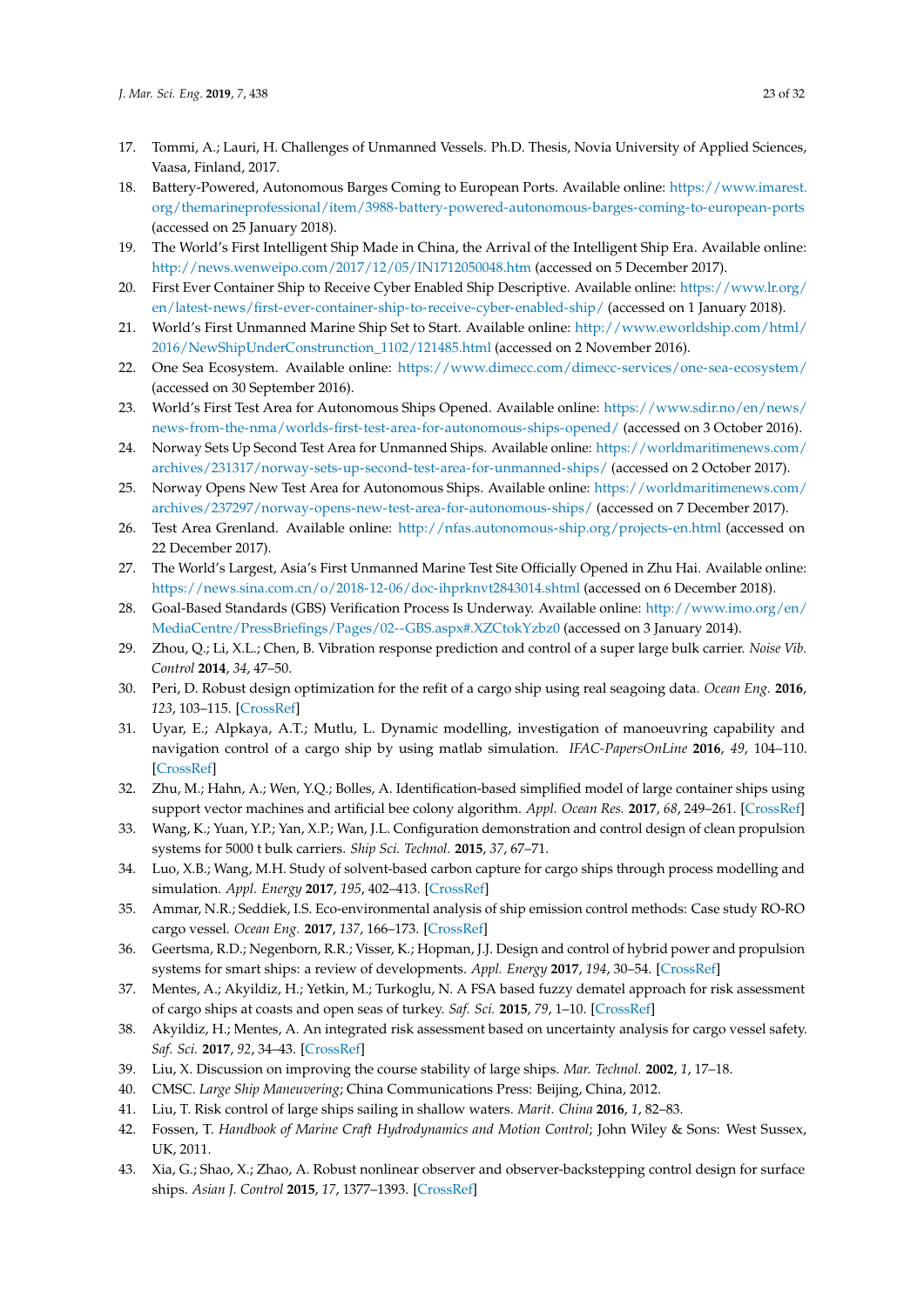- 44. Mu, D.; Wang, G.; Fan, Y.; Sun, X.; Qiu, B. Modeling and identification for vector propulsion of an unmanned surface vehicle: Three degrees of freedom model and response model. *Ind. Control Comput.* **2018**, *18*, 1889. [\[CrossRef\]](http://dx.doi.org/10.3390/s18061889)
- <span id="page-23-0"></span>45. Sonnenburg, C.R.; Woolsey, C.A. Modeling, identification, and control of an unmanned surface vehicle. *J. Field Robot.* **2013**, *30*, 371–398. [\[CrossRef\]](http://dx.doi.org/10.1002/rob.21452)
- <span id="page-23-1"></span>46. Abkowitz, M.A. Measurement of hydrodynamic characteristics from ship maneuvering trials by system identification. *SNAME Trans.* **1980**, *88*, 283–318.
- <span id="page-23-2"></span>47. Yasukawa, H.; Yoshimura, Y. Introduction of MMG standard method for ship maneuvering predictions. *J. Mar. Sci. Technol.* **2014**, *20*, 37–52. [\[CrossRef\]](http://dx.doi.org/10.1007/s00773-014-0293-y)
- <span id="page-23-3"></span>48. Nomoto, K.; Taguchi, K.; Honda, K.; Hirano, S. On the steering qualities of ships. *J. Zosen Kiokai* **1956**, *99*, 75–82. [\[CrossRef\]](http://dx.doi.org/10.2534/jjasnaoe1952.1956.99_75)
- <span id="page-23-4"></span>49. Wang, Y.L.; Han, Q.L. Network-based heading control and rudder oscillation reduction for unmanned surface vehicles. *IEEE Trans. Control Syst. Technol.* **2017**, *25*, 1609–1620. [\[CrossRef\]](http://dx.doi.org/10.1109/TCST.2016.2617321)
- <span id="page-23-5"></span>50. Larrazabal, J.M.; Peñas, M.S. Intelligent rudder control of an unmanned surface vessel. *Expert Syst. Appl.* **2016**, *55*, 106–117. [\[CrossRef\]](http://dx.doi.org/10.1016/j.eswa.2016.01.057)
- <span id="page-23-6"></span>51. Fossen, T.I.; Pettersen, K.Y.; Galeazzi, R. Line-of-sight path following for dubins paths with adaptive sideslip compensation of drift forces. *IEEE Trans. Control Syst. Technol.* **2015**, *23*, 820–827. [\[CrossRef\]](http://dx.doi.org/10.1109/TCST.2014.2338354)
- <span id="page-23-7"></span>52. Jin, J.; Zhang, J.; Liu, D. Design and verification of heading and velocity coupled nonlinear controller for unmanned surface vehicle. *Sensor* **2018**, *18*, 3427. [\[CrossRef\]](http://dx.doi.org/10.3390/s18103427)
- <span id="page-23-8"></span>53. Bui, V.P.; Kim, Y.B.; Yong, W.C.; Kawai, H. A study on automatic ship berthing system design. In Proceedings of the International Conference on Networking, Sensing and Control, Okayama, Japan, 26–29 March 2009; Chen, X.K., Takefumi, K., Eds.; IEEE: Piscataway, NJ, USA, 2008; pp. 181–184.
- <span id="page-23-19"></span>54. Bui, P.V.; Kim, Y.B. Development of constrained control allocation for ship berthing by using autonomous tugboats. *Int. J. Control Autom. Syst.* **2011**, *9*, 1203–1208.
- <span id="page-23-20"></span>55. Bui, V. Ship trajectory tracking in harbour area by using autonomous tugboats. *IFAC Proc. Vol.* **2012**, *45*, 740–745. [\[CrossRef\]](http://dx.doi.org/10.3182/20120620-3-DK-2025.00049)
- <span id="page-23-9"></span>56. Bui, V.P.; Ji, S.W.; Choi, K.H.; Kim, Y.B. Nonlinear observer and sliding mode control design for dynamic positioning of a surface vessel. In Proceedings of the 12th International Conference on Control, Automation and Systems, JeJu Island, Korea, 17–21 October 2012; Shim, B.K., Kang, K., Lee, W.S., Won, J.B., Han, S.H., Eds.; IEEE: Piscataway, NJ, USA, 2012; pp. 1900–1904.
- <span id="page-23-10"></span>57. Aschemann, H.; Wirtensohn, S.; Reuter, J. Nonlinear observer-based ship control and disturbance compensation. *IFAC-PapersOnline* **2016**, *49*, 297–302. [\[CrossRef\]](http://dx.doi.org/10.1016/j.ifacol.2016.10.358)
- 58. Popov, I.; Koschorrek, P.; Haghani, A. Adaptive kalman filtering for dynamic positioning of marine vessels. *IFAC-PapersOnLine* **2017**, *50*, 1121–1126. [\[CrossRef\]](http://dx.doi.org/10.1016/j.ifacol.2017.08.394)
- <span id="page-23-11"></span>59. Fossen, T.I.; Lekkas, A.M. Direct and indirect adaptive integral line-of-sight path-following controllers for marine craft exposed to ocean currents. *Int. J. Adapt. Control Signal Process.* **2017**, *31*, 445–463. [\[CrossRef\]](http://dx.doi.org/10.1002/acs.2550)
- <span id="page-23-12"></span>60. Fang, M.C.; Zhuo, Y.Z.; Lee, Z.Y. The application of the self-tuning neural network PID controller on the ship roll reduction in random waves. *Ocean Eng.* **2010**, *37*, 529–538. [\[CrossRef\]](http://dx.doi.org/10.1016/j.oceaneng.2010.02.013)
- <span id="page-23-13"></span>61. Xiong, Y.; Hu, J.J. Research of ship motion based on fuzzy control. *Int. J. Control Autom.* **2016**, *9*, 137–148.
- <span id="page-23-14"></span>62. Zuo, X. Design of usv course control based on dynamic matrix control (DMC). *Ind. Control Comput.* **2016**, *29*, 44–45.
- <span id="page-23-15"></span>63. Liu, Z.Q.; Gu, W.; Gao, D.J. Ship course keeping using eigenvalue decomposition adaptive sliding mode control. In Proceedings of the Techno-Ocean, Kobe, Japan, 6–8 October 2016; IEEE: Piscataway, NJ, USA, 2017; pp. 687–691.
- <span id="page-23-16"></span>64. Liu, Y.; Guo, C.; Lei, Z. Intelligent control based on ADRC for large container ship course keeping. *Lect. Notes Electr. Eng.* **2013**, *254*, 195–206.
- <span id="page-23-17"></span>65. Layek, A.; Vien, N.A.; Chung, T.; Tuyenet, L.P. Deep reinforcement learning algorithms for steering an underactuated ship. In Proceedings of the 2017 IEEE International Conference on Multisensor Fusion and Integration for Intelligent Systems (MFI), Daegu, Korea, 16–18 November 2017; Ko, H., Lee, J., Oh, S., Hanebeck, U.D., Eds.; IEEE: Piscataway, NJ, USA, 2017; pp. 602–607.
- <span id="page-23-18"></span>66. Tomera, M. Ant colony optimization algorithm applied to ship steering control. *Procedia Comput. Sci.* **2014**, *35*, 83–92. [\[CrossRef\]](http://dx.doi.org/10.1016/j.procs.2014.08.087)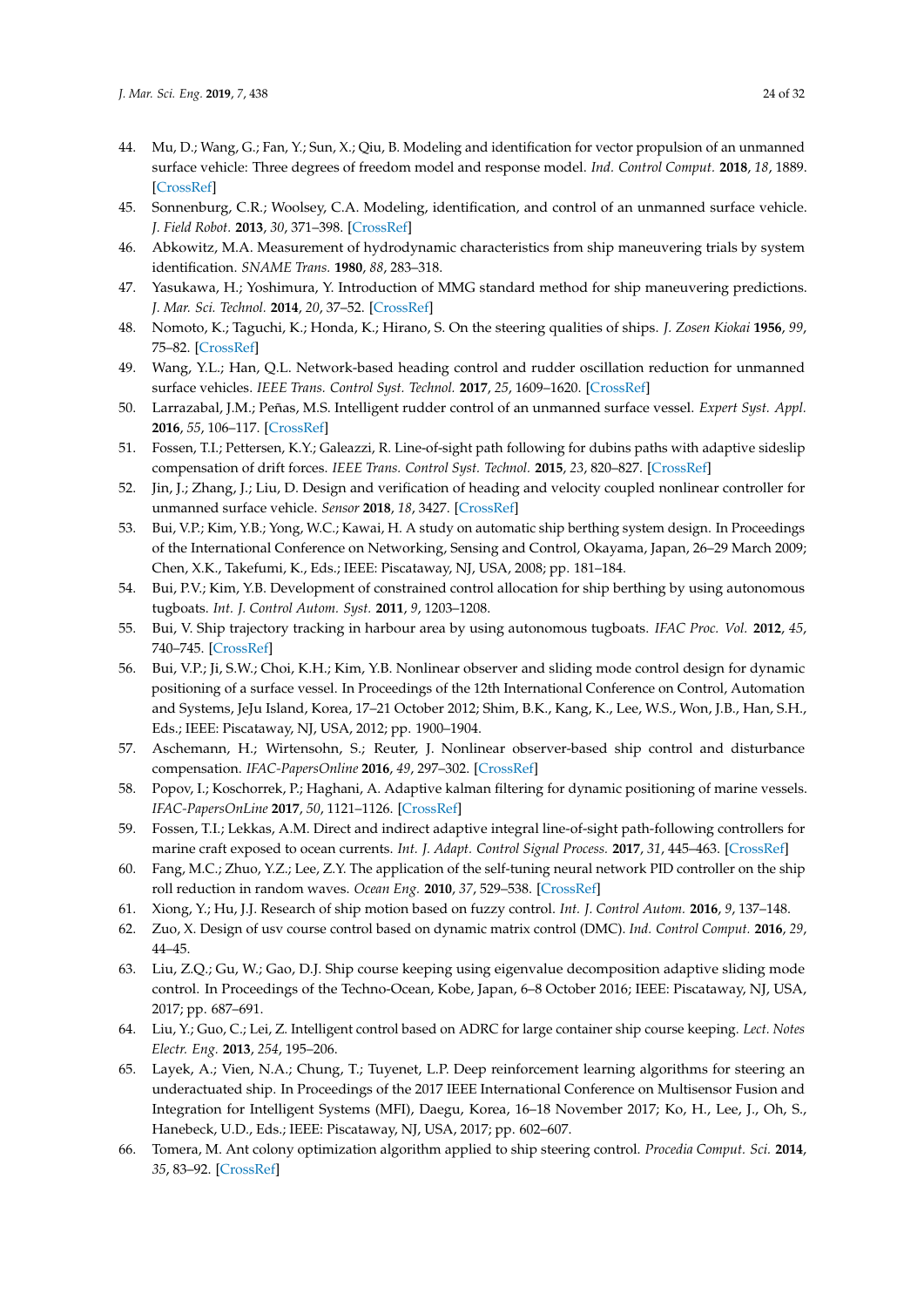- <span id="page-24-0"></span>67. Chen, G.Q. Research on precise intelligent heading control of large ship autopliot system. *Ship Sci. Technol.* **2016**, *38*, 145–147.
- <span id="page-24-1"></span>68. Li, D.S. Research on intelligent course controller of ship based on genetic algorithm and fuzzy control theory. *Ship Sci. Technol.* **2017**, *39*, 34–36.
- <span id="page-24-2"></span>69. Ejaz, M.; Chen, M. Optimal backstepping control for a ship using firefly optimization algorithm and disturbance observer. *Trans. Inst. Meas. Control* **2018**, *40*, 1983–1998. [\[CrossRef\]](http://dx.doi.org/10.1177/0142331217695388)
- <span id="page-24-3"></span>70. Li, G.Y. Research on Particle Swarm Optimized Fractional-Order Controller and Its Application to Control for Underactuated Surface Vessels. Ph.D. Thesis, Dalian Maritime University, Dalian, China, 2016.
- <span id="page-24-4"></span>71. Zhang, A.M.; Sun, J.; Huang, J.; Liu, J. Marine course control based on fractional-order *piλd µ* . *Ship Sci. Technol.* **2016**, *38*, 87–90.
- <span id="page-24-5"></span>72. Liu, W.J.; Sui, Q.M.; Zhou, F.Y.; Hu, G.S. Active disturbance rejection controller design and simulation for ship course based on bech's equation. *Ship Eng.* **2011**, *33*, 61–64.
- <span id="page-24-6"></span>73. Mizuno, N.; Matsumoto, S. Design and Evaluation of Simple Ship's Automatic Maneuvering System Using Sliding Mode Controller. *IFAC Proc. Vol.* **2013**, *46*, 67–72. [\[CrossRef\]](http://dx.doi.org/10.3182/20130918-4-JP-3022.00035)
- <span id="page-24-7"></span>74. Zhang, W.J.; Liu, Z.J.; Yin, J.C. Time-delay wavelet network predictor based on sensitivity analysis with application to predictive ship course control. *J. Comput. Methods Sci. Eng.* **2016**, *16*, 391–402. [\[CrossRef\]](http://dx.doi.org/10.3233/JCM-160626)
- <span id="page-24-8"></span>75. Chang, W.J.; Hsu, F.L. Sliding mode fuzzy control for takagi-sugeno fuzzy systems with bilinear consequent part subject to multiple constraints. *Inf. Sci.* **2016**, *327*, 258–271. [\[CrossRef\]](http://dx.doi.org/10.1016/j.ins.2015.08.026)
- <span id="page-24-9"></span>76. Liang, C.Z. Research on intelligent control method of self-learning fuzzy neural network for ship course. *Ship Sci. Technol.* **2017**, *39*, 58–60.
- <span id="page-24-10"></span>77. Liu, Z.Y.; Liu, W.; Fu, M.Y.; Shi, X.C. Heading control of air cushion vehicles based on adaptive fuzzy ADRC. *Inf. Control* **2011**, *40*, 747–752.
- <span id="page-24-11"></span>78. Shi, X.C.; Liu, Z.Y.; Fu, M.Y.; Wang, J. Course control of air cushion vehicle based on SVM-ADRC. *J. Huazhong Univ. Sci. Technol. Nat. Sci. Ed.* **2012**, *40*, 59–63.
- <span id="page-24-12"></span>79. Liu, G.Y.; Hou, Y.B.; Luo, Y.; Li, D. Genetic algorithm's application for optimization of PID parameters in dynamic positioning vessel. *MATEC Web Conf.* **2017**, *139*, 00153.
- <span id="page-24-13"></span>80. Liyun, W.; Jianmei, X.; Xihuai, W. Ship dynamic positioning systems based on fuzzy predictive control. *Telkomnika* **2013**, *11*, 6769–6779. [\[CrossRef\]](http://dx.doi.org/10.11591/telkomnika.v11i11.3527)
- <span id="page-24-14"></span>81. Xia, G.Q.; Liu, J.; Chen, X.H.; Wang, D.P.; Yang, R.T. EKF based model identification for a relaxed dynamic positioning ship using NMPC method. In Proceedings of the 2015 IEEE International Conference on Mechatronics and Automation (ICMA), Beijing, China, 2–5 August 2015; Guo, S., Takamatsu, X., Eds.; IEEE: Piscataway, NJ, USA, 2015; pp. 1313–1318.
- <span id="page-24-15"></span>82. Ianagui, A.S.S.; Tannuri, E.A. Cooperative sliding mode control applied to a fleet of dp vessels. *IFAC-PapersOnline* **2015**, *48*, 299–304. [\[CrossRef\]](http://dx.doi.org/10.1016/j.ifacol.2015.10.296)
- <span id="page-24-16"></span>83. Lei, Z.L.; Chen, G.; Yang, L. Ship dynamic positioning decoupling control based on ADRC. *Adv. Intell. Syst. Comput.* **2014**, *213*, 443–455.
- <span id="page-24-17"></span>84. Wu, D.F.; Ren, F.K.; Yin, Z.B. Design of active disturbance rejection controller for marine dynamic positioning system based on artificial bee colony algorithm. *Ship Eng.* **2015**, *37*, 52–56.
- <span id="page-24-18"></span>85. Qian, X.B.; Yin, Y.; Zhang, X.F.; Sun, X.F. Application of model prediction control in ship dynamic positioning simulator. *J. Syst. Simul.* **2016**, *28*, 2620–2625.
- <span id="page-24-19"></span>86. Wang, G.; Li, W.H.; Quan, C.H.; Lin, B.H. Model predictive control of ship dynamic positioning with state estimator. *J. Dalian Marit. Univ.* **2015**, *41*, 24–28.
- <span id="page-24-20"></span>87. Tran, V.L.; Im, N. A study on ship automatic berthing with assistance of auxiliary devices. *Int. J. Naval Arch. Ocean Eng.* **2012**, *4*, 199–210. [\[CrossRef\]](http://dx.doi.org/10.2478/IJNAOE-2013-0090)
- <span id="page-24-21"></span>88. Ahmed, Y.A. Automatic ship berthing using artificial neural network based on virtual window concept in wind condition. In Proceedings of the 13th IFAC Symposium on Control in Transportation Systems, Sofia, Bulgaria, 12–14 September 2012; Todor, S., Ed.; Bulgarian National Committee of IFAC: Sofia, Bulgaria, 2012; pp. 286–291.
- <span id="page-24-22"></span>89. Ahmed, Y.A.; Hasegawa, K. Implementation of automatic ship berthing using artificial neural network for free running experiment. *IFAC Proc. Vol.* **2013**, *46*, 25–30. [\[CrossRef\]](http://dx.doi.org/10.3182/20130918-4-JP-3022.00036)
- 90. Ahmed, Y.A.; Hasegawa, K. Automatic ship berthing using artificial neural network trained by consistent teaching data using nonlinear programming method. *Eng. App. Artif. Intell.* **2013**, *26*, 2287–2304. [\[CrossRef\]](http://dx.doi.org/10.1016/j.engappai.2013.08.009)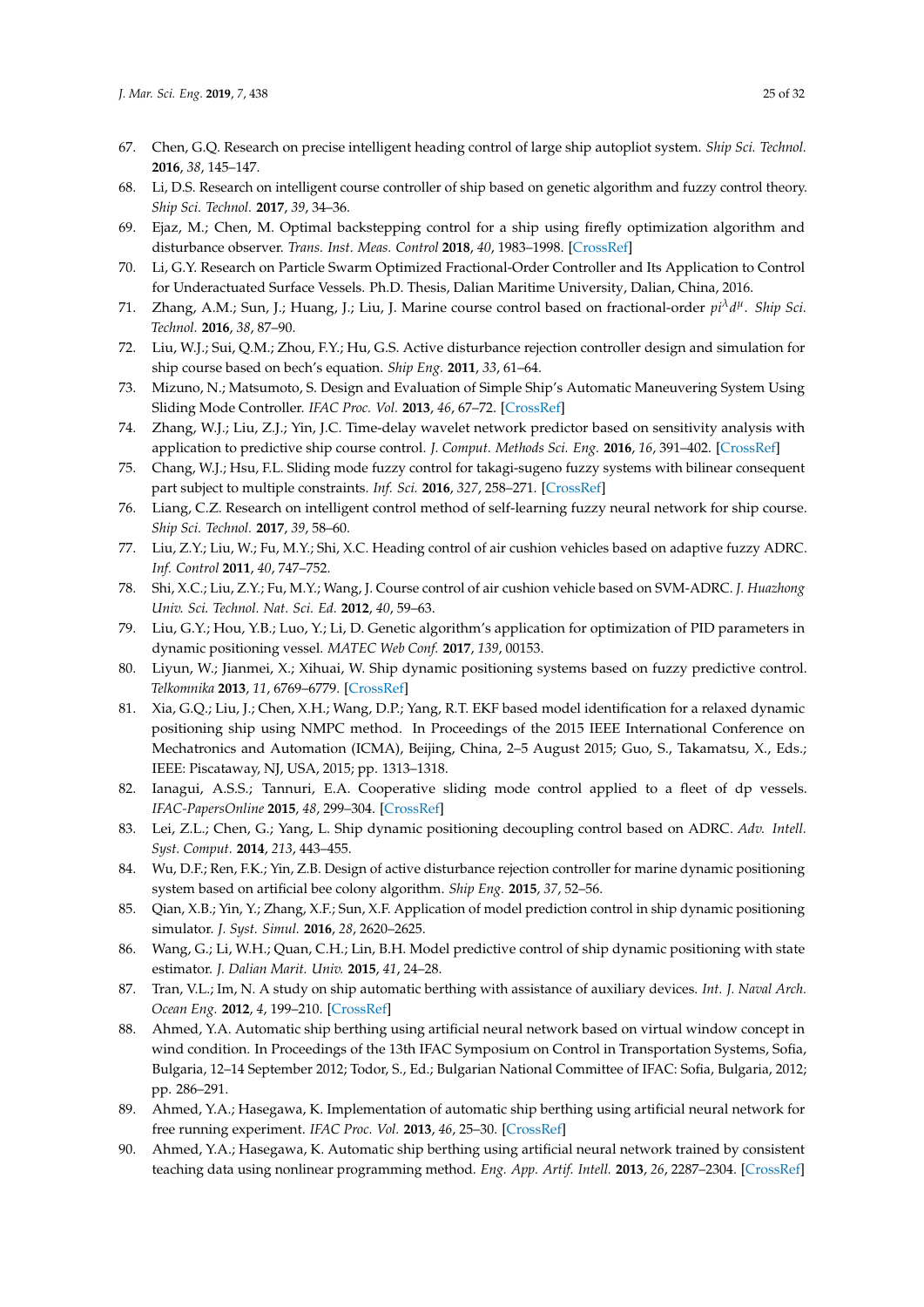- <span id="page-25-22"></span>91. Ahmed, Y.A. Experiment results for automatic ship berthing using artificial neural network based controller. *IFAC Proc. Vol.* **2014**, *47*, 2658–2663. [\[CrossRef\]](http://dx.doi.org/10.3182/20140824-6-ZA-1003.00538)
- <span id="page-25-0"></span>92. Ahmed, Y.A.; Hasegawa, K. Artificial neural network based automatic ship berthing combining PD controlled side thrusters—A combined controller for final approaching to berth. In Proceedings of the 13th International Conference on Control Automation Robotics & Vision, Singapore, 10–12 December 2014; IEEE: Piscataway, NJ, USA, 2015; pp. 1304–1309.
- <span id="page-25-1"></span>93. Yang, Z.; Wang, J.H.; Wu, Y.P. Straight line path following of unmanned surface vessel based on fuzzy PID. *Comput. Eng.* **2014**, *40*, 270–274.
- <span id="page-25-2"></span>94. Hu, Y.; Park, G.K.; Wu, H.; Zhang, Q. Robust adaptive fuzzy design for ship linear-tracking control with input saturation. *Int. J. e-Navig. Marit. Econ.* **2017**, *6*, 9–16. [\[CrossRef\]](http://dx.doi.org/10.1016/j.enavi.2017.05.002)
- <span id="page-25-3"></span>95. Pavlov, A.; Nordahl, H.; Breivik, M. MPC-based optimal path following for underactuated vessels. *IFAC Proc. Vol.* **2009**, *42*, 340–345. [\[CrossRef\]](http://dx.doi.org/10.3182/20090916-3-BR-3001.0065)
- <span id="page-25-4"></span>96. Fossen, T.; Breivik, M.; Skjetne, R. Line-of-sight path following of underactuated marine craft. *IFAC Proc. Vol.* **2003**, *36*, 211–216. [\[CrossRef\]](http://dx.doi.org/10.1016/S1474-6670(17)37809-6)
- <span id="page-25-5"></span>97. Huang, H.Y.; Fan, Y.S. Path following for unmanned surface vessels based on adaptive LOS guidance and ADRC. *Iconip Part VI* **2017**, *1*, 192–200.
- <span id="page-25-6"></span>98. Shen, H.; Guo, C. Path-following control of underactuated ships using actor-critic reinforcement learning with MLP neural networks. In Proceedings of the 2016 Sixth International Conference on Information Science and Technology (ICIST), Dalian, China, 6–8 May 2016; IEEE: Piscataway, NJ, USA, 2016; pp. 317–321.
- <span id="page-25-7"></span>99. Kapetanović, N.; Bibuli, M.; Mišković, N.; Caccia, M. Real-time model predictive line following control for underactuated marine vehicles. *IFAC-PapersOnLine* **2017**, *50*, 12374–12379. [\[CrossRef\]](http://dx.doi.org/10.1016/j.ifacol.2017.08.2501)
- <span id="page-25-8"></span>100. Martinsen, A.B.; Lekkas, A.M. Straight-path following for underactuated marine vessels using deep reinforcement learning. *IFAC-PapersOnLine* **2018**, *51*, 329–334. [\[CrossRef\]](http://dx.doi.org/10.1016/j.ifacol.2018.09.502)
- <span id="page-25-9"></span>101. Zhang, L.; Qiao, L.; Chen, J.; Zhang, W. Neural-network-based reinforcement learning control for path following of underactuated ships. In Proceedings of the 2016 35th Chinese Control Conference (CCC), Chengdu, China, 27–29 July 2016; Chen, J., Zhao, Q.C., Eds.; IEEE: Piscataway, NJ, USA, 2016; pp. 5786–5791.
- <span id="page-25-10"></span>102. Shen, Z.P.; Dai, C.S. Iterative sliding mode control based on reinforced learning and used for path tracking of under-actuated ship. *J. Harbin Eng. Univ.* **2017**, *38*, 697–704.
- <span id="page-25-11"></span>103. Malecki, J. Applying of fuzzy logic to precise control of the ship motion. In Proceedings of the Second International Conference on Mathematics and Computers in Sciences and in Industry, Sliema, Malta, 17 August 2015; Guerrero, J.E., Ed.; IEEE: Piscataway, NJ, USA, 2016; pp. 125–130.
- <span id="page-25-17"></span>104. Xiao, H.Z.; Chen, C.L.P.; Li, T.S.; Han, M. General projection neural network based nonlinear model predictive control for multi-robot formation and tracking. *IFAC-PapersOnline* **2017**, *50*, 838–843. [\[CrossRef\]](http://dx.doi.org/10.1016/j.ifacol.2017.08.149)
- <span id="page-25-12"></span>105. Mizuno, N.; Saka, N.; Katayama, T. A ship's automatic maneuvering system using optimal preview sliding mode controller with adaptation mechanism. *IFAC-PapersOnline* **2016**, *49*, 576–581. [\[CrossRef\]](http://dx.doi.org/10.1016/j.ifacol.2016.10.497)
- <span id="page-25-13"></span>106. Li, R.H.; Li, T.S.; Bu, R.X. Active-disturbance-rejection control based underactuated surface vessel path following. *J. Dalian Marit. Univ.* **2013**, *39*, 5–8.
- <span id="page-25-14"></span>107. De Paula, M.; Acosta, G.G. Trajectory tracking algorithm for autonomous vehicles using adaptive reinforcement learning. In Proceedings of the OCEANS 2015-MTS/IEEE Washington, Washington, DC, USA, 19–22 October 2015; IEEE: Piscataway, NJ, USA, 2015; pp. 1–8.
- <span id="page-25-15"></span>108. Sethuramalingam, T.; Nagaraj, B. A proposed system of ship trajectory control using particle swarm optimization. *Procedia Comput. Sci.* **2016**, *87*, 294–299. [\[CrossRef\]](http://dx.doi.org/10.1016/j.procs.2016.05.164)
- <span id="page-25-16"></span>109. Hu, K.; Liu, C.B. Submarine depth ADRC controller based on PSO near surface. In Proceedings of the 30th Chinese Control Conference, Yantai, China, 22–24 July 2011; Zhang, J.F., Zhao, Q.C., Eds.; IEEE: Piscataway, NJ, USA, 2011; pp. 3580–3584.
- <span id="page-25-18"></span>110. Park, B.S.; Kwon, J.W.; Kim, H. Neural network-based output feedback control for reference tracking of underactuated surface vessels. *Automatica* **2017**, *77*, 353–359. [\[CrossRef\]](http://dx.doi.org/10.1016/j.automatica.2016.11.024)
- <span id="page-25-19"></span>111. Zheng, X.L.; Zhao, X.D.; Li, R.; Yin, Y.F. Adaptive neural tracking control for a class of switched uncertain nonlinear systems. *Neurocomputing* **2015**, *168*, 320–326. [\[CrossRef\]](http://dx.doi.org/10.1016/j.neucom.2015.05.094)
- <span id="page-25-20"></span>112. Haseltalab, A.; Negenborn, R.R. Adaptive control for a class of partially unknown non-affine systems: Applied to autonomous surface vessels. *IFAC-PapersOnLine* **2017**, *50*, 4252–4257. [\[CrossRef\]](http://dx.doi.org/10.1016/j.ifacol.2017.08.830)
- <span id="page-25-21"></span>113. Yan, Y.; Yu, S.H. Sliding mode tracking control of autonomous underwater vehicles with the effect of quantization. *Ocean Eng.* **2018**, *151*, 322–328. [\[CrossRef\]](http://dx.doi.org/10.1016/j.oceaneng.2018.01.034)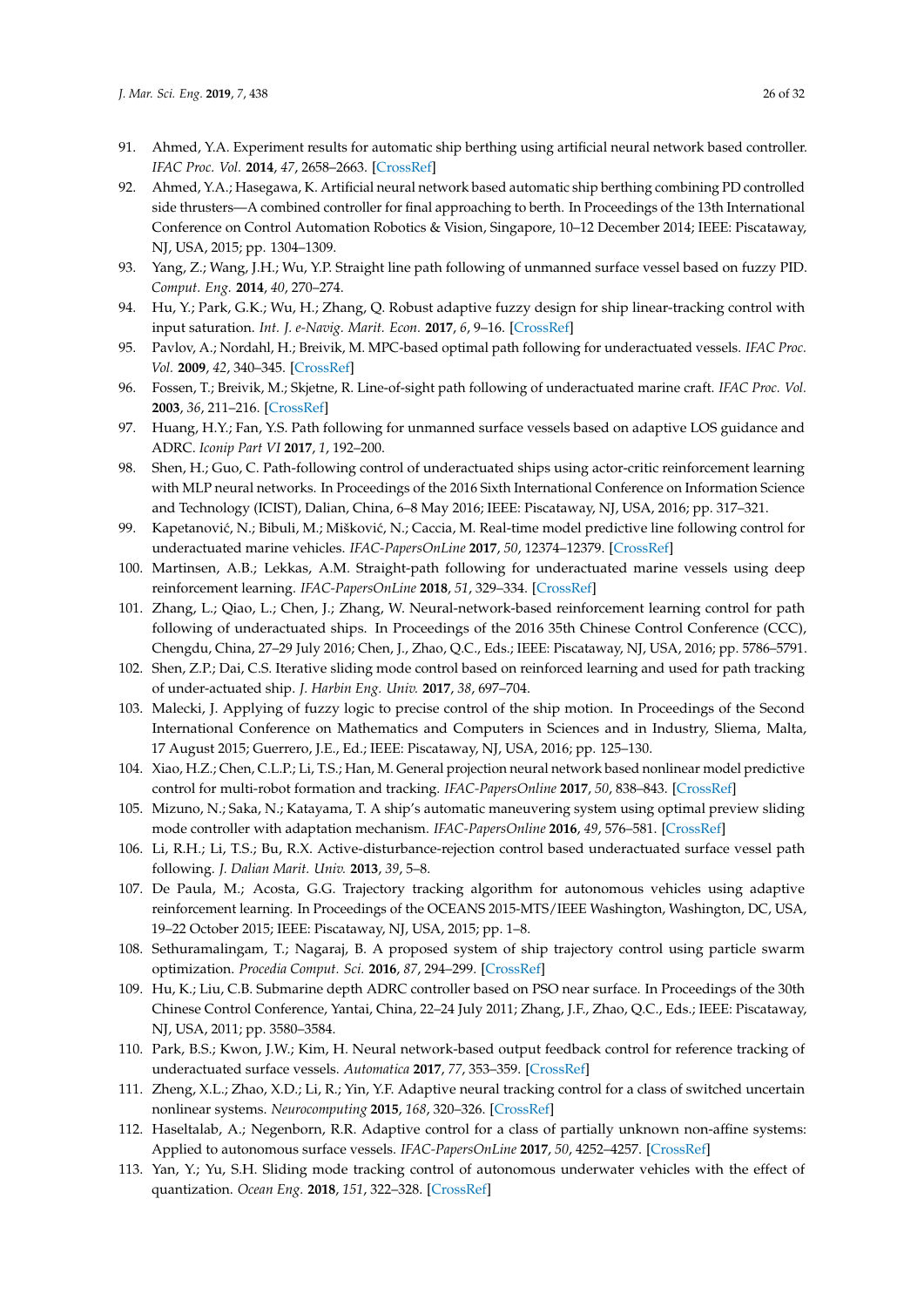- <span id="page-26-0"></span>114. Li, W.; Ma, W. Simulation on vessel intelligent collision avoidance based on artificial fish swarm algorithm. *Pol. Marit. Res.* **2016**, *23*, 138–143. [\[CrossRef\]](http://dx.doi.org/10.1515/pomr-2016-0058)
- <span id="page-26-1"></span>115. Liu, H.D.; Rong, D.; Zhang, L.Y. The application research for ship collision avoidance with hybrid optimization algorithm. In Proceedings of the IEEE International Conference on Information & Automation, Ningbo, China, 1–3 August 2016; IEEE: Piscataway, NJ, USA, 2016; pp. 760–767.
- <span id="page-26-2"></span>116. Kim, D.; Hirayama, K.; Okimoto, T. Ship collision avoidance by distributed tabu search. *Transnav Int. J. Mar. Navig. Saf. Sea Transport.* **2015**, *9*, 23–29. [\[CrossRef\]](http://dx.doi.org/10.12716/1001.09.01.03)
- <span id="page-26-3"></span>117. Fossen, T.I. *Marine Control System-Guidance, Navigation and Control of Ships, Rigs and Underwater Vehicles*; Marine Cybemetics: Trondheim, Norway, 2002.
- <span id="page-26-4"></span>118. Stateczny, A.; Burdziakowski, P. Universal autonomous control and management system for multipurpose unmanned surface vessel. *Pol. Marit. Res.* **2019**, *26*, 30–39. [\[CrossRef\]](http://dx.doi.org/10.2478/pomr-2019-0004)
- <span id="page-26-5"></span>119. Namkyun, I.; Hasegawa, K. All direction approach automatic berthing controller using ANN (artifical neural networks). *IFAC Proc. Vol.* **2007**, *40*, 300–304. [\[CrossRef\]](http://dx.doi.org/10.3182/20070919-3-HR-3904.00053)
- <span id="page-26-6"></span>120. Wu, Y.P.; Wang, J.H.; Yang, Z. Straight path tracking method of an unmanned surface vehicle based on fuzzy control. *Comput. Meas. Control* **2014**, *22*, 1394–1397.
- <span id="page-26-7"></span>121. Moradi, M.H.; Katebi, M.R. Predictive PID control for ship autopilot design. *IFAC Proc. Vol.* **2001**, *34*, 375–380. [\[CrossRef\]](http://dx.doi.org/10.1016/S1474-6670(17)35111-X)
- <span id="page-26-8"></span>122. Wang, D.; Zhang, J.; Shao, F.; Jin, J.C.; Mao, X.P. LQR-based waypoint tracking control of catamaran USV with double propulsion system. *Inf. Control* **2017**, *46*, 587–592.
- <span id="page-26-9"></span>123. Balmat, J.F.; Lafont, F.; Maifret, R.; Pessel, N. A decision-making system to maritime risk assessment. *Ocean Eng.* **2011**, *38*, 171–176. [\[CrossRef\]](http://dx.doi.org/10.1016/j.oceaneng.2010.10.012)
- <span id="page-26-10"></span>124. Liao, Y.L.; Wan, L.; Zhuang, J.Y. An embedded motion control system for water-jet-propelled unmanned surface vehicles. *Chin. High Technol. Lett.* **2012**, *22*, 416–422.
- <span id="page-26-11"></span>125. Dong, Z.P.; Wan, L.; Song, L.F.; Mao, Y.S. Design of control system for micro-USV based on adaptive experts plane algorithm. *Shipbuild. China* **2017**, *58*, 178–188.
- <span id="page-26-12"></span>126. Ahmed, Y.A.; Hasegawa, K. Fuzzy reasoned waypoint controller for automatic ship guidance. *IFAC-PapersOnline* **2016**, *49*, 604–609. [\[CrossRef\]](http://dx.doi.org/10.1016/j.ifacol.2016.10.501)
- <span id="page-26-13"></span>127. Miao, Z. The application of data mining in the design of adaptive fuzzy controller for ship dynamic positioning. *Ship Sci. Technol.* **2016**, *38*, 16–18.
- <span id="page-26-14"></span>128. Chen, H.P. Research of the ship course control system based on adaptive neural fuzzy algorithm. *Ship Sci. Technol.* **2017**, *39*, 104–106.
- <span id="page-26-15"></span>129. Yazdanpanah, R.; Mahjoob, M.J.; Abbasi, E. Fuzzy LQR controller for heading control of an unmanned surface vessel. In Proceedings of the International Conference in Electrical and Electronics Engineering, Amman, Jordan, 16–18 April 2013; IEEE: Piscataway, NJ, USA, 2013; pp. 73–78.
- <span id="page-26-16"></span>130. Naeem, W.; Sutton, R.; Chudley, J. Soft computing design of a linear quadratic gaussian controller for an unmanned surface vehicle. In Proceedings of the 14th Mediterranean Conference on Control and Automation, Ancona, Italy, 28–30 June 2006; IEEE: Piscataway, NJ, USA, 2006; pp. 1–6.
- <span id="page-26-17"></span>131. Su, Y.X.; Zhao, J. Constrained control of ship dynamic positioning system based on generalized predictive control. *Ship Eng.* **2015**, *3*, 49–52.
- <span id="page-26-18"></span>132. Sotnikova, M. Dynamic positioning based on nonlinear MPC. *IFAC Proc. Vol.* **2013**, *46*, 37–42. [\[CrossRef\]](http://dx.doi.org/10.3182/20130918-4-JP-3022.00058)
- <span id="page-26-19"></span>133. Liu, Z.L.; Geng, C.; Li, W.; Wang, T.H. Path following control of unmanned surface vessel by MPC-based method. In Proceedings of the 36th Chinese Control Conference, Dalian, China, 26–28 July 2017; Liu, T., Zhao, Q.C., Eds.; Shanghai Systems Science Press: Shanghai, China, 2017; pp. 4534–4539.
- <span id="page-26-20"></span>134. Li, G.L.; Guo, Y.P.; Lin, L. Marine course DMPC control based on laguerre function. *Comput. Dig. Eng.* **2017**, *45*, 988–993.
- <span id="page-26-21"></span>135. Mizuno, N.; Uchida, Y.; Okazaki, T. Quasi real-time optimal control scheme for automatic berthing. *IFAC-PapersOnline* **2015**, *48*, 305–312. [\[CrossRef\]](http://dx.doi.org/10.1016/j.ifacol.2015.10.297)
- <span id="page-26-22"></span>136. Annamalai, A.S.; Sutton, R.; Yang, C.; Culverhouse, P.; Sharma, S. Robust adaptive control of an uninhabited surface vehicle. *J. Intell. Robot. Syst.* **2015**, *78*, 319–338. [\[CrossRef\]](http://dx.doi.org/10.1007/s10846-014-0057-2)
- <span id="page-26-23"></span>137. Xia, G.Q.; Liu, J.; Pang, C.C.; Xue, J.J. Constrained model predictive control design for dynamic positioning of a supply ship. In Proceedings of the OCEANS 2015-MTS/IEEE Washington, Washington, DC, USA, 19–22 October 2015; IEEE: Piscataway, NJ, USA, 2016; pp. 1–6.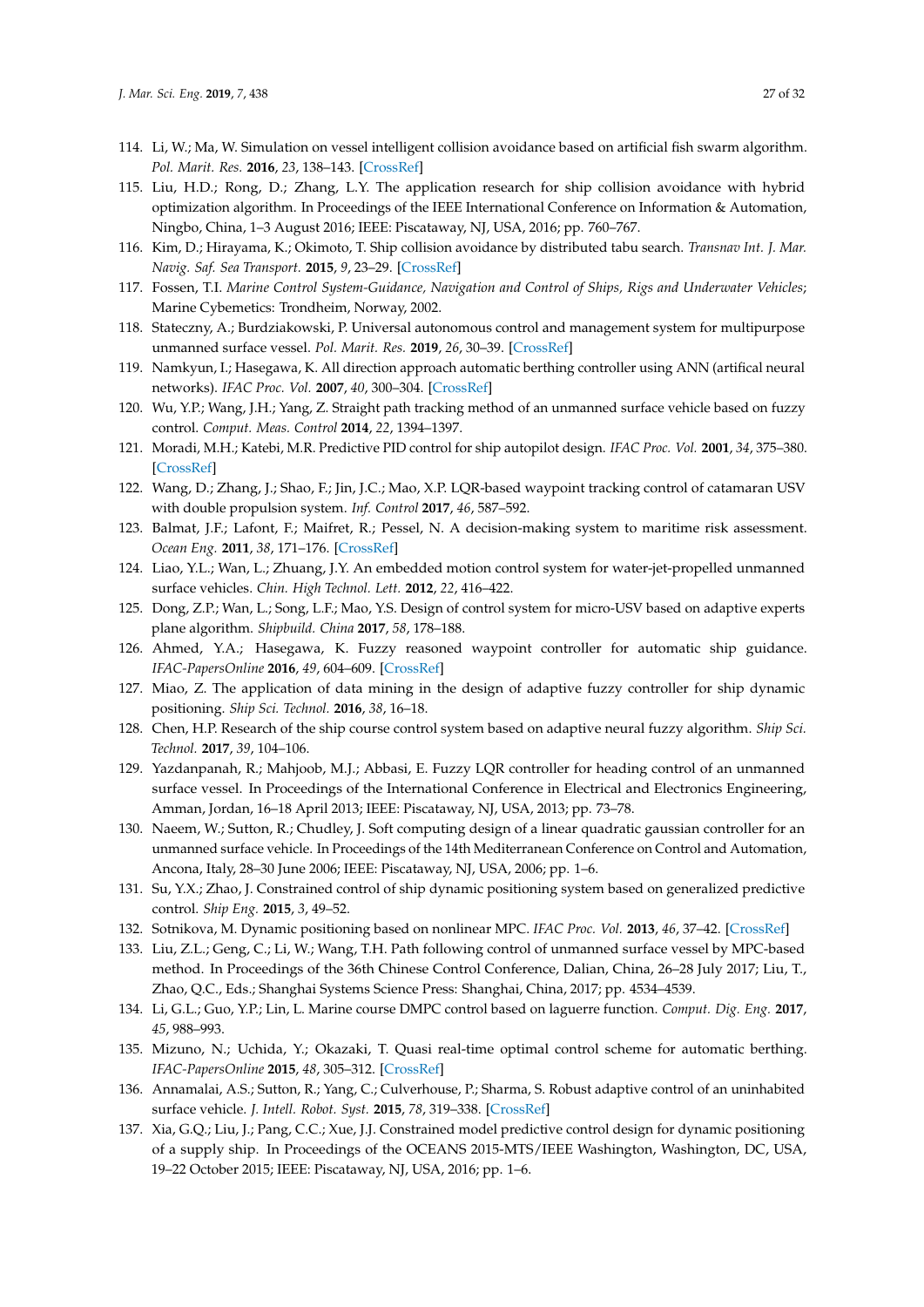- <span id="page-27-0"></span>138. Liu, L.; Wang, D.; Peng, Z.H.; Wang, H. Predictor-based los guidance law for path following of underactuated marine surface vehicles with sideslip compensation. *Ocean Eng.* **2016**, *124*, 340–348. [\[CrossRef\]](http://dx.doi.org/10.1016/j.oceaneng.2016.07.057)
- <span id="page-27-1"></span>139. Le, M.D.; Nguyen, H.N.; Nguyen, K.B. Control of large ship motions in harbor maneuvers by applying sliding mode control. *IFAC Proc. Vol.* **2004**, *37*, 309–314. [\[CrossRef\]](http://dx.doi.org/10.1016/S1474-6670(17)31486-6)
- <span id="page-27-2"></span>140. Liao, Y.L.; Chang, W.T.; Liu, T. Backstepping adaptive dynamical sliding mode control of the straight-ling trajectory tracking of underactuated unmanned surface vessels. *Chin. High Technol.* **2013**, *23*, 598–604.
- <span id="page-27-3"></span>141. Zhao, D.; Qi, L. Sliding mode adaptive backstepping control of ship straight track control. *Ship Sci. Technol.* **2016**, *38*, 85–87.
- <span id="page-27-4"></span>142. Wu, Y.; Yang, S.Q.; Li, W.H.; Liang, L.D.; Wang, Q. Heading control of an underactuated unmanned surface vehicle based on sliding mode and backstepping. *Sci. Technol. Eng.* **2018**, *18*, 47–53.
- <span id="page-27-5"></span>143. Das, S. Applicability of sliding mode control in autopilot design for ship motion control. In Proceedings of the International Conference on Recent Advances and Innovations in Engineering (ICRAIE-2014), Jaipur, India, 9–11 May 2014; IEEE: Piscataway, NJ, USA, 2014; pp. 1–6.
- <span id="page-27-6"></span>144. Sun, Z.; Zhang, G.; Lu, Y.; Zhang, W. Leader-follower formation control of underactuated surface vehicles based on sliding mode control and parameter estimation. *ISA Trans.* **2018**, *72*, 15. [\[CrossRef\]](http://dx.doi.org/10.1016/j.isatra.2017.11.008)
- <span id="page-27-7"></span>145. Li, X.P.; Wu, H.S.; Ruan, M.F. Neural sliding mode control for tracking of underactuated ships based on backstepping. *J. Xihua Univ. Nat. Sci.* **2015**, *34*, 71–75.
- <span id="page-27-8"></span>146. Yang, Z.; Liu, F.M.; Wang, Y. Path following of underactuated surface vessels based on neural sliding mode. *Ship Build. China* **2015**, *56*, 45–55.
- <span id="page-27-9"></span>147. Han, J.Q. From PID technique to active disturbance rejection control technique. *Control Eng. China* **2002**, *9*, 13–18.
- <span id="page-27-10"></span>148. Gao, Z.Q. Scaling and bandwidth-parameterization based controller tuning. *Art Sci. Feedback Control* **2003**, *6*, 4989–4996.
- <span id="page-27-12"></span><span id="page-27-11"></span>149. Bian, X.Q.; Fu, M.Y.; Wang, Y.H. *Ship Dynamic Positioning*; Science Press: Beijing, China, 2011.
- 150. Xiong, H.J.; Liu, J.Y.; Chen, Y.P. Research and simulation of ADRC on ships dynamic positioning control under strong disturbance. *J. Wuhan Univ. Technol.* **2015**, *37*, 52–57.
- <span id="page-27-13"></span>151. Piao, Z.J.; Guo, C. Simulation for pod-driven ship course ADRC steering. In *Asian Simulation Conference*; Zhang, L., Song, X., Wu, Y., Eds.; Springer: Singapore, 2016; pp. 77–85.
- <span id="page-27-14"></span>152. Piao, Z.J.; Chen, G. RBF-ADRC based intelligent course control for a twin podded ship. In *Chinese Intelligent Automation Conference*; Deng, Z., Ed.; Springer: Singapore, 2017; pp. 441–448.
- <span id="page-27-15"></span>153. Liu, W.J.; Mei, S.Q.; Yu, Z.F. Straight line tracking control of ships based on ADRC. *J. Shandong Univ. Eng. Sci.* **2010**, *40*, 48–53.
- <span id="page-27-16"></span>154. Qiu, F.; Li, W.; Ning, J. Integral sliding-mode controller of ship tracking based on linear active disturbance rejection control. *J. Shanghai Marit. Univ.* **2017**, *38*, 12–17.
- <span id="page-27-17"></span>155. Guo, C.; Wang, D.M.; Li, Y.Z. Modeling and simulation for super large twin-propeller twin-rudder ship and its course ADRC. In *Theory, Methodology, Tools and Applications for Modeling and Simulation of Complex Systems*; Zhang, L., Song, X., Wu, Y., Eds.; Springer: Singapore, 2016; pp. 89–99.
- <span id="page-27-18"></span>156. Li, R.H.; Li, T.S.; Li, Q. Application of active disturbance rejection control in ship course and track control. In Proceedings of the 30th Chinese Control Conference, Yantai, China, 22–24 July 2011; Zhang, J.F., Zhao, Q.C., Eds.; IEEE: Piscataway, NJ, USA, 2011; pp. 6310–6314.
- <span id="page-27-19"></span>157. Qin, C.Y.; Li, W.; Ning, J.; Sun, J. Active disturbance rejection control for ship trajectory tracking based on nonsingular terminal sliding mode. *J. Shanghai Marit. Univ.* **2016**, *37*, 13–17.
- <span id="page-27-20"></span>158. Yang, F.F.; Guo, C.; Jiang, Y.B. RBF based integrated ADRC controller for a ship dynamic positioning system. In *Chinese Intelligent Automation Conference*; Deng, Z., Ed.; Springer: Singapore, 2017; pp. 673–680.
- <span id="page-27-21"></span>159. Hunt, K.J.; Sbarbaro, D.; Zbikowski, R.; Gawthrop, P.J. Neural networks for control systems—A survey. ˙ *Automatica* **1992**, *28*, 1083–1112. [\[CrossRef\]](http://dx.doi.org/10.1016/0005-1098(92)90053-I)
- <span id="page-27-22"></span>160. Steinbrunn, M.; Moerkotte, G.; Kemper, A. Heuristic and randomized optimization for the join ordering problem. *Int. J. Very Large Data Bases* **1997**, *6*, 191–208. [\[CrossRef\]](http://dx.doi.org/10.1007/s007780050040)
- <span id="page-27-23"></span>161. Choi, C.; Lee, J.J. Chaotic local search algorithm. *Artif. Life Robot.* **1998**, *2*, 41–47. [\[CrossRef\]](http://dx.doi.org/10.1007/BF02471151)
- <span id="page-27-24"></span>162. Vapnik, V.; Lerner, A.Y. Recognition of patterns with help of generalized portraits. *Avtomat. Telemekh* **1963**, *24*, 774–780.
- <span id="page-27-26"></span><span id="page-27-25"></span>163. Holland, J.H. Genetic algorithms. *Sci. Am.* **1992**, *267*, 66–73. [\[CrossRef\]](http://dx.doi.org/10.1038/scientificamerican0792-66)
- 164. Glover, F. Tabu search—Part I. *ORSA J. Comput.* **1989**, *1*, 190–206. [\[CrossRef\]](http://dx.doi.org/10.1287/ijoc.1.3.190)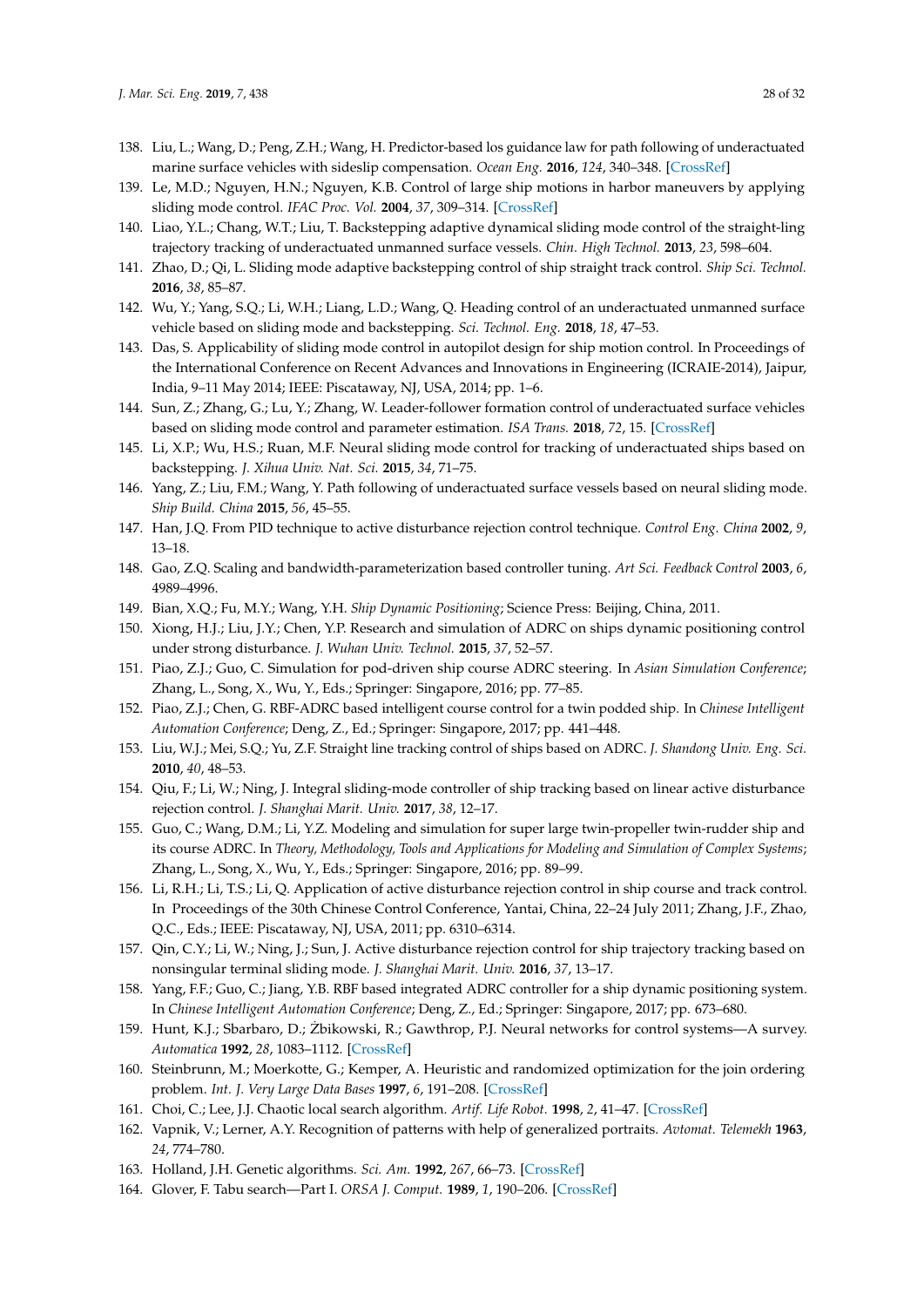- <span id="page-28-0"></span>165. Marco, D.; de Montes, O.M.A.; Sabrina, O.; Thomas, S. Ant colony optimization. *IEEE Comput. Intell. Mag.* **2007**, *1*, 28–39.
- <span id="page-28-1"></span>166. Kennedy, J. Particle swarm optimization. *Encycl. Mach. Learn.* **2010**, *1*, 760–766.
- <span id="page-28-2"></span>167. Passino, K.M. Biomimicry of bacterial foraging for distributed optimization and control. *IEEE Control Syst. Mag.* **2002**, *22*, 52–67.
- <span id="page-28-3"></span>168. Li, X.L. A New Intelligent Optimization Method-Artificial Fish Swarm Algorithms. Ph.D. Thesis, Zhejiang University, Hangzhou, China, 2003.
- <span id="page-28-4"></span>169. Edmonds, J. Matroids and the greedy algorithm. *Math. Program.* **1971**, *1*, 127–136. [\[CrossRef\]](http://dx.doi.org/10.1007/BF01584082)
- <span id="page-28-5"></span>170. Karaboga, D. Artificial bee colony algorithm. *Scholarpedia* **2010**, *5*, 6915. [\[CrossRef\]](http://dx.doi.org/10.4249/scholarpedia.6915)
- <span id="page-28-6"></span>171. Pinto, P.; Runkler, T.A.; Sousa, J.M. Wasp Swarm Optimization of Logistic Systems. In *Adaptive and Natural Computing Algorithms*; Ribeiro, B., Albrecht, R.F., Dobnikar, A., Pearson, D.W., Steele, N.C., Eds.; Springer: Vienna, Austria, 2005; pp. 264–267.
- <span id="page-28-7"></span>172. Mucherino, A.; Seref, O. Monkey search: A novel metaheuristic search for global optimization. In *AIP Conference Proceedings*; AIP: Melville, NY, USA, 2007; pp. 162–173.
- <span id="page-28-8"></span>173. Lu, X.; Zhou, Y. A novel global convergence algorithm: Bee collecting pollen algorithm. In *International Conference on Intelligent Computing*; Huang, D.S., Wunsch, D.C., Levine, D.S., Jo, K.H., Eds.; Springer: Berlin/Heidelberg, Germany, 2008; pp. 518–525.
- <span id="page-28-9"></span>174. Yang, X.S.; Deb, S. Engineering optimisation by cuckoo search. *Int. J. Math. Model. Numer. Optim.* **2010**, *1*, 330–343. [\[CrossRef\]](http://dx.doi.org/10.1504/IJMMNO.2010.035430)
- <span id="page-28-10"></span>175. Rashedi, E.; Nezamabadi-pour, H.; Saryazdi, S. GSA: A gravitational search algorithm. *Inf. Sci.* **2009**, *179*, 2232–2248. [\[CrossRef\]](http://dx.doi.org/10.1016/j.ins.2009.03.004)
- <span id="page-28-11"></span>176. Shiqin, Y.; Jianjun, J.; Guangxing, Y. A dolphin partner optimization. In Proceedings of the 2009 WRI Global Congress on Intelligent Systems, Xiamen, China, 19–21 May 2009; Zhou, S.M., Wang, W.W., Eds.; IEEE: Piscataway, NJ, USA, 2009; pp. 124–128.
- <span id="page-28-12"></span>177. Yang, X.S. A new metaheuristic bat-inspired algorithm. *Comput. Knowl. Technol.* **2010**, *284*, 65–74.
- <span id="page-28-13"></span>178. Yang, X.S. Firefly algorithm, stochastic test functions and design optimisation. *Int. J. Bio-Inspir. Comput.* **2010**, *2*, 78–84. [\[CrossRef\]](http://dx.doi.org/10.1504/IJBIC.2010.032124)
- <span id="page-28-14"></span>179. Pan, W.T. A new fruit fly optimization algorithm: Taking the financial distress model as an example. *Knowl.-Based Syst.* **2012**, *26*, 69–74. [\[CrossRef\]](http://dx.doi.org/10.1016/j.knosys.2011.07.001)
- <span id="page-28-15"></span>180. Gandomi, A.H.; Alavi, A.H. Krill herd: A new bio-inspired optimization algorithm. *Commun. Nonlinear Sci. Numer. Simul.* **2012**, *17*, 4831–4845. [\[CrossRef\]](http://dx.doi.org/10.1016/j.cnsns.2012.05.010)
- <span id="page-28-16"></span>181. Mirjalili, S.; Mirjalili, S.M.; Lewis, A. Grey wolf optimizer. *Adv. Eng. Softw.* **2014**, *69*, 46–61. [\[CrossRef\]](http://dx.doi.org/10.1016/j.advengsoft.2013.12.007)
- <span id="page-28-17"></span>182. Bansal, J.C.; Sharma, H.; Jadon, S.S.; Clerc, M. Spider monkey optimization algorithm for numerical optimization. *Memet. Comput.* **2014**, *6*, 31–47. [\[CrossRef\]](http://dx.doi.org/10.1007/s12293-013-0128-0)
- <span id="page-28-18"></span>183. Mirjalili, S. The ant lion optimizer. *Adv. Eng. Softw.* **2015**, *83*, 80–98. [\[CrossRef\]](http://dx.doi.org/10.1016/j.advengsoft.2015.01.010)
- <span id="page-28-19"></span>184. Mirjalili, S.; Lewis, A. The whale optimization algorithm. *Adv. Eng. Softw.* **2016**, *95*, 51–67. [\[CrossRef\]](http://dx.doi.org/10.1016/j.advengsoft.2016.01.008)
- <span id="page-28-20"></span>185. Yazdani, M.; Jolai, F. Lion optimization algorithm (LOA): A nature-inspired metaheuristic algorithm. *J. Comput. Des. Eng.* **2016**, *3*, 24–36. [\[CrossRef\]](http://dx.doi.org/10.1016/j.jcde.2015.06.003)
- <span id="page-28-21"></span>186. Jiang, X.Y.; Li, S. Bas: Beetle antennae search algorithm for optimization problems. *arXiv* **2017**, arXiv:1710.10724.
- <span id="page-28-22"></span>187. Wang, Y.Y.; Chai, S.H.; Khan, F.; Nguyen, H.D. Unscented kalman filter trained neural networks based rudder roll stabilization system for ship in waves. *Appl. Ocean Res.* **2017**, *68*, 26–38. [\[CrossRef\]](http://dx.doi.org/10.1016/j.apor.2017.08.007)
- <span id="page-28-23"></span>188. Wang, R.Q.; Zhao, Y.L.; Miao, K.Y. Application of neural network minimum parameter learning algorithm in ship's heading tracking control. In Proceedings of the International Symposium on Computational Intelligence and Design, Hangzhou, China, 10–11 December 2017; IEEE: Piscataway, NJ, USA, 2017; pp. 135–139.
- <span id="page-28-24"></span>189. Ge, Y.; Qin, M.J.; Niu, Q.T. Prediction of ship motion attitude based on bp network. In Proceedings of the 29th Chinese Control And Decision Conference (CCDC), Chongqing, China, 20–30 May 2017; Yang, G.H., Yang, D., Eds.; IEEE: Piscataway, NJ, USA, 2017; pp. 1596–1600.
- <span id="page-28-25"></span>190. Zhang, Q.; Jiang, N.; Hu, Y.; Pan, D. Design of course-keeping controller for a ship based on backstepping and neural networks. *Int. J. E-Navig. Marit. Econ.* **2017**, *7*, 34–41. [\[CrossRef\]](http://dx.doi.org/10.1016/j.enavi.2017.06.004)
- <span id="page-28-26"></span>191. Zhang, L.J.; Jia, H.M.; Qi, X. NNFFC-adaptive output feedback trajectory tracking control for a surface ship at high speed. *Ocean Eng.* **2011**, *38*, 1430–1438. [\[CrossRef\]](http://dx.doi.org/10.1016/j.oceaneng.2011.07.006)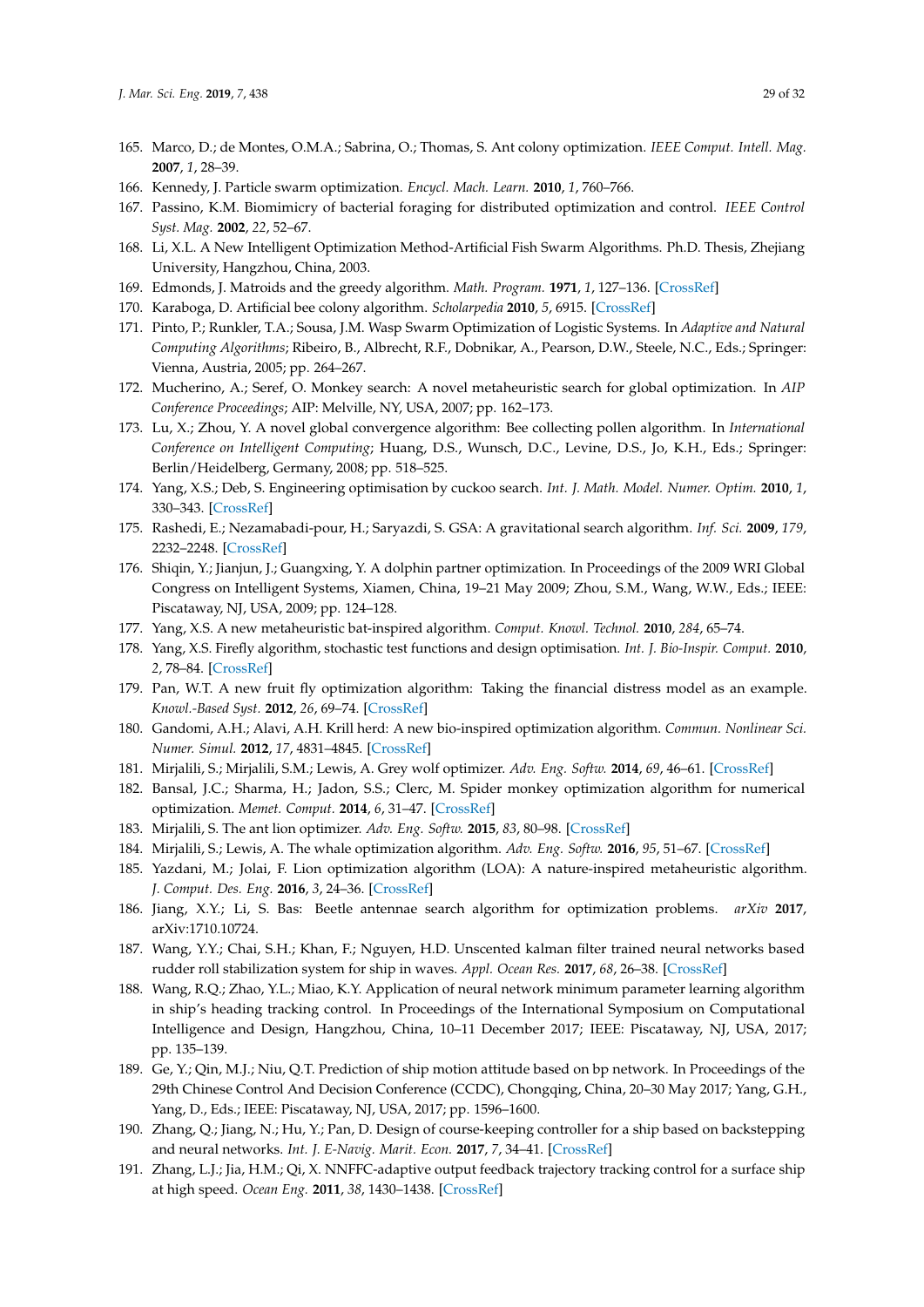- <span id="page-29-0"></span>192. Huang, G.B.; Zhu, Q.Y.; Siew, C.K. Extreme learning machine: Theory and applications. *Neurocomputing* **2006**, *70*, 489–501. [\[CrossRef\]](http://dx.doi.org/10.1016/j.neucom.2005.12.126)
- <span id="page-29-1"></span>193. Sun, J.C.; Wang, N.; Meng, J.E. Extreme learning control of surface vehicles with unknown dynamics and disturbances. *Neurocomputing* **2015**, *167*, 535–542. [\[CrossRef\]](http://dx.doi.org/10.1016/j.neucom.2015.04.039)
- <span id="page-29-2"></span>194. Wang, N.; Sun, J.C.; Er, M.J.; Liu, Y.C. A novel extreme learning control framework of unmanned surface vehicles. *IEEE Trans. Cybern.* **2015**, *46*, 1106. [\[CrossRef\]](http://dx.doi.org/10.1109/TCYB.2015.2423635)
- <span id="page-29-3"></span>195. Wang, X.G.; Jian, Z.Z. Identification of ship manoeuvring response model based on fruit fly optimization algorithm. *J. Dalian Marit. Univ.* **2012**, *38*, 1–4.
- 196. Tomera, M. Swarm intelligence applied to identification of nonlinear ship steering model. In Proceedings of the IEEE International Conference on Cybernetics, Gdynia, Poland, 24–26 June 2015; Piotr, J., Ngoc, T.N., Hong, T.P., Ireneusz, C., Eds.; IEEE: Piscataway, NJ, USA, 2015; pp. 133–139.
- 197. Luo, W.L.; Cai, W.L. Modeling of ship manoeuvring motion using optimized support vector machines. In Proceedings of the Fifth International Conference on Intelligent Control and Information Processing, Dalian, China, 18–20 August 2015; IEEE: Piscataway, NJ, USA, 2015; pp. 476–478.
- 198. Xu, H.T.; Soares, C.G. Vector field path following for surface marine vessel and parameter identification based on LS-SVM. *Ocean Eng.* **2016**, *113*, 151–161. [\[CrossRef\]](http://dx.doi.org/10.1016/j.oceaneng.2015.12.037)
- <span id="page-29-7"></span>199. Luo, W.M.; Ren, J.S. On the identification of coupled pitch and heave motions using support vector machine. In Proceedings of the 28th Chinese Control and Decision Conference, Yinchuan, China, 28–30 May 2016; Yang, G.H., Gao, Y., Zhang, H., Eds.; IEEE: Piscataway, NJ, USA, 2016; pp. 3316–3321.
- 200. Shin, J.; Dong, J.K.; Lee, Y.I. Adaptive path following control for an unmanned surface vessel using an identified dynamic model. *IEEE/ASME Trans. Mech.* **2017**, *22*, 1143–1153. [\[CrossRef\]](http://dx.doi.org/10.1109/TMECH.2017.2651057)
- <span id="page-29-4"></span>201. Zhu, M.; Hahn, A.; Wen, Y.Q. Identification-based controller design using cloud model for course-keeping of ships in waves. *Eng. App. Artif. Intell.* **2018**, *75*, 22–35. [\[CrossRef\]](http://dx.doi.org/10.1016/j.engappai.2018.07.011)
- <span id="page-29-5"></span>202. Seghir, M.M. Safe ship's control in a fuzzy environment using a genetic algorithm. *Solid State Phenom.* **2011**, *180*, 70–75. [\[CrossRef\]](http://dx.doi.org/10.4028/www.scientific.net/SSP.180.70)
- <span id="page-29-6"></span>203. Chen, J.W.; Zhu, H.; Lei, Z.; Sun, Y. Research on fuzzy control of path tracking for underwater vehicle based on genetic algorithm optimization. *Ocean Eng.* **2018**, *156*, 217–223. [\[CrossRef\]](http://dx.doi.org/10.1016/j.oceaneng.2018.03.010)
- <span id="page-29-8"></span>204. Kosmas, O.T.; Vlachos, D.S. Simulated annealing for optimal ship routing. *Comput. Oper. Res.* **2012**, *39*, 576–581. [\[CrossRef\]](http://dx.doi.org/10.1016/j.cor.2011.05.010)
- <span id="page-29-9"></span>205. Becker, M.; Tierney, K. A hybrid reactive tabu search for liner shipping fleet repositioning. In *6th International Conference on Computational Logistics*; Francesco, C., Stefan, V., Negenborn, R.R., Eds.; Springer: Delft, The Netherlands, 2015; pp. 123–138.
- <span id="page-29-10"></span>206. Kang, J.G.; Kim, Y.D. Stowage planning in maritime container transportation. *J. Oper. Res. Soc.* **2002**, *53*, 415–426. [\[CrossRef\]](http://dx.doi.org/10.1057/palgrave.jors.2601322)
- <span id="page-29-11"></span>207. Wang, Y.; Huang, S.; Liao, Q.; Yang, F. A method for ship compartment layout design based on gravitational search algorithm. *J. Shanghai Jiaotong Univ.* **2016**, *50*, 131–139.
- <span id="page-29-12"></span>208. Chen, P.; Shi, G.Y.; Liu, S.; Zhang, Y.Q. Decision support based on artificial fish swarm for ship collision avoidance from AIS data. In Proceedings of the 2018 International Conference on Machine Learning and Cybernetics, Chengdu, China, 15–18 July 2018; IEEE: Piscataway, NJ, USA, 2018; pp. 31–36.
- <span id="page-29-13"></span>209. Jiang, X.Y.; Li, S. Beetle antennae search without parameter tuning (BAS-WPT) for multi-objective optimization. *arXiv* **2017**, arXiv:1711.02395.
- 210. Deng, W.; Xu, J.J.; Zhao, H.M. An improved ant colony optimization algorithm based on hybrid strategies for scheduling problem. *IEEE Access* **2019**, *7*, 20281–20292. [\[CrossRef\]](http://dx.doi.org/10.1109/ACCESS.2019.2897580)
- 211. Gupta, S.; Deep, K. A novel random walk grey wolf optimizer. *Swarm Evol. Comput.* **2019**, *44*, 101–112. [\[CrossRef\]](http://dx.doi.org/10.1016/j.swevo.2018.01.001)
- 212. Sharma, A.; Sharma, A.; Panigrahi, B.K.; Kiran, D.; Kumar, R. Ageist spider monkey optimization algorithm. *Swarm Evol. Comput.* **2016**, *28*, 58–77. [\[CrossRef\]](http://dx.doi.org/10.1016/j.swevo.2016.01.002)
- <span id="page-29-14"></span>213. Wang, J.; Chen, H. BSAS: Beetle swarm antennae search algorithm for optimization problems. *arXiv* **2018**, arXiv:1807.10470.
- <span id="page-29-15"></span>214. Wu, D.; Ren, F.; Zhang, W. An energy optimal thrust allocation method for the marine dynamic positioning system based on adaptive hybrid artificial bee colony algorithm. *Ocean Eng.* **2016**, *118*, 216–226. [\[CrossRef\]](http://dx.doi.org/10.1016/j.oceaneng.2016.04.004)
- 215. Deb, S.; Deb, S.; Gandomi, A.H.; Zhang, Z.; Alavi, A.H. Chaotic cuckoo search. *Soft Comput.* **2016**, *20*, 3349–3362.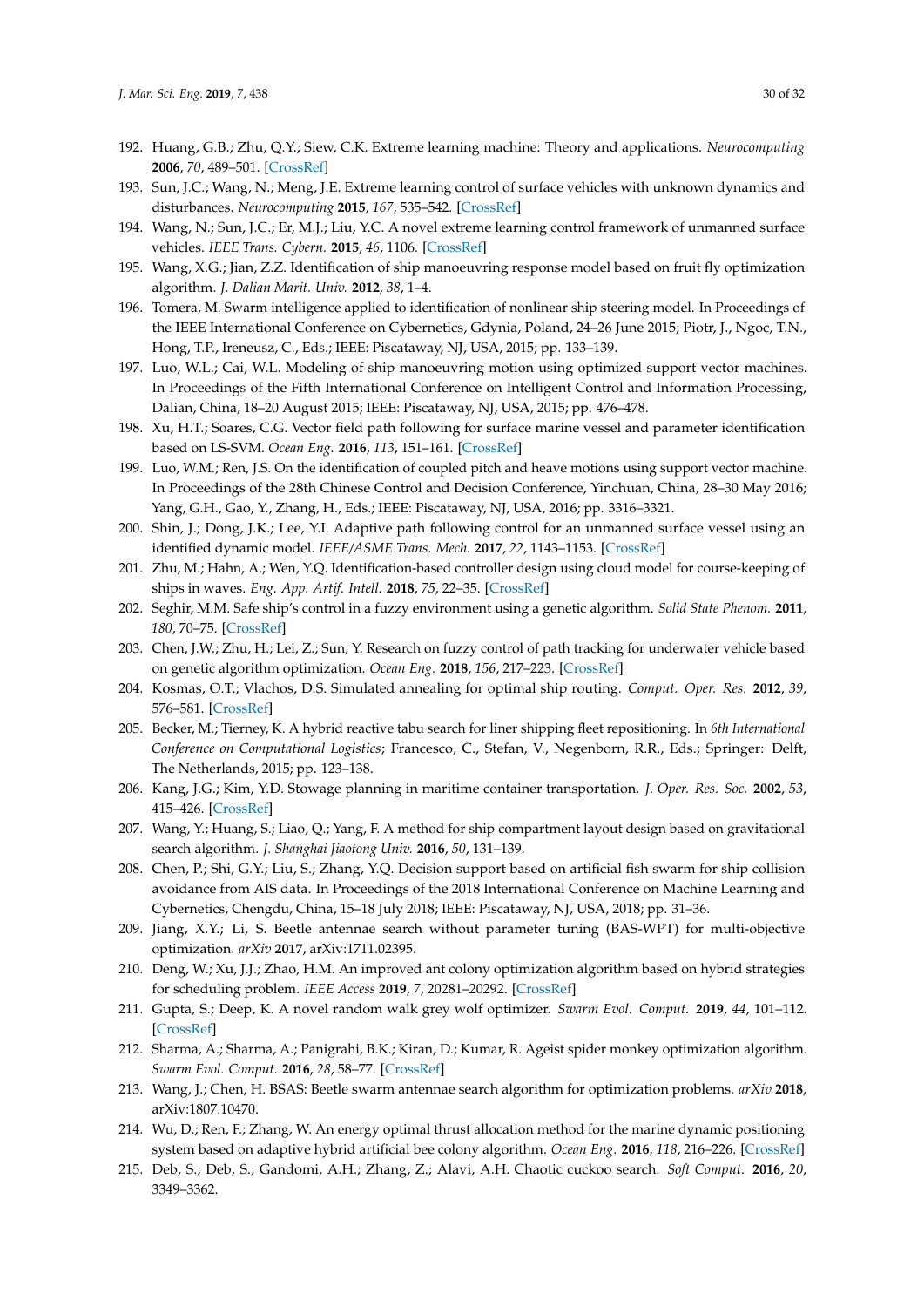- 216. Li, X.; Yin, M. Modified cuckoo search algorithm with self adaptive parameter method. *Inf. Sci.* **2015**, *298*, 80–97. [\[CrossRef\]](http://dx.doi.org/10.1016/j.ins.2014.11.042)
- 217. Wang, G.G.; Guo, L.; Gandomi, A.H.; Hao, G.S.; Wang, H. Chaotic krill herd algorithm. *Inf. Sci.* **2014**, *274*, 17–34. [\[CrossRef\]](http://dx.doi.org/10.1016/j.ins.2014.02.123)
- 218. Adarsh, B.R.; Raghunathan, T.; Jayabarathi, T.; Yang, X.S. Economic dispatch using chaotic bat algorithm. *Energy* **2016**, *96*, 666–675. [\[CrossRef\]](http://dx.doi.org/10.1016/j.energy.2015.12.096)
- <span id="page-30-0"></span>219. Kaur, G.; Arora, S. Chaotic whale optimization algorithm. *J. Comput. Des. Eng.* **2018**, *5*, 275–284. [\[CrossRef\]](http://dx.doi.org/10.1016/j.jcde.2017.12.006)
- <span id="page-30-1"></span>220. Aljarah, I.; Faris, H.; Mirjalili, S. Optimizing connection weights in neural networks using the whale optimization algorithm. *Soft Comput.* **2018**, *22*, 1–15. [\[CrossRef\]](http://dx.doi.org/10.1007/s00500-016-2442-1)
- <span id="page-30-2"></span>221. Mafarja, M.M.; Mirjalili, S. Hybrid whale optimization algorithm with simulated annealing for feature selection. *Neurocomputing* **2017**, *260*, 302–312. [\[CrossRef\]](http://dx.doi.org/10.1016/j.neucom.2017.04.053)
- <span id="page-30-3"></span>222. Wang, G.G.; Gandomi, A.H.; Yang, X.S.; Alavi, A.H. A new hybrid method based on krill herd and cuckoo search for global optimisation tasks. *Int. J. Bio-Inspir. Comput.* **2016**, *8*, 286. [\[CrossRef\]](http://dx.doi.org/10.1504/IJBIC.2016.079569)
- <span id="page-30-4"></span>223. Chansombat, S.; Musikapun, P.; Pongcharoen, P.; Hicks, C. A hybrid discrete bat algorithm with krill herd-based advanced planning and scheduling tool for the capital goods industry. *Int. J. Prod. Res.* **2018**, *1*, 1–22. [\[CrossRef\]](http://dx.doi.org/10.1080/00207543.2018.1471240)
- <span id="page-30-5"></span>224. Lin, M.J.; Li, Q.H. A hybrid optimization method of beetle antennae search algorithm and particle swarm optimization. *DEStech Trans. Eng. Technol. Res.* **2018**, *1*, 396–401. [\[CrossRef\]](http://dx.doi.org/10.12783/dtetr/ecar2018/26379)
- <span id="page-30-6"></span>225. Wang, T.; Yang, L.; Liu, Q. Beetle Swarm Optimization Algorithm: Theory and Application. *arXiv* **2018**, arXiv:1808.00206.
- <span id="page-30-7"></span>226. Tsai, S.H.; Chen, Y.W. A novel fuzzy identification method based on ant colony optimization algorithm. *IEEE Access* **2016**, *4*, 3747–3756. [\[CrossRef\]](http://dx.doi.org/10.1109/ACCESS.2016.2585670)
- <span id="page-30-8"></span>227. Raju, M.; Saikia, L.C.; Sinha, N. Automatic generation control of a multi-area system using ant lion optimizer algorithm based PID plus second order derivative controller. *Int. J. Electr. Power Energy Syst.* **2016**, *80*, 52–63. [\[CrossRef\]](http://dx.doi.org/10.1016/j.ijepes.2016.01.037)
- <span id="page-30-9"></span>228. Martinsen, A.B.; Lekkas, A.M. Curved path following with deep reinforcement learning: Results from three vessel models. In Proceedings of the OCEANS 2018 MTS/IEEE Charleston, Charleston, SC, USA, 22–25 October 2018; Payne, J., Flynn, J., Eds.; IEEE: Piscataway, NJ, USA, 2018; pp. 1–8.
- <span id="page-30-10"></span>229. Mnih, V.; Kavukcuoglu, K.; Silver, D.; Rusu, A.A.; Veness, J.; Bellemare, M.G.; Graves, A.; Riedmiller, M.; Fidjeland, A.K.; Ostrovski, G.; et al. Human-level control through deep reinforcement learning. *Nature* **2015**, *518*, 529–533. [\[CrossRef\]](http://dx.doi.org/10.1038/nature14236)
- <span id="page-30-11"></span>230. Silver, D.; Huang, A.; Maddison, C.J.; Guez, A.; Sifre, L.; Van Den Driessche, G.; Schrittwieser, J.; Antonoglou, I.; Panneershelvam, V.; Lanctot, M.; et al. Mastering the game of go with deep neural networks and tree search. *Nature* **2016**, *529*, 484. [\[CrossRef\]](http://dx.doi.org/10.1038/nature16961)
- <span id="page-30-12"></span>231. Carlucho, I.; De Paula, M.; Wang, S.; Petillot, Y.; Acosta, G.G. Adaptive low-level control of autonomous underwater vehicles using deep reinforcement learning. *Robot. Auton. Syst.* **2018**, *107*, 71–86. [\[CrossRef\]](http://dx.doi.org/10.1016/j.robot.2018.05.016)
- <span id="page-30-13"></span>232. Cui, R.; Yang, C.; Li, Y.; Sharma, S. Neural network based reinforcement learning control of autonomous underwater vehicles with control input saturation. In Proceedings of the 2014 UKACC International Conference on Control (CONTROL), Loughborough, UK, 9–11 July 2014; IEEE: Piscataway, NJ, USA, 2014; pp. 50–55.
- <span id="page-30-14"></span>233. Cui, R.; Yang, C.; Li, Y.; Sharma, S. Adaptive neural network control of AUVs with control input nonlinearities using reinforcement learning. *IEEE Trans. Syst. Man Cybern. Syst.* **2017**, *47*, 1019–1029. [\[CrossRef\]](http://dx.doi.org/10.1109/TSMC.2016.2645699)
- <span id="page-30-15"></span>234. Yu, R.; Shi, Z.; Huang, C.; Li, T.; Ma, Q. Deep reinforcement learning based optimal trajectory tracking control of autonomous underwater vehicle. In Proceedings of the 2017 36th Chinese Control Conference (CCC), Dalian, China, 26–28 July 2017; Liu, T., Zhao, Q.C., Eds.; IEEE: Piscataway, NJ, USA, 2017; pp. 4958–4965.
- <span id="page-30-16"></span>235. Wu, H.; Song, S.; You, K.; Wu, C. Depth control of model-free auvs via reinforcement learning. *IEEE Trans. Syst. Man Cybern. Syst.* **2018**, *1*, 1–12. [\[CrossRef\]](http://dx.doi.org/10.1109/TSMC.2017.2785794)
- <span id="page-30-17"></span>236. Rejaili, R.P.A.; Figueiredo, J.M.P. Deep reinforcement learning algorithms for ship navigation in restricted waters. *Mecatrone* **2018**, *3*, 1–10.
- <span id="page-30-18"></span>237. Yoo, B.; Kim, J. Path optimization for marine vehicles in ocean currents using reinforcement learning. *J. Mar. Sci. Technol.* **2016**, *21*, 334–343. [\[CrossRef\]](http://dx.doi.org/10.1007/s00773-015-0355-9)
- <span id="page-30-19"></span>238. Cheng, Y.; Zhang, W. Concise deep reinforcement learning obstacle avoidance for underactuated unmanned marine vessels. *Neurocomputing* **2018**, *272*, 63–73. [\[CrossRef\]](http://dx.doi.org/10.1016/j.neucom.2017.06.066)